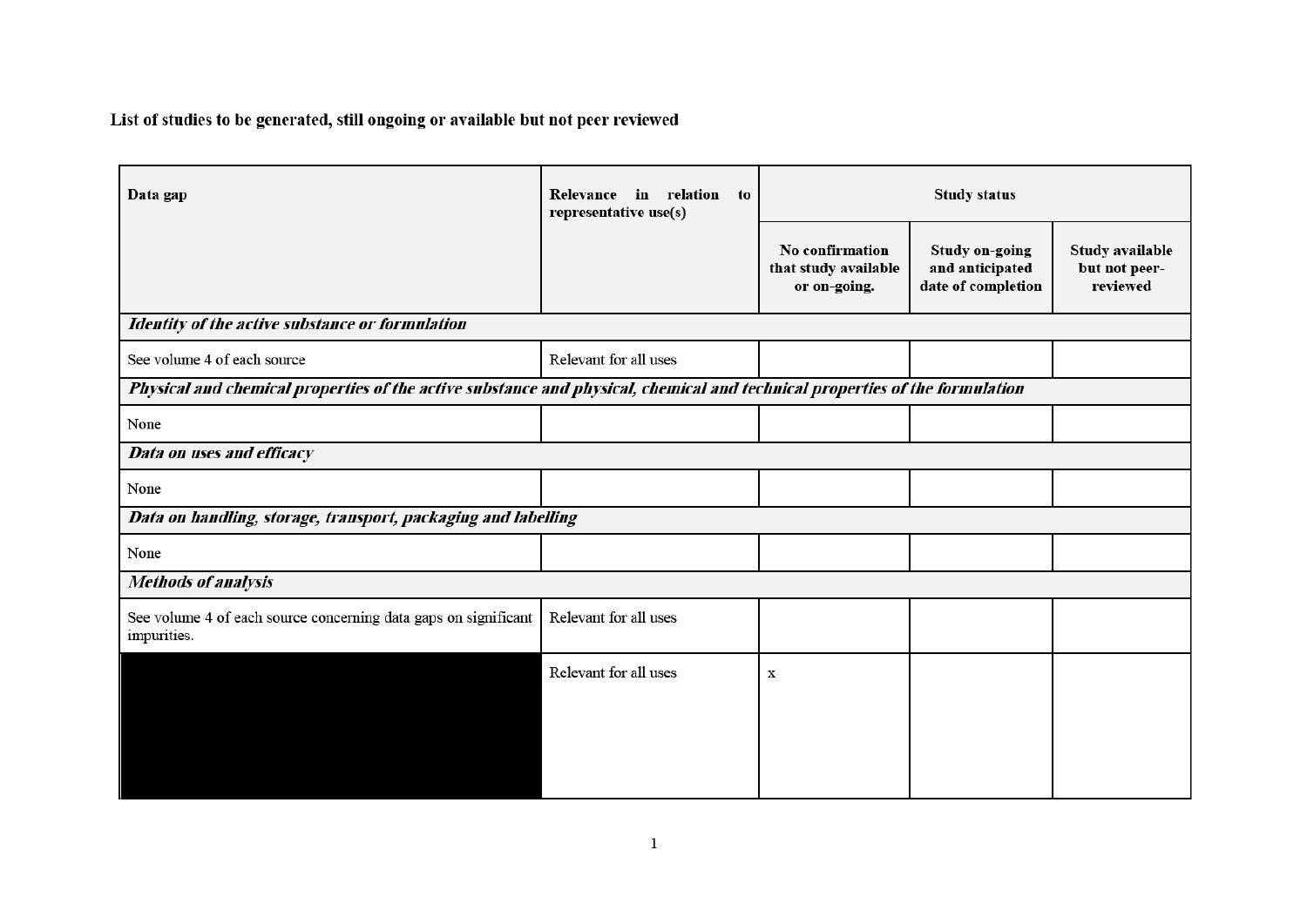|                                                         | Relevant for all uses | $\mathbf X$ |  |
|---------------------------------------------------------|-----------------------|-------------|--|
|                                                         |                       |             |  |
|                                                         |                       |             |  |
|                                                         |                       |             |  |
|                                                         | Relevant for all uses | $\mathbf X$ |  |
|                                                         |                       |             |  |
|                                                         |                       |             |  |
|                                                         | Relevant for all uses | $\mathbf X$ |  |
|                                                         |                       |             |  |
|                                                         |                       |             |  |
|                                                         | Relevant for all uses | $\mathbf X$ |  |
|                                                         |                       |             |  |
|                                                         |                       |             |  |
|                                                         |                       |             |  |
|                                                         | Relevant for all uses | $\mathbf X$ |  |
|                                                         |                       |             |  |
|                                                         |                       |             |  |
| Multiresidue method for plant and food of animal origin | Relevant for all uses | $\mathbf X$ |  |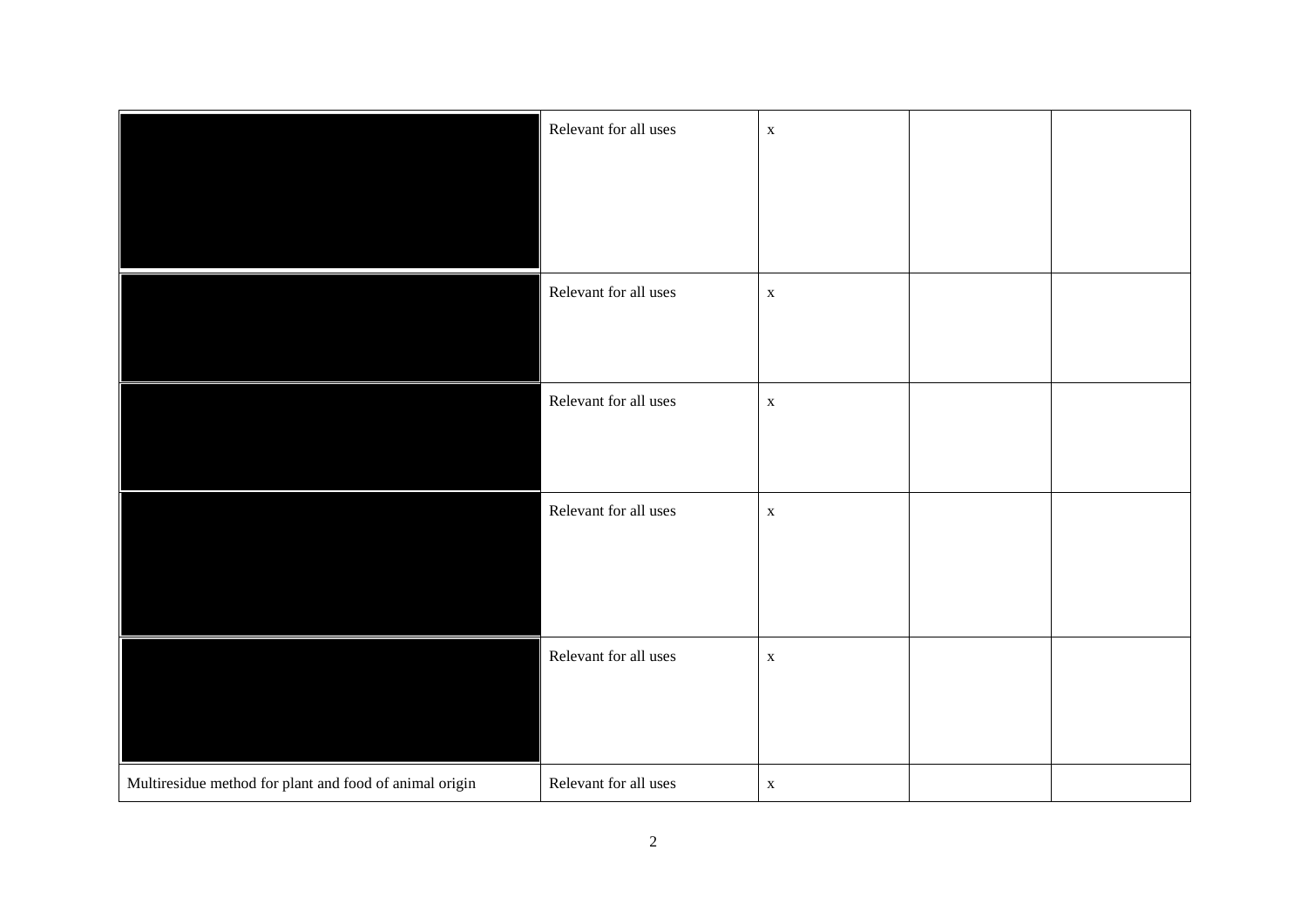| Plant matrices : Monitoring methods - A cross validation with<br>incurred residue in plants to compare extraction with<br>dichloromethane and without dichloromethane taking into<br>account the ratio between solvent sample                                                                                                                                                                                                                                                                                                                   | Relevant for all uses | X           |  |  |  |  |  |  |
|-------------------------------------------------------------------------------------------------------------------------------------------------------------------------------------------------------------------------------------------------------------------------------------------------------------------------------------------------------------------------------------------------------------------------------------------------------------------------------------------------------------------------------------------------|-----------------------|-------------|--|--|--|--|--|--|
| Animal matrices : Monitoring methods - A strong argumentation<br>to demonstrate that pH does not affect the extraction efficiency                                                                                                                                                                                                                                                                                                                                                                                                               | Relevant for all uses | X           |  |  |  |  |  |  |
| Extraction efficiency of the analytical method for determination<br>of residue in honey                                                                                                                                                                                                                                                                                                                                                                                                                                                         | Relevant for all uses | $\mathbf X$ |  |  |  |  |  |  |
| The demonstration of derivatisation efficiency for methods CA<br>4.1.2/119, CA 4.1.2/128 and CA 4.1.2/129                                                                                                                                                                                                                                                                                                                                                                                                                                       | Relevant for all uses | X           |  |  |  |  |  |  |
| <b>Toxicology and metabolism</b>                                                                                                                                                                                                                                                                                                                                                                                                                                                                                                                |                       |             |  |  |  |  |  |  |
| 1) Volume 1, section 2.6.1.1 short summary on toxicokinetic<br>information.<br>A public literature study is available in which 13 poisoning<br>incidents with glyphosate-based herbicides in France (Zouaoui et<br>al., 2012) were analysed. This publication was evaluated during<br>the previous assessment of glyphosate by RMS DE. However, it<br>is not re-submitted by the applicant. The applicant is requested to<br>submit this publication together with a summary and a relevance<br>and reliability assessment of this publication. | Relevant for all uses | $\mathbf X$ |  |  |  |  |  |  |
| 2) Volume 1, section 2.6.2 acute toxicity<br>The applicant is requested to justify why for the same batch<br>different conclusions are drawn regarding the purity and the<br>acceptability of acute toxicity studies.<br>Study CA 5.2.1/020 acceptable<br>Study CA 5.2.3/016 acceptable<br>Study CA 5.2.4/012 supportive due to low purity<br>Study CA 5.2.5/015 supportive due to low purity                                                                                                                                                   | Relevant for all uses | X           |  |  |  |  |  |  |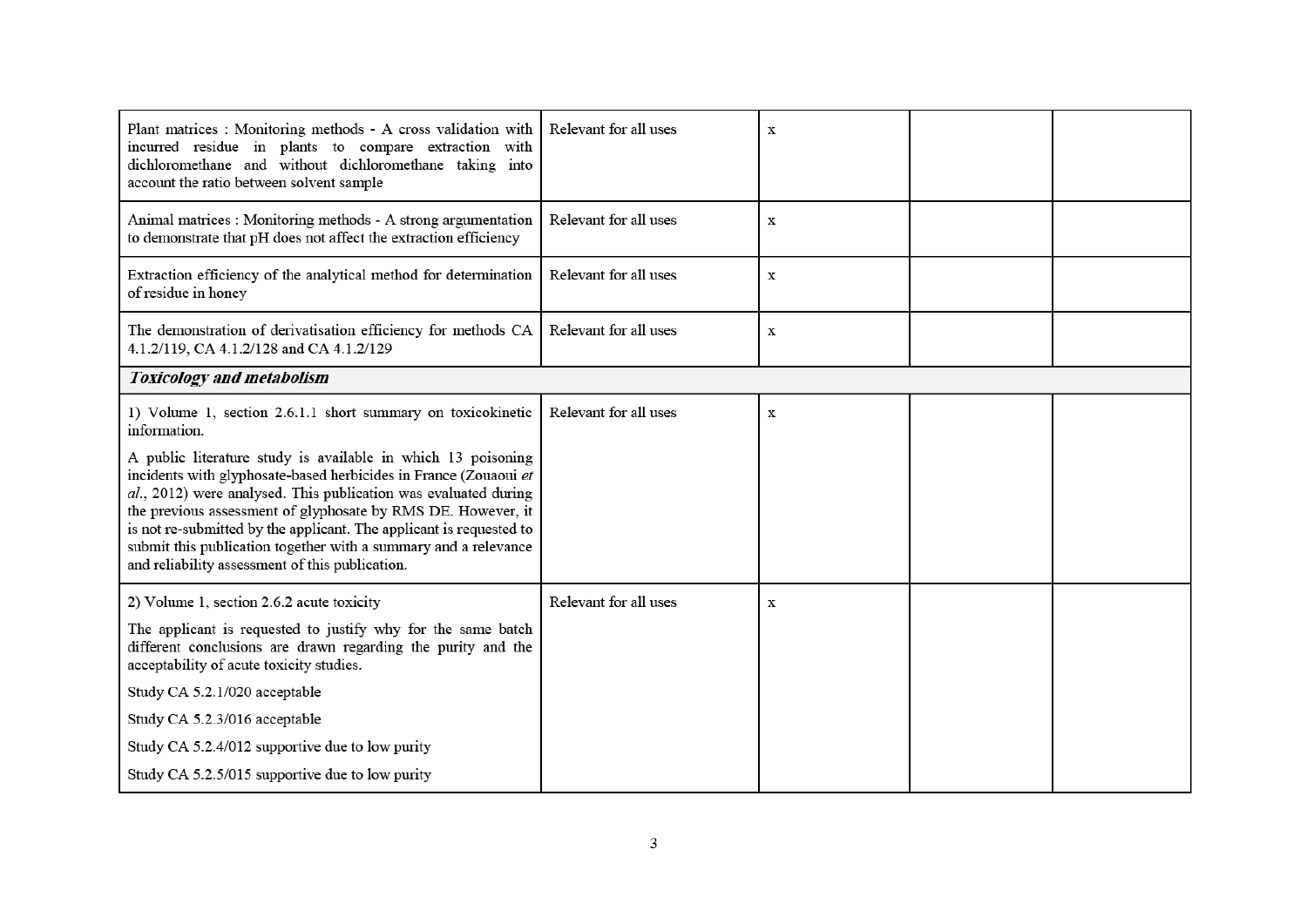| Study CA 5.2.6/016 acceptable                                                                                                                                                                                                                                                                                                                                                                                                                                                                                                                                                                       |                       |             |  |
|-----------------------------------------------------------------------------------------------------------------------------------------------------------------------------------------------------------------------------------------------------------------------------------------------------------------------------------------------------------------------------------------------------------------------------------------------------------------------------------------------------------------------------------------------------------------------------------------------------|-----------------------|-------------|--|
| 3) Volume 1, Section 2.6.2.10.1<br>During the previous assessment, it was noted that for<br>formulations, Burger et al. (2009, refer to Volume 1 2.6.9)<br>reported cases from Germany that might indicate respiratory<br>irritation but these findings were considered to be likely due to<br>POEA surfactants (tallowamines) present in the formulation. The<br>RMS notes that this study was not re-submitted for the present<br>evaluation. The applicant is requested to submit this publication<br>together with a summary and a relevance and reliability<br>assessment of this publication. | Relevant for all uses | $\mathbf X$ |  |
| 4) Vol 3 CA B.6.2.3.13 (CA 5.2.3/013)<br>In the study report two different lot numbers and purities are<br>reported for the test substance. As no certificate of analysis was<br>attached to the study report, the applicant is asked to further<br>clarify which lot and purity has been used for the test                                                                                                                                                                                                                                                                                         | Relevant for all uses | $\mathbf X$ |  |
| 5) Volume 3 CA B.6.3.2.6 and B.6.3.2.13 and Volume 1 sections<br>2.6.3.1.1, 2.6.8.2 and 2.6.10<br>Cellular alterations in the parotid gland were also reported in a<br>NTP study in rats and mice (Chan and Mahler, 1992). However,<br>this study was not submitted. The applicant is requested to submit<br>this study with an OECD summary and an evaluation of the results<br>in rats and mice including the mechanistic study on the salivary<br>gland and including effects on toxicity to reproduction.                                                                                       | Relevant for all uses | $\mathbf X$ |  |
| 6) Volume 3 CA B.6.3.2.24 (CA 5.3.2/033)<br>Plasma phosphorus levels were lower in the male treated groups<br>at week 52 but this was due, in part, to slightly higher individual<br>control values. The RMS notes that the same pattern was observed<br>during week 4, 13, 26 and 52. The applicant is requested to<br>provide HCD on phosphorus levels in blood in order to determine<br>whether this was indeed due to higher (individual) control values.                                                                                                                                       | Relevant for all uses | $\mathbf X$ |  |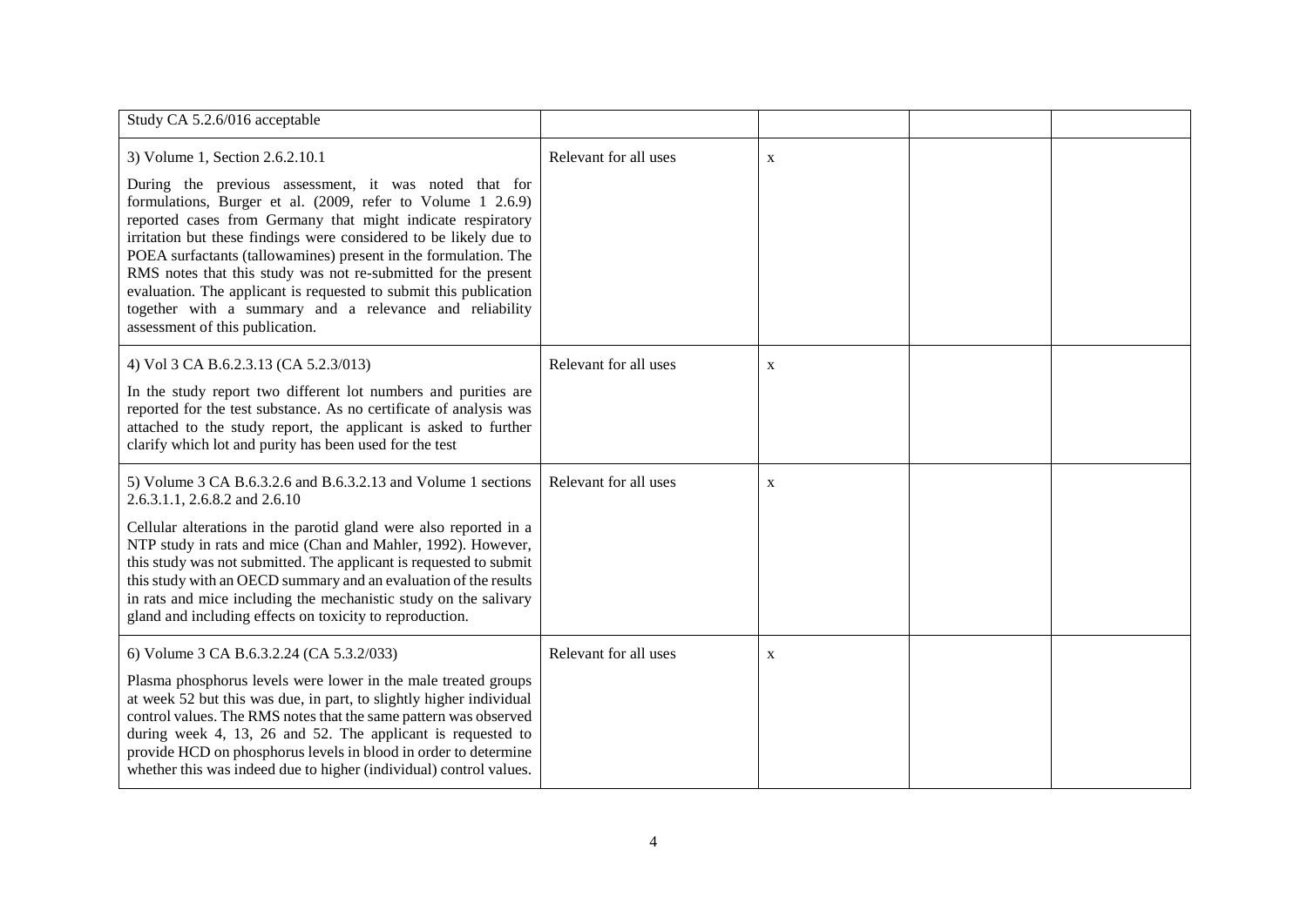| 7) Volume 3 CA B.6.3.2.26 (CA 5.3.2/036)<br>Decreased phosphorus levels, although statistically significant in<br>females at 3 and 12 months, did not appear to be related to<br>compound administration since the values were within the normal<br>range. The applicant is requested to provide HCD on phosphorus<br>levels in blood in females.                                                                                                                                                                                             | Relevant for all uses | X |  |
|-----------------------------------------------------------------------------------------------------------------------------------------------------------------------------------------------------------------------------------------------------------------------------------------------------------------------------------------------------------------------------------------------------------------------------------------------------------------------------------------------------------------------------------------------|-----------------------|---|--|
| 8) Volume 3 CA B.6.4.2.1 (CA 5.4.2/001)<br>This study was not included in the reference list. The applicant is<br>requested to add this study to the reference list.                                                                                                                                                                                                                                                                                                                                                                          | Relevant for all uses | X |  |
| 9) Volume 3 CA B.6.4.2.2 (CA 5.4.2/002)<br>This study was not included in the reference list. The applicant is<br>requested to add this study to the reference list.                                                                                                                                                                                                                                                                                                                                                                          | Relevant for all uses | X |  |
| 10) Volume 3 CA B.6.4.2.10 (CA 5.4.2/010)<br>AGG notes that a discrepancy was seen regarding the batch<br>number and purity reported in the study report and in the<br>certificate of analysis that is attached to the study report. The<br>applicant is asked to clarify this.                                                                                                                                                                                                                                                               | Relevant for all uses | X |  |
| 11) Volume 1, section 2.6.4.1<br>The applicant is requested to submit the following publication<br>together with a summary and a relevance and reliability<br>assessment: Alvarez-Moya et al., 2014, ASB2014-6902, Comet<br>assay in human lymphocytes.                                                                                                                                                                                                                                                                                       | Relevant for all uses | X |  |
| 12) Volume 1, section 2.6.4.1 and Volume 3, CA B.6.10<br>The applicant provided a justification for the 1 mM concentration<br>threshold as a criterium for relevance of public literature<br>publication. The RMS largely agrees with the justification,<br>however, a reference should be provided for the study in which an<br>oral dose of 1,430 mg/kg bw (given as a formulation of 71.7%<br>$w/w$ glyphosate) resulted in plasma levels of 38.1 $\mu$ g/mL in the<br>rat. If the study is not already included in the dossier, the study | Relevant for all uses | X |  |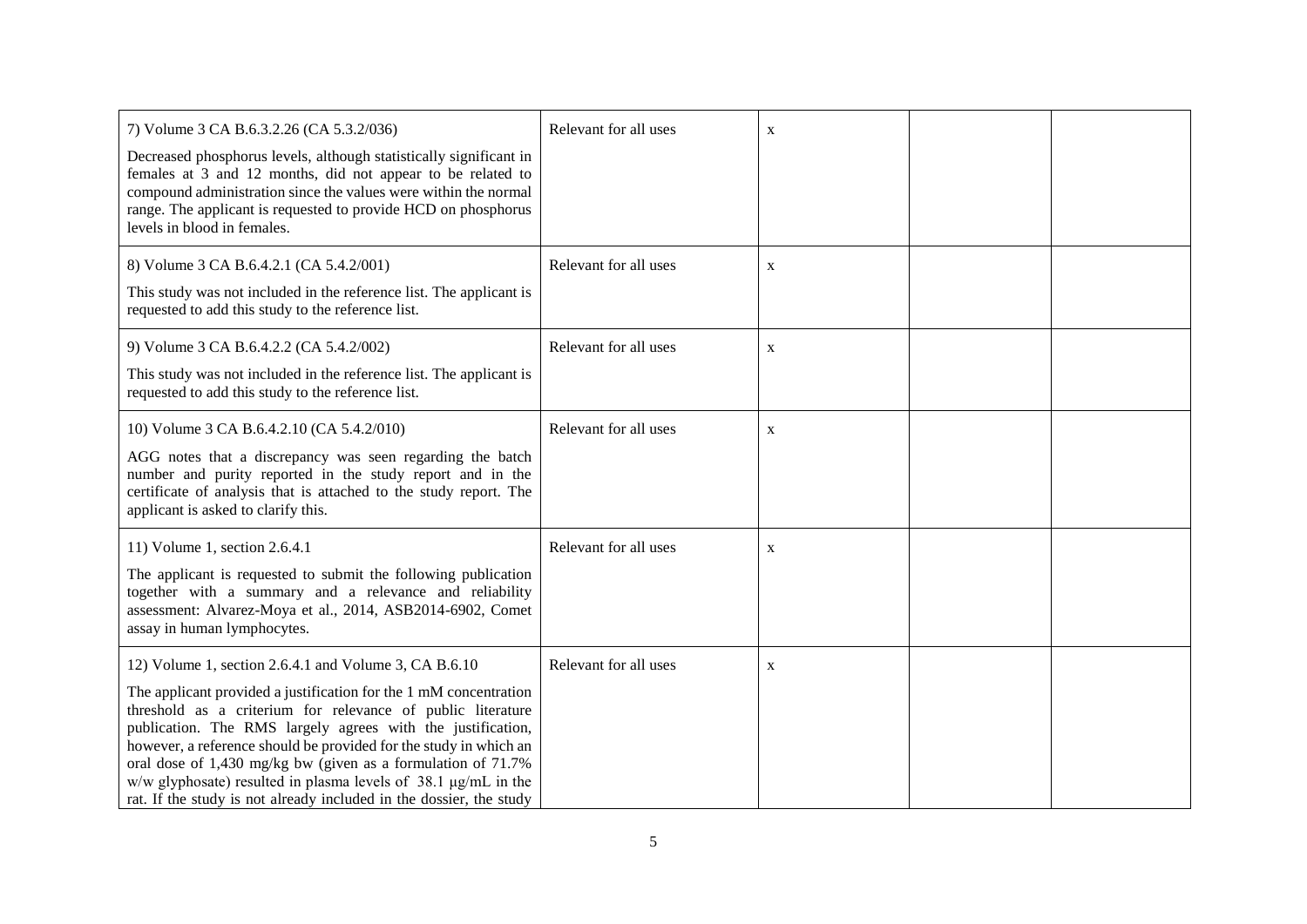| should be submitted and evaluated. In addition, a further<br>justification should be given on whether locally higher levels of<br>glyphosate at cellular level could be reached (e.g. in intestinal<br>epithelial cells and/or in the local lymphatic vessels of the<br>intestinals).                                                                                                                        |                       |             |  |
|--------------------------------------------------------------------------------------------------------------------------------------------------------------------------------------------------------------------------------------------------------------------------------------------------------------------------------------------------------------------------------------------------------------|-----------------------|-------------|--|
| 13) Volume 3 CA B.6.5.5 (CA 5.5/005)<br>The applicant is asked to provide historical control data for the<br>effect on mandibular lymph node lymphoma, if available.                                                                                                                                                                                                                                         | Relevant for all uses | X           |  |
| 14) Volume 3 CA B.6.5.18.13 (CA 5.5-038 Alavanja)<br>The provided reference (K-CA 5.5-038) only concerns a<br>correspondence to the article by Alavanja et al. 2013. Although<br>the full article is publicly available online and could be reviewed<br>by the AGG, the applicant is requested to submit the full<br>publication to complete the dossier.                                                    | Relevant for all uses | X           |  |
| 15) Volume 1, section $2.6.5.1 -$ skin keratoacanthomas<br>The applicant is requested to provide a trend test for the<br>incidences of skin keratoacanthomas for the Wood study.                                                                                                                                                                                                                             | Relevant for all uses | $\mathbf X$ |  |
| 16) Volume 1, section 2.6.5.1.2.2. summary of epidemiological<br>studies<br>The applicant is still requested to submit the following missing<br>study (together with a summary and a relevance and reliability<br>assessment):<br>Chang and Delzell, 2016                                                                                                                                                    | Relevant for all uses | $\mathbf X$ |  |
| 17) Volume 1, section 2.6.7 neurotoxicity<br>During the previous assessment, several additional public<br>literature studies were evaluated. These were not included in the<br>evaluation of the applicant for the AIR-5 renewal. The applicant<br>is requested to submit these publications together with an<br>evaluation (including a relevance and reliability assessment) and<br>an overall assessment. | Relevant for all uses | $\mathbf X$ |  |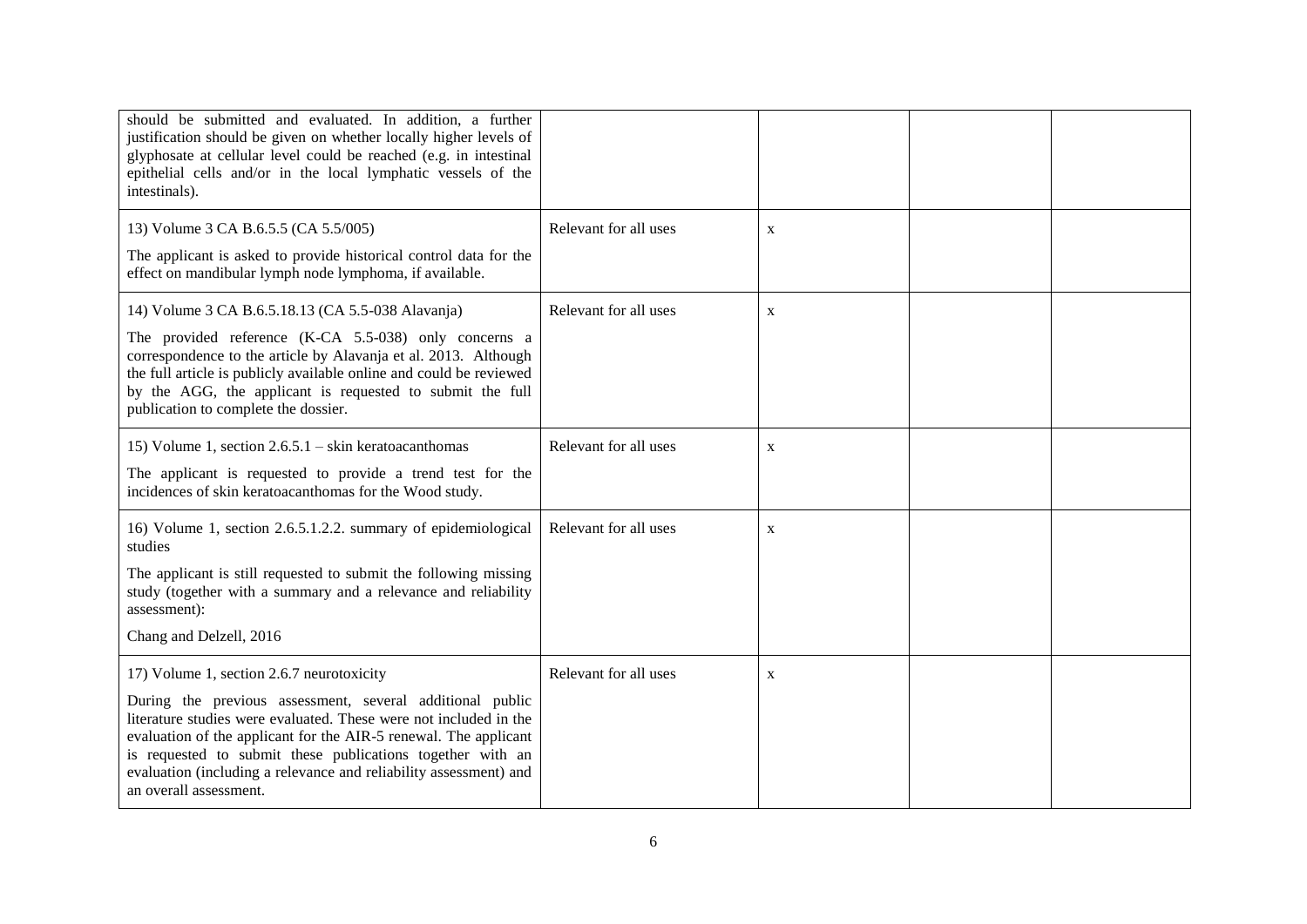| 18) Volume 3, CA B.6.8.1.1.5 skin sensitisation AMPA study 2<br>(CA 5.8.1/012)<br>For challenge, the test material was selected at a concentration of<br>25%. The applicant is kindly asked to provide an argumentation<br>why a higher concentration was not tested, also taking into<br>account that higher concentrations were achieved in other studies<br>(CA 5.8.1/011).                                                                        | Relevant for all uses | $\mathbf{X}$ |  |
|-------------------------------------------------------------------------------------------------------------------------------------------------------------------------------------------------------------------------------------------------------------------------------------------------------------------------------------------------------------------------------------------------------------------------------------------------------|-----------------------|--------------|--|
| 19) Volume 3, CA B.6.8.1.1.8 genotoxicity in vivo - AMPA study<br>2 (CA 5.8.1/027)<br>The applicant is kindly asked to provide more detailed<br>information on the historical negative control data, for instance<br>when data were generated.                                                                                                                                                                                                        | Relevant for all uses | $\mathbf X$  |  |
| 20) Volume 3, CA B.6.8.1.1.11 QSAR and read-across (submitted<br>as CA 6.7.1/001)<br>a) The applicant mentions that experimental genotoxicity data is<br>available for N-methyl glyphosate (M09). The applicant is<br>requested to submit the data as these were not included in the<br>dossier.<br>b) The applicant proposed a grouping approach for read-across for<br>the other metabolites, however, this approach was not accepted by<br>the RMS | Relevant for all uses | X            |  |
| 21) Volume 1, section 2.6.8.1.2 N-acetyl AMPA<br>The applicant is requested to provide an <i>in vitro</i> micronucleus<br>study to address an<br>eugenicity for N-acetyl AMPA.                                                                                                                                                                                                                                                                        | Relevant for all uses | X            |  |
| 22) Volume 1, section 2.6.8.1.3 N-acetyl glyphosate<br>The applicant is requested to provide an <i>in vitro</i> micronucleus<br>study to address an<br>eugenicity for N-acetyl glyphosate                                                                                                                                                                                                                                                             | Relevant for all uses | X            |  |
| 23) Volume 3, CA B.6.8.3.2 in vitro estrogen receptor alpha<br>transcriptional activation assay                                                                                                                                                                                                                                                                                                                                                       | Relevant for all uses | $\mathbf{X}$ |  |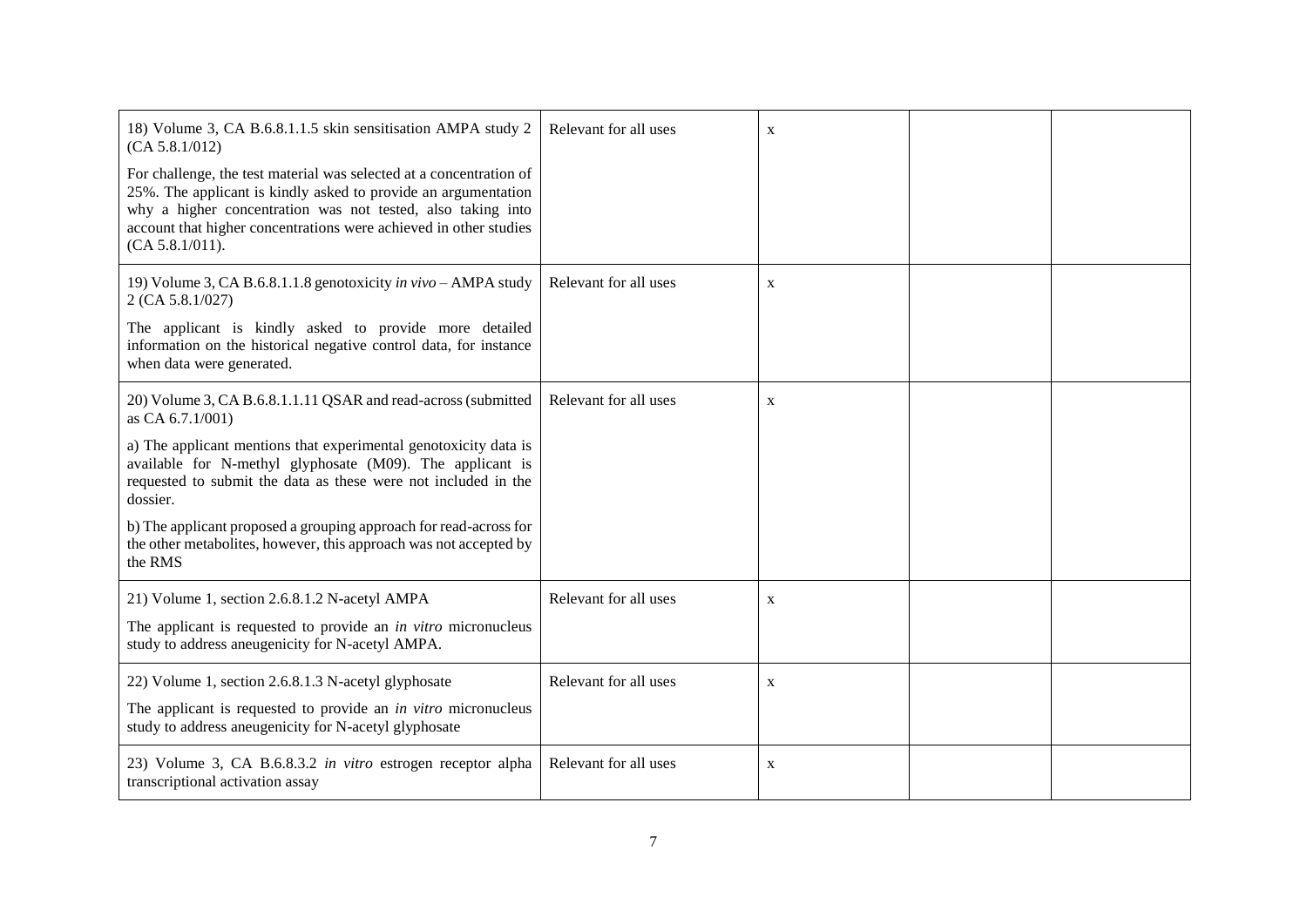| The applicant is asked to provide support for the statement that<br>minor deviations from the performance criteria do not affect the<br>validity of these studies.<br>The RMS considers that the deviation from the acceptance criteria<br>for $17\alpha$ -methyltestosterone may indicate a decreased sensitivity<br>of the study for weak agonists.                                                                                                                                                                                                                                                                                                                                                             |                       |             |  |
|-------------------------------------------------------------------------------------------------------------------------------------------------------------------------------------------------------------------------------------------------------------------------------------------------------------------------------------------------------------------------------------------------------------------------------------------------------------------------------------------------------------------------------------------------------------------------------------------------------------------------------------------------------------------------------------------------------------------|-----------------------|-------------|--|
| 24) Volume 1, section 2.6.9 Reports on medical surveillance on<br>manufacturing plant personnel<br>The absence of occupational exposure data from the European<br>plants in the current dossier needs a further clarification from the<br>applicant.                                                                                                                                                                                                                                                                                                                                                                                                                                                              | Relevant for all uses | $\mathbf X$ |  |
| 25) Volume 1, section 2.6.9 glyphosate in human breast milk<br>The RMS noted that in Volume 3 section B.6.10 one additional<br>study was reported investigating glyphosate in human breast milk<br>samples (Abdel-Halim, 2019). The applicant reported that the<br>reason for not submitting this study was that this study was<br>considered supplementary due to several limitations. AGG<br>disagrees and requests the applicant to submit this publications<br>and to provide an assessment of the findings in order to evaluate<br>the findings.                                                                                                                                                             | Relevant for all uses | X           |  |
| 26) Volume 3, CA B.6.10 literature search<br>The RMS notes that the search terms used are focussed on the data<br>requirements and some specific search term which are considered<br>relevant for human health are missing. For example, a quick<br>search by the RMS retrieved the following publications which<br>were not found in the literature search by the applicant:<br>1) Rueda-Ruzafa, L., Cruz, F., Roman, P., Cardona, D. Gut<br>microbiota and neurological effects of glyphosate. (2019)<br>NeuroToxicology<br>2) Pu Y, Yang J, Chang L, Qu Y, Wang S, Zhang K, Xiong Z,<br>Zhang J, Tan Y, Wang X, Fujita Y, Ishima T, Wang D, Hwang<br>SH, Hammock BD, Hashimoto K. Maternal glyphosate exposure | Relevant for all uses | X           |  |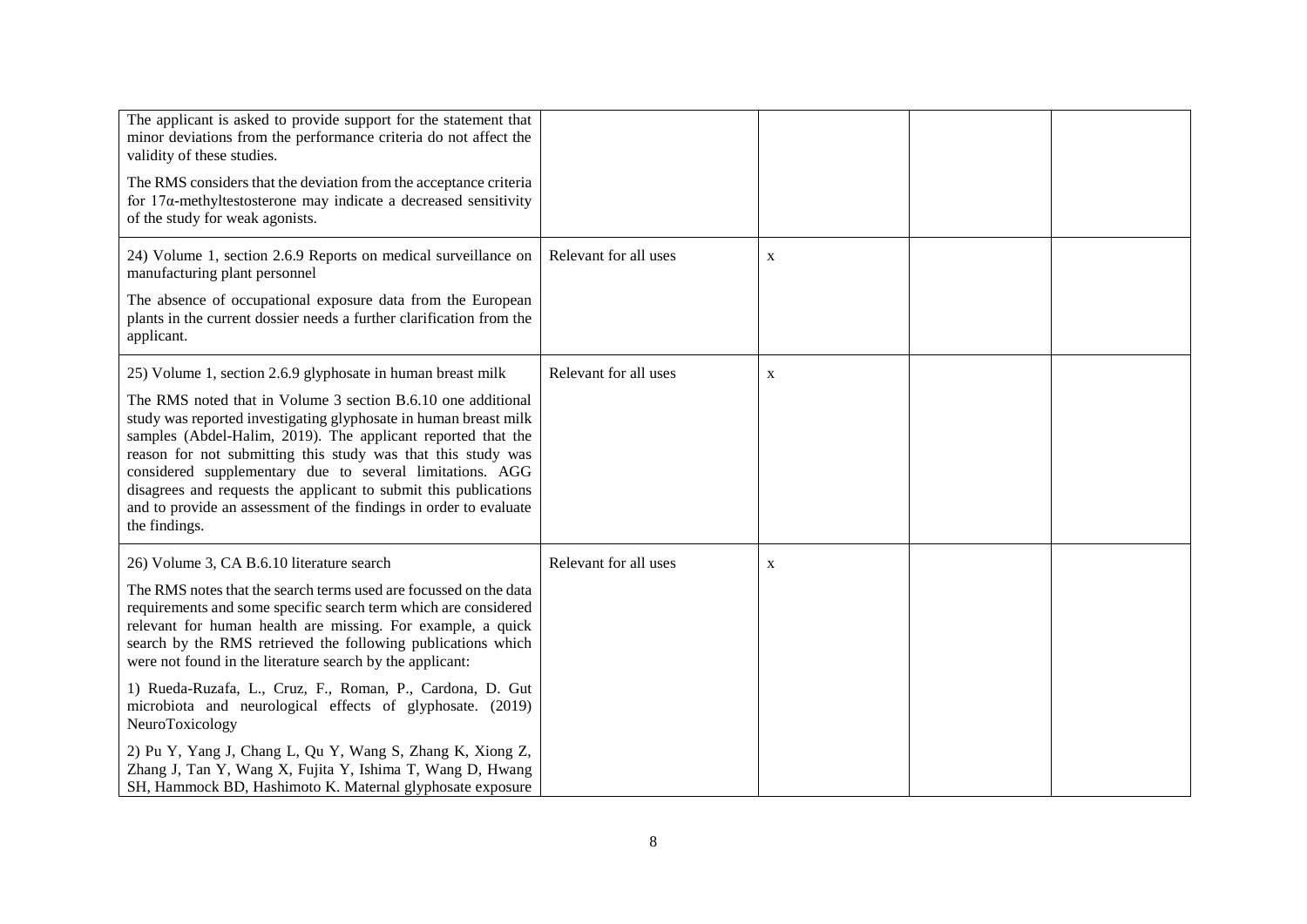| causes autism-like behaviors in offspring through increased<br>expression of soluble epoxide hydrolase. Proc Natl Acad Sci U S<br>A. 2020 May 26;117(21):11753-11759.<br>The applicant is requested to provide an additional literature<br>search using endpoint specific search terms related to human<br>health which are outside the data requirements such as autism,<br>asthma, ADHD, coeliac disease, inflammatory bowel disease and<br>obesity. The applicant is requested to submit all relevant<br>publications obtained from this search including a summary and<br>an evaluation of these publications (including a relevance and<br>reliability assessment). |                       |              |  |
|--------------------------------------------------------------------------------------------------------------------------------------------------------------------------------------------------------------------------------------------------------------------------------------------------------------------------------------------------------------------------------------------------------------------------------------------------------------------------------------------------------------------------------------------------------------------------------------------------------------------------------------------------------------------------|-----------------------|--------------|--|
| 27) Volume 3, CA B.6.10 literature search general                                                                                                                                                                                                                                                                                                                                                                                                                                                                                                                                                                                                                        | Relevant for all uses | $\mathbf{X}$ |  |
| The applicant is requested to submit a summary and an evaluation<br>of the following Category B (supplementary) studies as AGG<br>disagrees that the studies should be considered as supplementary<br>only. An evaluation and conclusion of these studies should be<br>provided by GRG.                                                                                                                                                                                                                                                                                                                                                                                  |                       |              |  |
| - No. 37 Tang et al., 2020; Glyphosate exposure induces<br>inflammatory responses in the small intestine and alters gut<br>microbial composition in rats.                                                                                                                                                                                                                                                                                                                                                                                                                                                                                                                |                       |              |  |
| - No 13 Donato et al., 2020; Exposure to glyphosate and risk of<br>non-Hodgkin lymphoma and multiple myeloma: an updated meta-<br>analysis.                                                                                                                                                                                                                                                                                                                                                                                                                                                                                                                              |                       |              |  |
| 28) Volume 3 CA B.6.10 literature search Endocrine Disruption                                                                                                                                                                                                                                                                                                                                                                                                                                                                                                                                                                                                            | Relevant for all uses | $\mathbf X$  |  |
| To allow for a transparent evaluation of the possible endocrine<br>disruption properties of glyphosate, the applicant is requested to<br>(re-) submit the studies in the table below including detailed<br>studies summaries and an evaluation.                                                                                                                                                                                                                                                                                                                                                                                                                          |                       |              |  |
| Year Title<br>Author<br><b>Source</b>                                                                                                                                                                                                                                                                                                                                                                                                                                                                                                                                                                                                                                    |                       |              |  |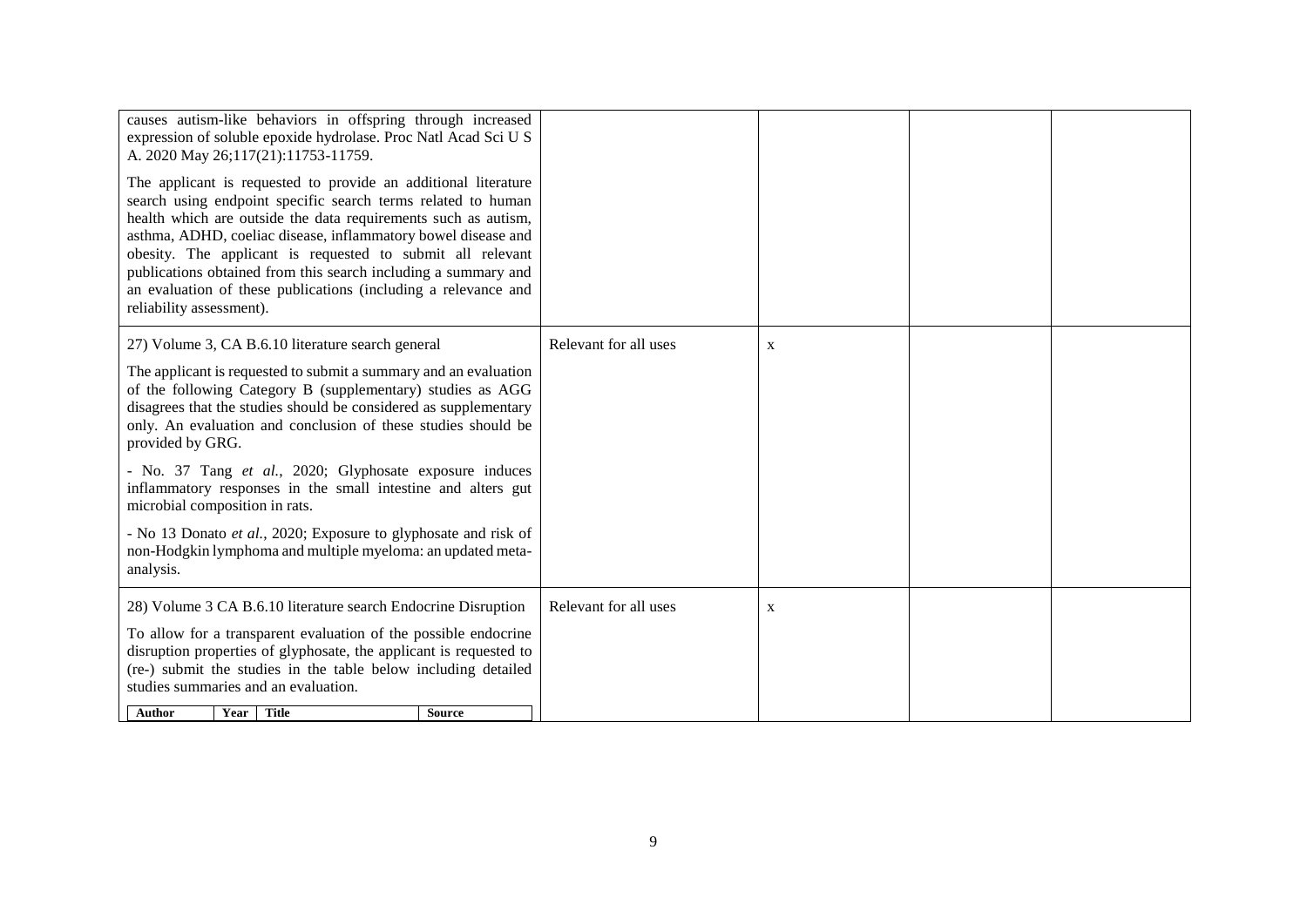| Abarikwu S.<br>O. et al.       | 2015 | Combined effects of repeated<br>administration of Bretmont<br>Wipeout (glyphosate) and<br>Ultrazin (atrazine)<br>on<br>testosterone, oxidative stress<br>and sperm quality of Wistar                                               | Toxicology<br>mechanisms<br>and<br>methods (2015),<br>Vol. 25, No. 1, pp.<br>70-80                                        |
|--------------------------------|------|------------------------------------------------------------------------------------------------------------------------------------------------------------------------------------------------------------------------------------|---------------------------------------------------------------------------------------------------------------------------|
| Avila-<br>Vazquez M.<br>et al. | 2015 | rats.<br>Cancer and<br>detrimental<br>reproductive effects in an<br>Argentine<br>agricultural<br>community environmentally<br>exposed to glyphosate                                                                                | of<br>Journal<br><b>Biological Physics</b><br>and<br>Chemistry,<br>(2015) Vol. 15, No.<br>3, pp. 97-110.                  |
| Avila-<br>Vazquez M.<br>et al. | 2018 | Environmental exposure to<br>glyphosate and reproductive<br>health impacts in agricultural<br>population of Argentina.                                                                                                             | of<br>Journal<br>Environmental<br>Protection (2018),<br>Vol. 9, Number 3,<br>pp. 241-253                                  |
| Bernieri T. et<br>al.          | 2019 | Occupational exposure to<br>pesticides and thyroid<br>function in Brazilian soybean<br>farmers.                                                                                                                                    | Chemosphere,<br>(2019) pp. 425-429                                                                                        |
| Clair E. et al.                | 2012 | glyphosate-based<br>$\mathbf{A}$<br>herbicide induces necrosis<br>and apoptosis in mature rat<br>testicular cells in vitro, and<br>testosterone decrease at<br>lower levels.                                                       | Toxicology in vitro<br>$(2012)$ , Vol. 26,<br>No. 2, pp. 269-79                                                           |
| Parvez S. et<br>al.            | 2018 | Glyphosate<br>exposure in<br>pregnancy and shortened<br>gestational<br>length:<br>$\rm{a}$<br>prospective Indiana birth<br>cohort study                                                                                            | Environmental<br>Health, (2018) Vol.<br>17, pp. 23                                                                        |
| Rappazzo K.<br>et al           | 2019 | residential<br>Maternal<br>exposure<br>specific<br>to<br>agricultural pesticide active<br>ingredients and birth defect<br>in a 2003-2005 North<br>Carolina birth cohort.                                                           | Birth<br>defects<br>(2019)<br>research,<br>Vol. 111, No. 6, pp.<br>312-323                                                |
| Owagboriaye<br>F. et al.       | 2019 | Comparative studies on<br>endogenic stress hormones,<br>antioxidant, biochemical and<br>hematological status of<br>metabolic disturbance in<br>albino rat exposed to roundup<br>herbicide and its active<br>ingredient glyphosate. | Environmental<br>science<br>and<br>pollution research<br>international,<br>(2019) Vol. 26, No.<br>14, pp. 14502-<br>14512 |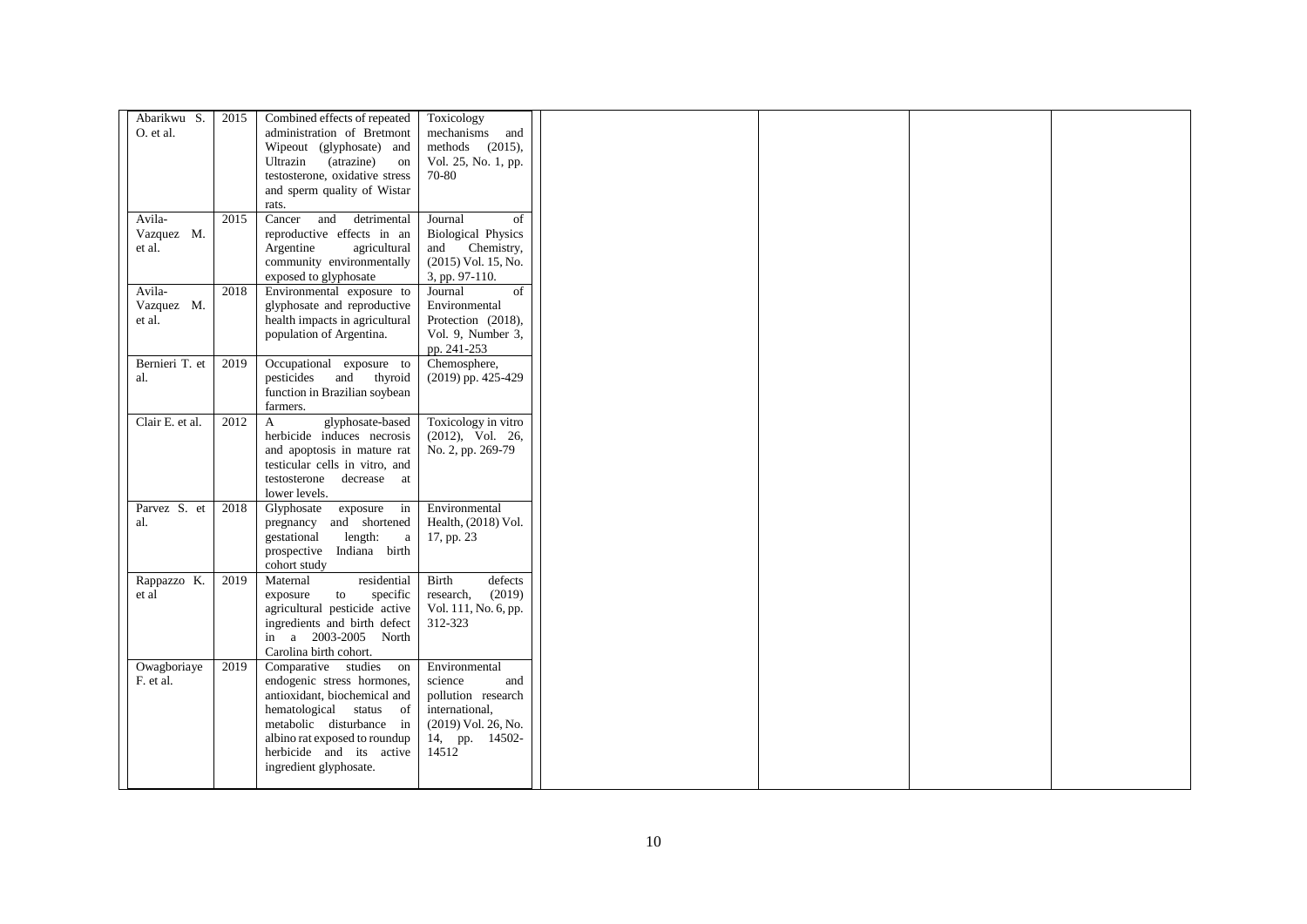| Kass L. et al.<br>Perego M. C.<br>et al. | 2020<br>2017 | Relationship<br>between<br>agrochemical<br>compounds<br>and<br>mammary<br>gland<br>development and<br>breast<br>cancer.<br>Influence of a Roundup<br>formulation on glyphosate<br>effects on steroidogenesis<br>and proliferation of bovine<br>granulosa cells in vitro. | Molecular<br>and<br>cellular<br>endocrinology,<br>$(2020)$ Vol. 508,<br>Art. No. 110789<br>Chemosphere<br>(2017), Vol. 188,<br>pp. 274-279 |  |  |
|------------------------------------------|--------------|--------------------------------------------------------------------------------------------------------------------------------------------------------------------------------------------------------------------------------------------------------------------------|--------------------------------------------------------------------------------------------------------------------------------------------|--|--|
| Ren X. et al.                            | 2018         | Effects of glyphosate on the<br>ovarian function of pregnant<br>mice the secretion of<br>hormones and the sex ratio of<br>their fetuses.                                                                                                                                 | Environmental<br>pollution (2018)<br>Vol. 243 No. Pt B,<br>pp. 833-841                                                                     |  |  |
| Sritana N. et<br>al.                     | 2018         | Glyphosate induces growth<br>of estrogen receptor alpha<br>positive cholangiocarcinoma<br>cells via non-genomic<br>estrogen receptor/ERK1/2<br>signaling pathway.                                                                                                        | Food and chemical<br>toxicology (2018)<br>Vol. 118, pp. 595-<br>607                                                                        |  |  |
| George A. et<br>al.                      | 2018         | The effect of glyphosate on<br>human sperm motility and<br>sperm DNA fragmentation                                                                                                                                                                                       | International<br>of<br>Journal<br>Environmental<br>Research<br>and<br>Health<br>Public<br>$(2018)$ Vol. 15,<br>1117                        |  |  |
| Sakpa C. et<br>al.                       | 2018         | Effects of glyphosate on<br>sperm<br>parameters<br>and<br>pregnancy success rate in<br>Wistar rats.                                                                                                                                                                      | $\overline{of}$<br>Annals<br>Biomedical<br>Sciences (2018),<br>Volume<br>17,<br>Number 2, pp. 156-<br>164                                  |  |  |
| Santos R. et<br>al.                      | 2019         | Thyroid and reproductive<br>hormones in relation to<br>use in<br>pesticide<br>an<br>agricultural population in<br>Southern Brazil.                                                                                                                                       | Environmental<br>Research, (2019)<br>pp. 221-231                                                                                           |  |  |
| Stur E. et al.                           | 2019         | Glyphosate-based herbicides<br>at low doses affect canonical<br>pathways in estrogen positive<br>and negative breast cancer<br>cell lines.                                                                                                                               | PloS one $(2019)$ ,<br>Vol. 14, No. 7, pp.<br>e0219610                                                                                     |  |  |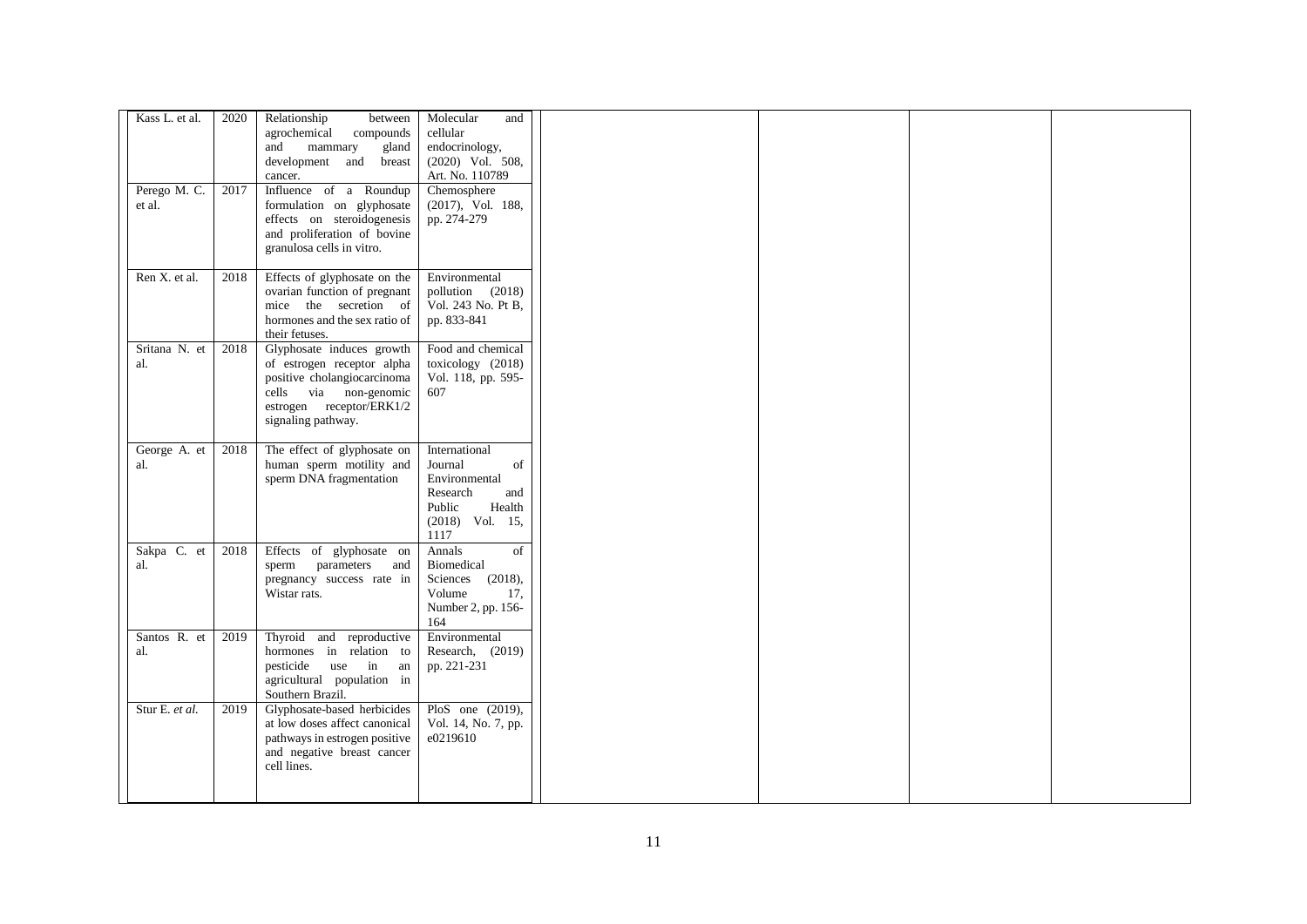| Zhao H. et al.<br>Effects of Glyphosate on<br>Asian Journal of<br>2018<br>Testosterone Synthesis in<br>Ecotoxicology,<br>(2018) Vol. 13, No.<br>Male Rats.<br>5, pp. 242-247                                                                                                                                |                                                                                                          |             |                                                      |  |
|-------------------------------------------------------------------------------------------------------------------------------------------------------------------------------------------------------------------------------------------------------------------------------------------------------------|----------------------------------------------------------------------------------------------------------|-------------|------------------------------------------------------|--|
| 29) Volume 1, section 2.10 Endocrine disrupting properties;<br>section on "Lines of evidence for adverse effects and endocrine<br>activity related to EAS-modalities".                                                                                                                                      | Relevant for all uses                                                                                    | x           |                                                      |  |
| It is noted that three additional studies from public literature are<br>available, which were submitted at a later time point. These<br>studies (B.6.8.3.17, B.6.8.3.18, B.6.8.3.19) were not included in<br>appendix E by the applicant. The applicant is requested to add<br>these studies to appendix E. |                                                                                                          |             |                                                      |  |
| 30) Study summary for Abarikwu et al. (2015). Toxicology<br>Mechanisms and Methods, 25:1, 70-80.                                                                                                                                                                                                            | Relevant for all uses                                                                                    | $\mathbf X$ |                                                      |  |
| Residue data                                                                                                                                                                                                                                                                                                |                                                                                                          |             |                                                      |  |
| Field rotational crop studies                                                                                                                                                                                                                                                                               | The 'post-harvest, pre-sowing,<br>pre-planting,<br>pre-emergence<br>outdoor use' & the inter-row<br>use. |             | x (only a limited<br>field rotational crop<br>study) |  |
| Supervised residue trials with olives in NEU                                                                                                                                                                                                                                                                | The NEU use on olives.                                                                                   | $\mathbf x$ |                                                      |  |
| One additional tunnel residue trial                                                                                                                                                                                                                                                                         | Relevant for all uses                                                                                    | $\mathbf x$ |                                                      |  |
| Environmental fate and behaviour                                                                                                                                                                                                                                                                            |                                                                                                          |             |                                                      |  |
| For field studies performed outside EU, provide a comparison of<br>actual field sites properties instead of default root ecoregions of<br>the trial soils                                                                                                                                                   | Relevant for all uses                                                                                    | $\mathbf X$ |                                                      |  |
| For studies<br>, 1993 and<br>. 1993<br>(field studies), the distance of the weather station from the sites<br>(when not onsite) should be provided                                                                                                                                                          | Relevant for all uses                                                                                    | X           |                                                      |  |
| 2020,<br>For study<br>1- provide kinetic fittings for AMPA for Egerkingen soil                                                                                                                                                                                                                              | Relevant for all uses                                                                                    | $\mathbf X$ |                                                      |  |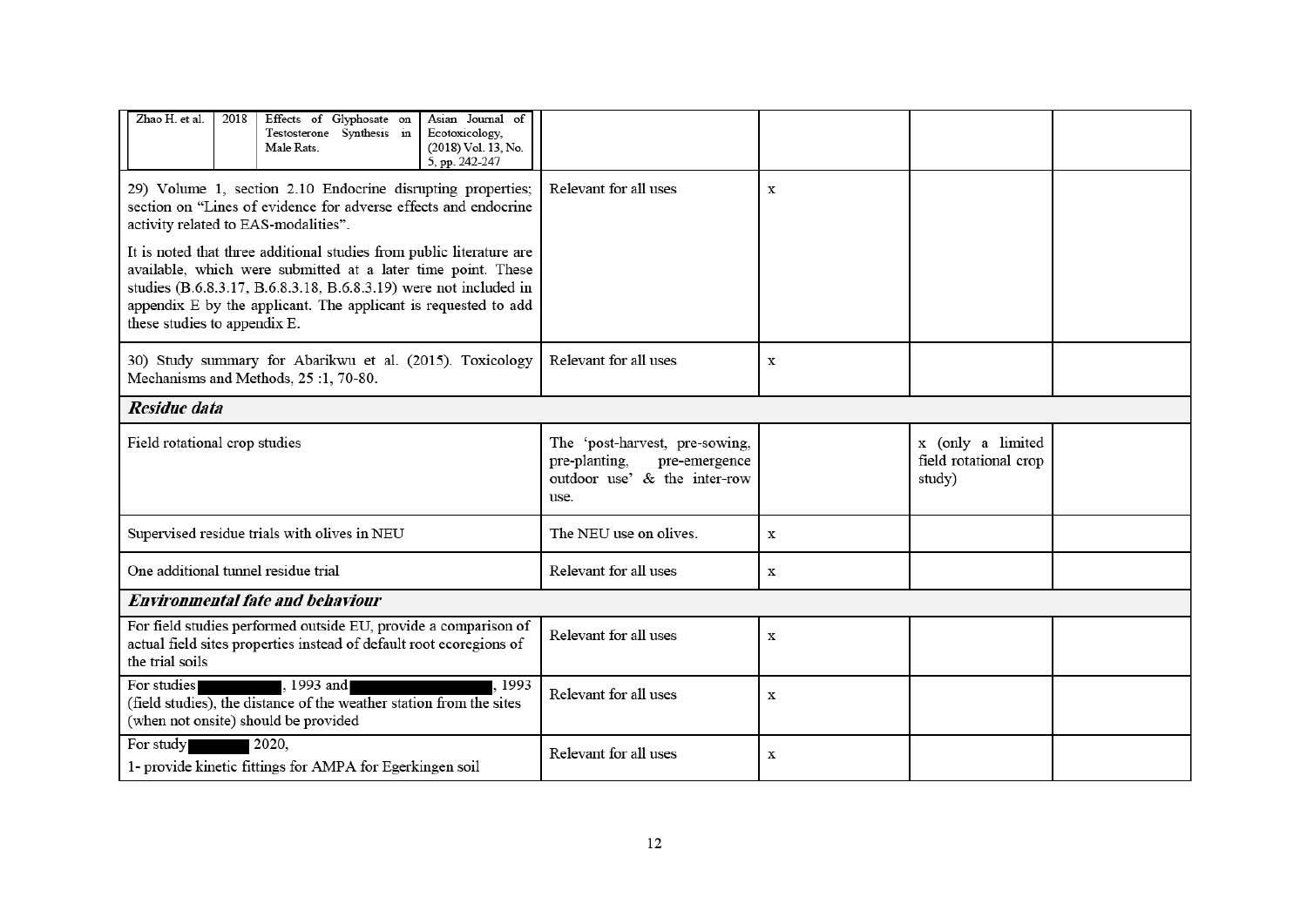| 2- explanations and examples of the data processing are<br>required.                                                                                                                                                           |                       |             |  |
|--------------------------------------------------------------------------------------------------------------------------------------------------------------------------------------------------------------------------------|-----------------------|-------------|--|
| 3- justification should be given on the use of MARS database<br>instead of measured data at nearest station for Egerkingen site                                                                                                |                       |             |  |
| 4- clarify the differences observed between weather values<br>presented in the studies<br>, 1992c and<br>, 2020 for<br>station Schallstadt-Mengen (Bad Krozingen site).                                                        |                       |             |  |
| 5- justify the use of data from "Löningen" site for normalization<br>of data in Menslage soil in<br>3020 study, instead of<br>"Menslage-Borg" station mentioned in 1992d.                                                      |                       |             |  |
| 6- for data processing and normalization, justify the use of<br>different approaches for bulk density estimation and rationale<br>behind the choice of a default data or a calculated value                                    |                       |             |  |
| 7- Justify the rationale behind the estimation of organic matter in<br>30-100 cm horizon                                                                                                                                       |                       |             |  |
| 8- justify the choice of the lower boundary condition (free<br>drainage) for each site.                                                                                                                                        |                       |             |  |
| For study<br>. 2020                                                                                                                                                                                                            | Relevant for all uses | $\mathbf X$ |  |
| 1- provide further kinetic fittings for glyphosate for New York site                                                                                                                                                           |                       |             |  |
| 2-provide a decline fit for AMPA for Ohio site                                                                                                                                                                                 |                       |             |  |
| 3- explanations and examples of the data processing are<br>required.                                                                                                                                                           |                       |             |  |
| 4- clarify the approach used for processing of the data at T0 and<br>relevant bulk density used in California site (<br>, 1993).                                                                                               |                       |             |  |
| 5- update kinetics for the four sites from<br>1993,<br>CA 7.1.2.2.1/006 and<br>1993,<br>CA 7.1.2.2.1/005 considering replicate values.                                                                                         |                       |             |  |
| 6- provide a normalisation of data from sites Ohio (<br>1993b) and Ontario (<br>1993), if reliable data<br>can be obtained from available weather stations, and provide a<br>kinetic assessment to derive modelling endpoints. |                       |             |  |
| 7- justify the choice of the lower boundary condition (free<br>drainage) for each site.                                                                                                                                        |                       |             |  |
| Field dissipation studies to determine the degradation rates of<br>AMPA (and covering a sufficient range of soil pH)                                                                                                           | Relevant for all uses | x           |  |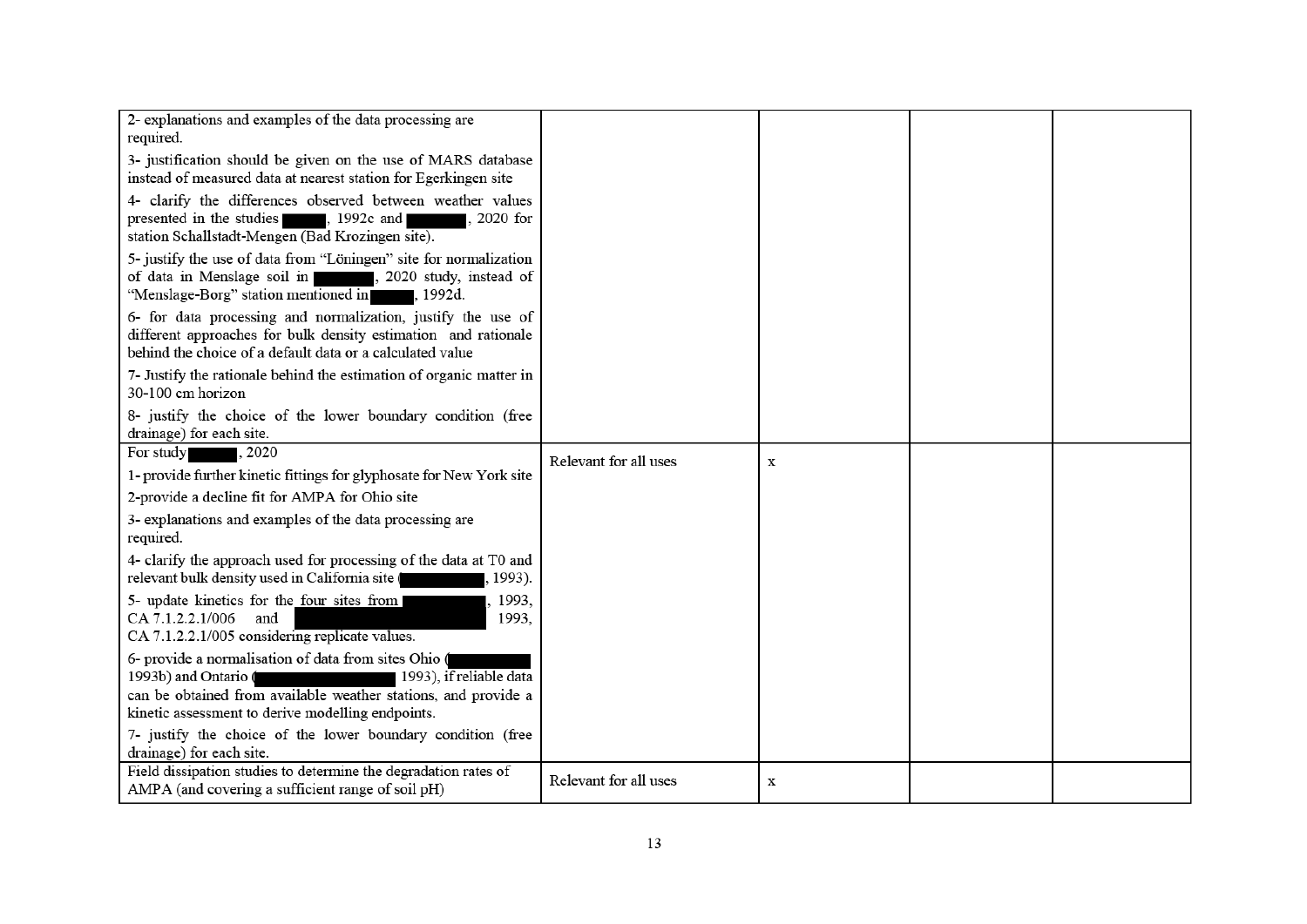| Provide the literature article Dollinger et al. (2016) mentioned in<br>the Dollinger et al. (2018) article                                                                                                                                                                                                                                                                   | Relevant for all uses | $\mathbf X$ |  |
|------------------------------------------------------------------------------------------------------------------------------------------------------------------------------------------------------------------------------------------------------------------------------------------------------------------------------------------------------------------------------|-----------------------|-------------|--|
| , 2020, confirm that the LOQ is at least two<br>For study<br>orders of magnitude below the lowest nominal concentration<br>tested.                                                                                                                                                                                                                                           | Relevant for all uses | X           |  |
| , 1993, confirm that the LOQ is at least two<br>For study<br>orders of magnitude below the lowest nominal concentration<br>tested.                                                                                                                                                                                                                                           | Relevant for all uses | X           |  |
| For study $(2005)$ , update the kinetic analysis according to<br>FOCUS guidance for light exposed systems with natural water.                                                                                                                                                                                                                                                | Relevant for all uses | X           |  |
| (1992), update the kinetic analysis according<br>For study<br>to FOCUS guidance for light exposed systems and provide data<br>on the equivalence between continuous artificial sunlight used in<br>the study and natural sunlight conditions.                                                                                                                                | Relevant for all uses | $\mathbf X$ |  |
| For study<br>(2020), provide the amended report with<br>information of the characterization of the unknown radioactivity.                                                                                                                                                                                                                                                    | Relevant for all uses | $\mathbf X$ |  |
| 1993 (with amendment<br>For study<br>1995) the low mass balance should be further<br>justified                                                                                                                                                                                                                                                                               | Relevant for all uses | $\mathbf X$ |  |
| (2003), updated kinetic evaluation should be<br>For study<br>provided using the HPLC analysis results.                                                                                                                                                                                                                                                                       | Relevant for all uses | X           |  |
| Further address quantitatively or qualitatively metabolite 1-oxo-<br>AMPA, quantified in sediment in<br>2002. Unless it<br>is shown that the trigger is not exceeded or the ecotoxicological<br>risk can be addressed qualitatively, PECsed calculations should<br>be provided for 1-oxo-AMPA, based on default conservative<br>substance properties in the absence of data. | Relevant for all uses | X           |  |
| Update PECgw and PECsw/PECsed for glyphosate and<br>metabolites, considering the application schemes initially<br>proposed, the endpoints agreed during the peer review and using<br>all relevant models.                                                                                                                                                                    | Relevant for all uses | $\mathbf X$ |  |
| Monitoring data for groundwater: provide additional information<br>on the measured concentration above the trigger of 0.1 $\mu$ g/L for<br>glyphosate. Additional assessment is required to confirm the                                                                                                                                                                      | Not applicable        |             |  |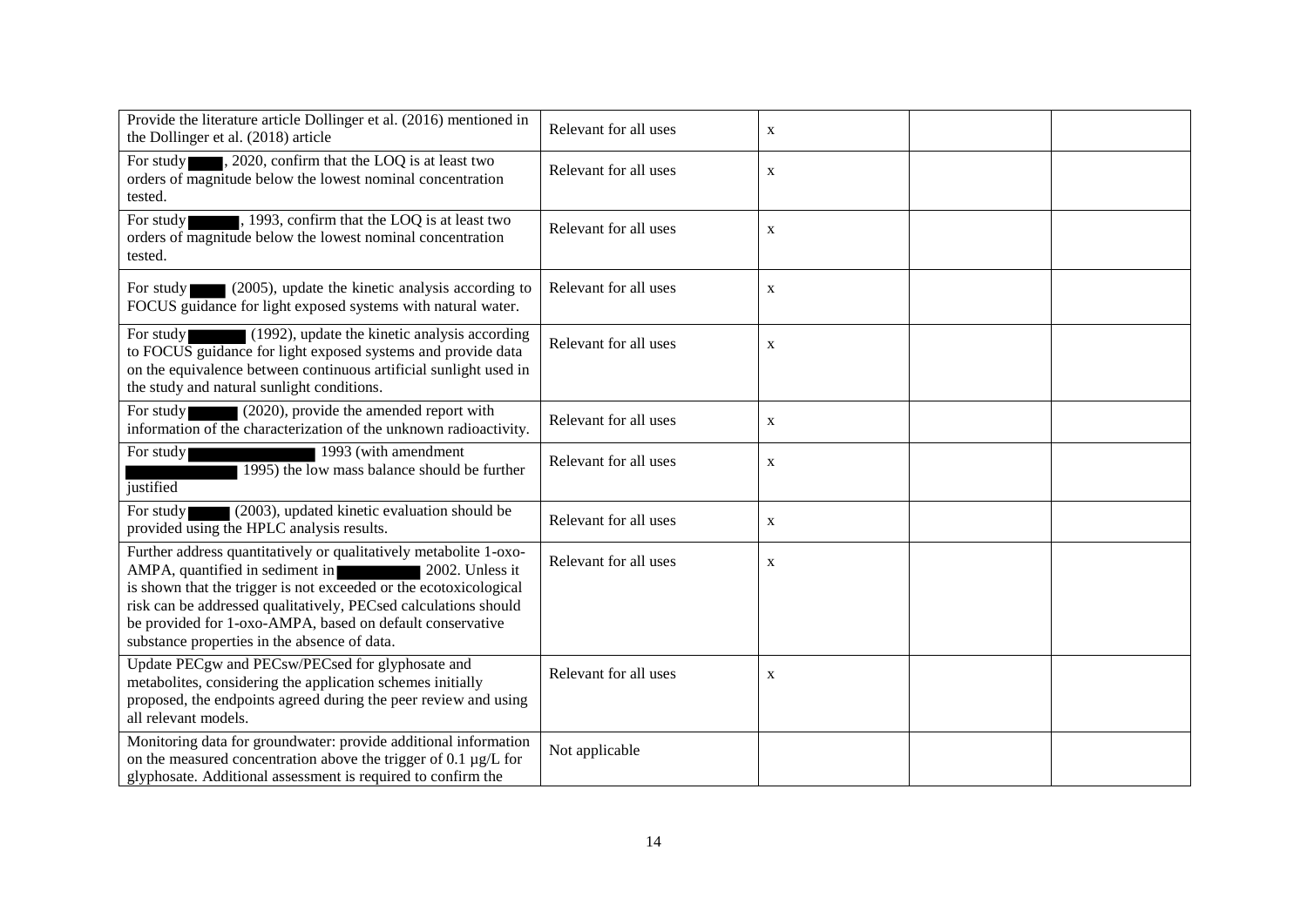| exceedances are not related to long-term contamination in some<br>locations and/or could not be attributed to particular context.                                                                                                                                                                                                                                 |                       |   |  |  |
|-------------------------------------------------------------------------------------------------------------------------------------------------------------------------------------------------------------------------------------------------------------------------------------------------------------------------------------------------------------------|-----------------------|---|--|--|
| Monitoring data for groundwater: provide further information on<br>the outlier exclusion procedure in , 2020, CA7.5/002,<br>and provide details of the values excluded.                                                                                                                                                                                           | Not applicable        |   |  |  |
| Monitoring data for surface water: provide further information<br>on the outlier exclusion procedure in<br>, 2020, CA7.5/002,<br>and provide details of the data excluded. This is to confirm<br>which maximum concentration should be retained for both<br>ghlyphosate and AMPA in surface water, within the data set of<br>2020 CA7.5/002 and , 2016, CA7.5/010 | Not applicable        |   |  |  |
| Monitoring data for drinking water: clarify the definition of<br>drinking water considered in the monitoring data collection of<br>drinking water, at least from the aggregated data that may be<br>clearer on the origin of the water types taken as supply for<br>drinking water.                                                                               | Not applicable        |   |  |  |
| <b>Ecotoxicology</b>                                                                                                                                                                                                                                                                                                                                              |                       |   |  |  |
| Full-text article and Study summary for Bolis et al. (2020),<br>Environmental Pollution, Vol. 263, No. Part_B, pp. 114395                                                                                                                                                                                                                                         | Relevant for all uses | X |  |  |
|                                                                                                                                                                                                                                                                                                                                                                   |                       |   |  |  |
| Full-text article and Study summary for Freitas et al. (2020),<br>Human and Experimental Toxicology, Vol. 39, No. 5, pp. 596-<br>604                                                                                                                                                                                                                              | Relevant for all uses | x |  |  |
| Full-text article and Study summary for Moutinho et al. (2020),<br>Ecotoxicology, 29, pages 1043-1051                                                                                                                                                                                                                                                             | Relevant for all uses | X |  |  |
| Further information to support non-relevance for Imre et al.<br>(2020), Novenyvdelem, Vol. 56, No. 1, pp. 1-9. ISSN: 0133-0829.                                                                                                                                                                                                                                   | Relevant for all uses | X |  |  |
| Full-text article and Study summary for Riaño et al. (2020),<br>Chemosphere, Vol. 250, pp. 126287                                                                                                                                                                                                                                                                 | Relevant for all uses | x |  |  |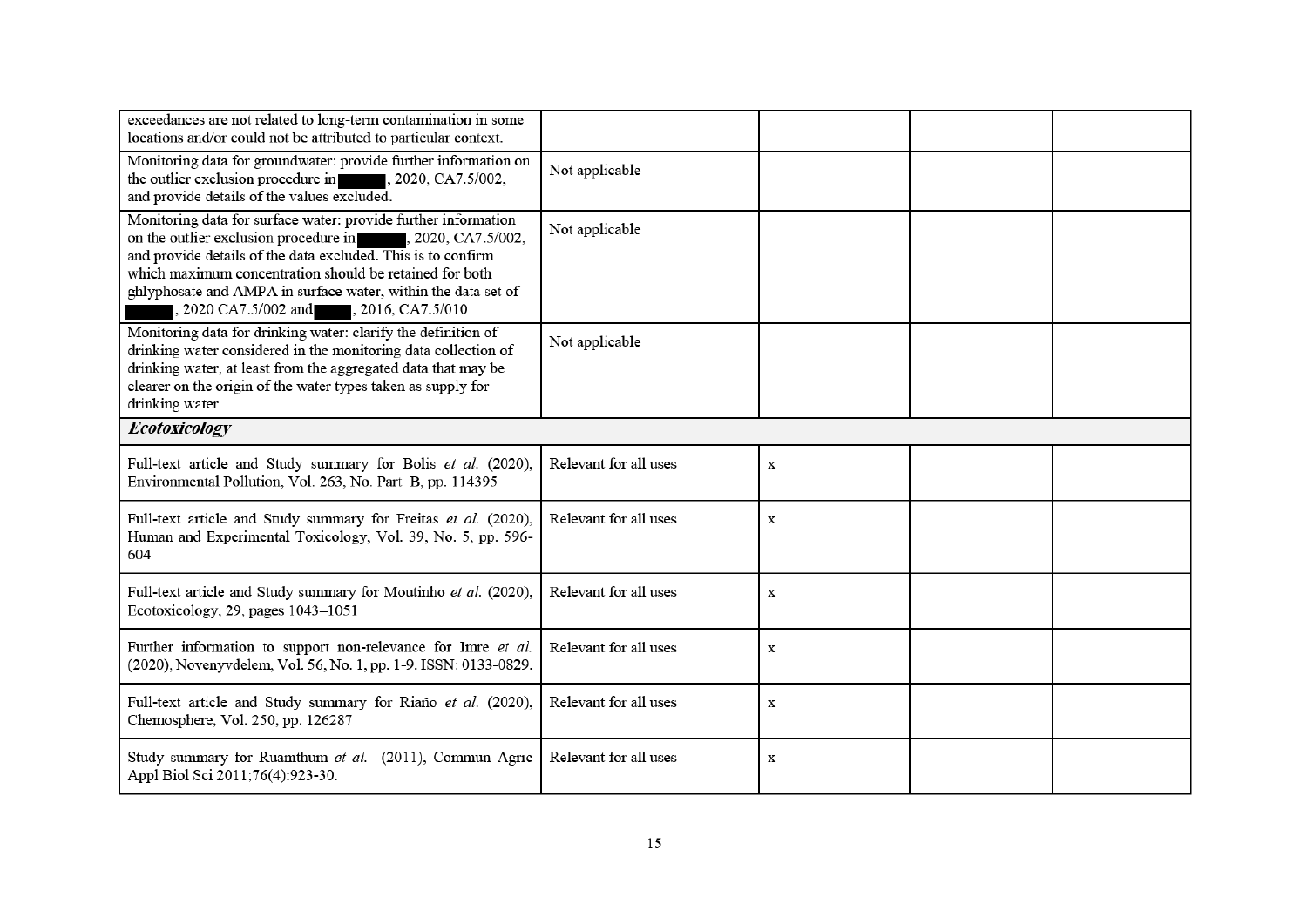| Full-text article and Study summary for Szabo et al. (2019),<br>AGROFOR International Journal, Vol. 4, No. 3, pp. 76-82.                                                                                                                                                                                                                                          | Relevant for all uses | X |  |
|-------------------------------------------------------------------------------------------------------------------------------------------------------------------------------------------------------------------------------------------------------------------------------------------------------------------------------------------------------------------|-----------------------|---|--|
| Full-text article and Study summary for Ujhegyi et al. (2020),<br>Ecological Indicators, Vol. 113, 106175                                                                                                                                                                                                                                                         | Relevant for all uses | X |  |
| Study summary for Mestre et al. (2020) Chemosphere, (2020)<br>Vol. 252, Art. No. 126433                                                                                                                                                                                                                                                                           | Relevant for all uses | X |  |
| Study summary for Odetti et al. (2020) Ecotoxicology and<br>environmental safety, (2020) Vol. 193, Art. No. 110312                                                                                                                                                                                                                                                | Relevant for all uses | X |  |
| Ruuskanen et al. (2020), Environmental science & technology<br>(2020), Vol. 54, No. 2, pp. 1128-1135:<br>Request biological raw data, at least for food consumption and<br>body weight;<br>Rewrite the study summary to clearly reflect the differences<br>between the 2 experiments, i.e., the short term food preference<br>and the long term dietary exposure. | Relevant for all uses | X |  |
| Further consideration on potential impact of the effects observed<br>in Ruuskanen et al. (2020) on avian populations.                                                                                                                                                                                                                                             |                       |   |  |
| Study summary for Ruuskanen et al. (2020), Scientific reports,<br>Vol. 10, No. 1, pp. 6349                                                                                                                                                                                                                                                                        | Relevant for all uses | X |  |
| Further information related to the kinetic evaluation of the<br>available residue decline data used for the higher tier risk<br>assessment for wild mammals                                                                                                                                                                                                       | Relevant for all uses | X |  |
| Further consideration on possible risk for amphibians and reptiles.                                                                                                                                                                                                                                                                                               | Relevant for all uses | X |  |
| Provide a statistical power analysis as presented in appendix 5 of<br>the OECD 210 (2013) guideline to confirm the robustness of the<br>NOEC for the ELS study on fish with AMPA (<br>, 2011, CA 8.2.2.1/004)                                                                                                                                                     | Relevant for all uses | X |  |
| Provide toxicity tests on Lemna and emergent macrophytes with<br>an exposure via overspray with the active substance and the<br>formulation.                                                                                                                                                                                                                      | Relevant for all uses | X |  |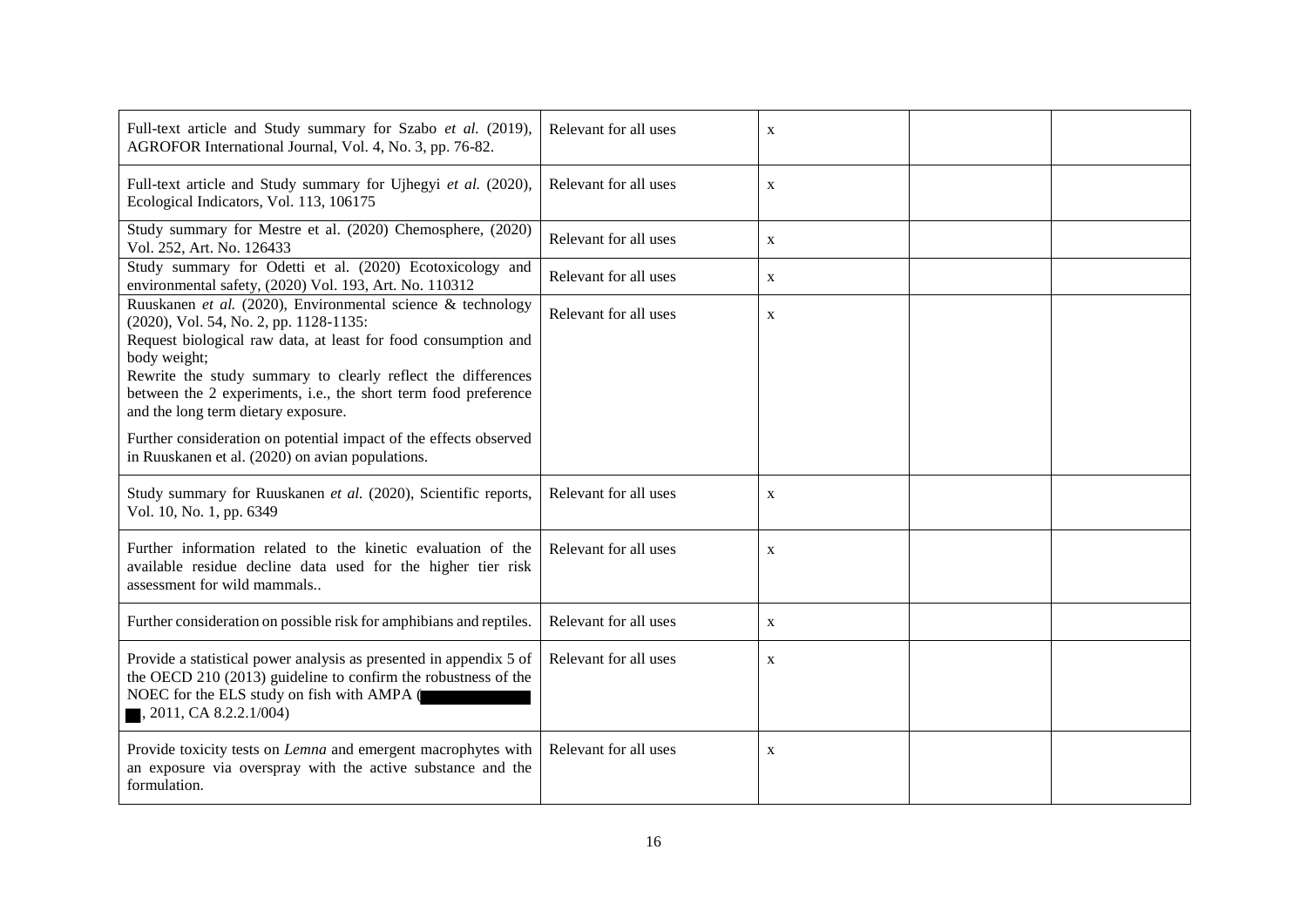| Provide a toxicity test on sediment dwelling organisms for<br>glyphosate, AMPA and 1-oxo-AMPA.                                                                                                                            | Relevant for all uses | X            |  |
|---------------------------------------------------------------------------------------------------------------------------------------------------------------------------------------------------------------------------|-----------------------|--------------|--|
| In relation with e-fate data gap, provide further information to<br>assess the risk assessment for metabolite 1-oxo-AMPA for<br>sediment dwelling organisms.                                                              | Relevant for all uses | $\mathbf{X}$ |  |
| Provide calculation of 96h-ECx values, NOEC and LOEC for the<br>toxicity study on Anabaena flos-aquae with glyphosate (<br>1987, CA 8.2.6.2/002)                                                                          | Relevant for all uses | X            |  |
| Provide calculation of 72h-EC <sub>x</sub> values NOEC and LOEC based<br>on yield and growth rate for the toxicity study on Navicula<br>pelliculosa (1987, CA 8.2.6.2/005)                                                | Relevant for all uses | X            |  |
| Provide calculation of growth rate ECx values based on dry<br>weight for the test on Lemna minor with glyphosate (<br>, 2002, CA 8.2.7/001)                                                                               | Relevant for all uses | X            |  |
| Provide a toxicity test on rooted macrophytes for glyphosate                                                                                                                                                              | Relevant for all uses | X            |  |
| Explain the differences in toxicity between the studies for the<br>dossier and the public literature and to further investigate<br>herbicide effects of glyphosate to phytoplankton, algae and<br>macrophytes (data gap). | Relevant for all uses | X            |  |
| Provide an english certified translation of the article of Yanhui et<br>al., 2015 (CA 8.2.7/013) related to toxicity of glyphosate to<br>Spirodela polyrhiza                                                              | Relevant for all uses | $\mathbf X$  |  |
| Provide a new toxicity test on alga with the representative<br>formulation MON52276.                                                                                                                                      | Relevant for all uses | X            |  |
| Provide 7d ECx (EC10, EC20 and EC50) based on growth rates<br>for dry weight parameter for the study of<br>2002 (CP)<br>10.2.1/005                                                                                        | Relevant for all uses | $\mathbf X$  |  |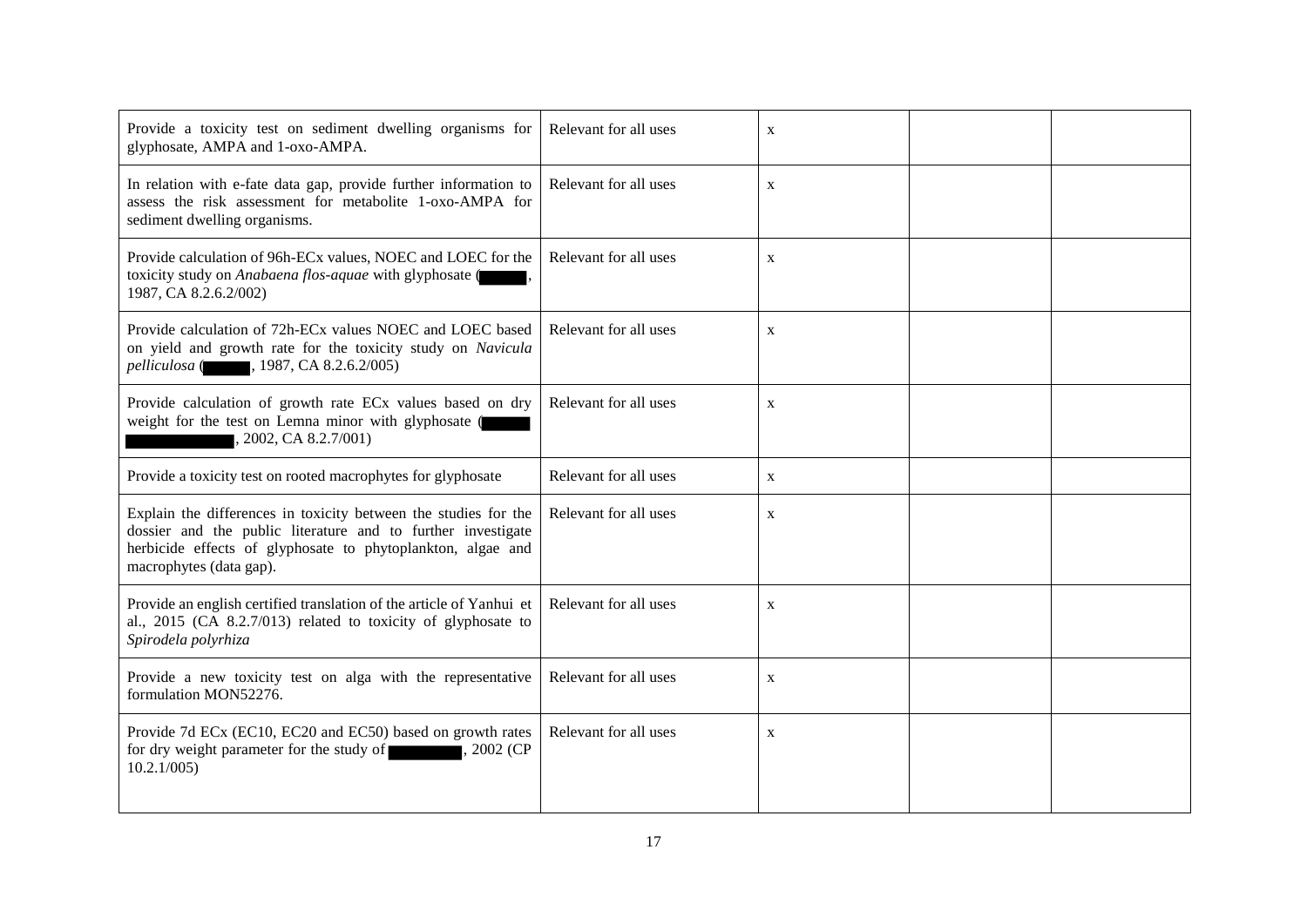| Provide a statistical reanalysis (NOEC, LC10/20) and information<br>on the extent of lethargy of the study of<br>2000 (CA 8.2.2.1/002)                                                                                                                | Relevant for all uses | X            |  |
|-------------------------------------------------------------------------------------------------------------------------------------------------------------------------------------------------------------------------------------------------------|-----------------------|--------------|--|
| In relation with the request to update PECsw/PECsed for<br>glyphosate and metabolites, considering the endpoints agreed<br>during the peer review, provide an updated risk assessment for:<br>-Aquatic organisms<br>-Bees (surface water and puddle). | Relevant for all uses | X            |  |
| In relation to the data gap set for rotational crops in the residue<br>section, provide further consideration of the relevance of<br>metabolites for bees                                                                                             | Relevant for all uses | X            |  |
| Provide EC10/EC20 estimates for the chronic toxicity test on<br>earthworms with AMPA (2003, CA 8.4.1/003)                                                                                                                                             | Relevant for all uses | X            |  |
| Provide clarification for the study on effect on Soil Microbial<br>Nitrogen Transformations with glyphosate of<br>2014 (CA 8.5/001) regarding the lack of measurments at day 7.                                                                       | Relevant for all uses | $\mathbf X$  |  |
| Provide calculation of soil nitrogen transformation rate expressed<br>in mg nitrate/kg dry weight soil/day between each measurement<br>day for the study on effects on the Activity of Soil Microflora of<br>AMPA (, 2010, CA 8.5/004)                | Relevant for all uses | $\mathbf X$  |  |
| Provide clarification for the study on effect on Soil Microbial<br>Activity, Carbon and Nitrogen Transformations of MON 52276<br>2012, CP $10.5/001$ ) regarding the lack of<br>measurments at day 7 in all treatments including control.             | Relevant for all uses | $\mathbf{X}$ |  |
| Provide ECx estimates based on phytotoxicity for the vegetative<br>vigour study with glyphosate (1994, CA 8.6.2/001)                                                                                                                                  | Relevant for all uses | $\mathbf X$  |  |
| Provide further information to investigate the effects on soil<br>microorganisms. Indeed, in view of the literature data, a shift in<br>the community structures of soil micro-organisms could not be                                                 | Relevant for all uses | X            |  |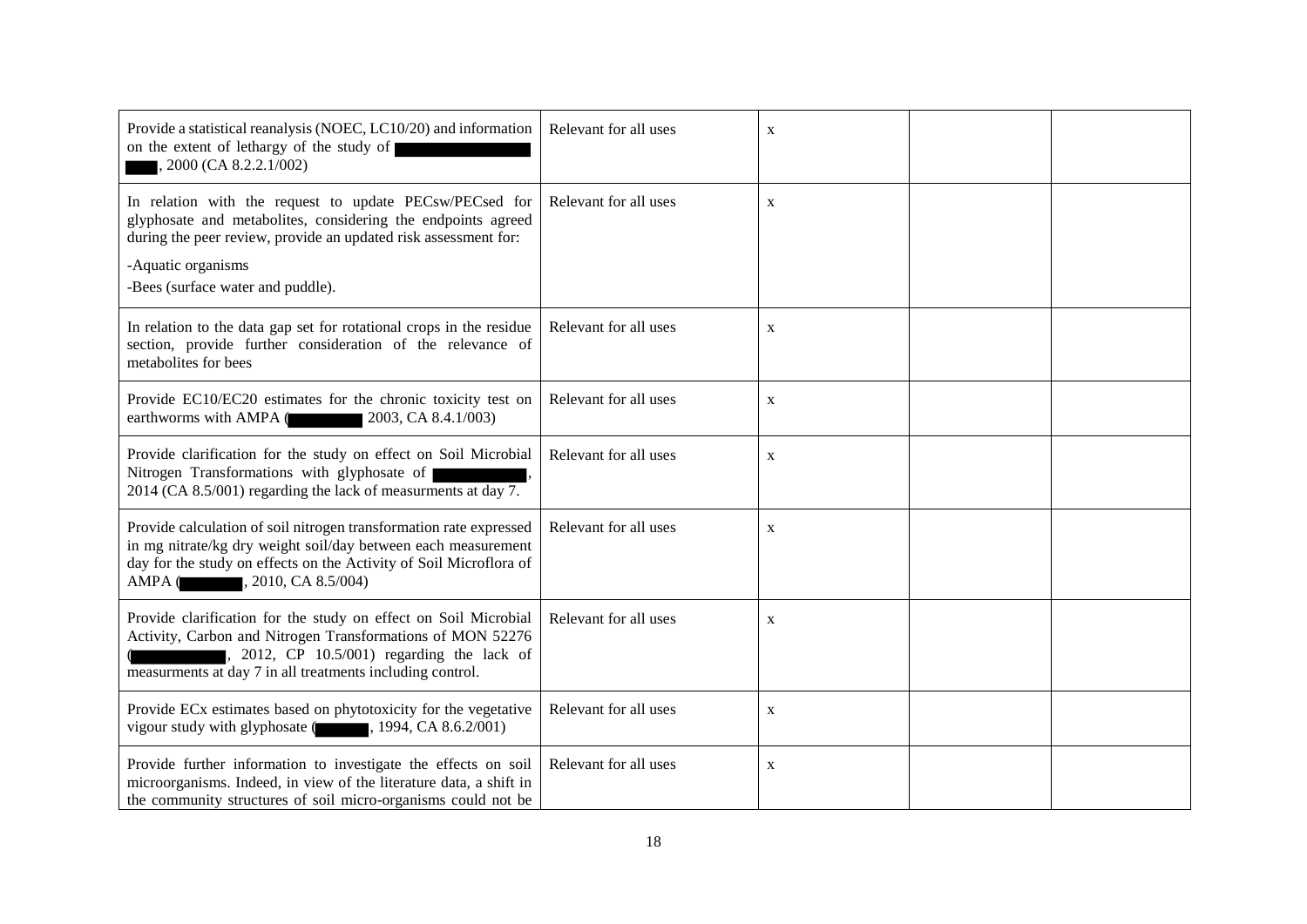| excluded as glyphosate could be used as a source of P, C or N by<br>soil micro-organisms.                                                                                                                 |                       |              |  |
|-----------------------------------------------------------------------------------------------------------------------------------------------------------------------------------------------------------|-----------------------|--------------|--|
| Study summary and a detailed assessment of reliability for the<br>paper of Abalaka M. E. et al.2015. Advance in Agriculture and<br>Biology (2015), Vol. 4, No. 3, pp. 106-113                             | Relevant for all uses | $\mathbf X$  |  |
| Study summary and a detailed assessment of reliability for the<br>paper of Abdulkareem S. I. et al.2014. Egyptian Academic<br>Journal of Biological Sciences B Zoology (2014), Vol. 6, No. 2,<br>pp.47-54 | Relevant for all uses | $\mathbf X$  |  |
| Study summary and a detailed assessment of reliability for the<br>paper of Abraham J. et al.2018. Entomologia Experimentalis et<br>Applicata (2018), Vol. 166, No. 8, pp. 695-702                         | Relevant for all uses | $\mathbf X$  |  |
| Study summary and a detailed assessment of reliability for the<br>paper of Achiorno C. L. et al2018. Environmental pollution<br>(2018), Vol. 242, No. Pt B, pp. 1427-1435                                 | Relevant for all uses | X            |  |
| Study summary and a detailed assessment of reliability for the<br>paper of Aguilar-Dorantes K. et al2015. American fern journal<br>(2015), Vol. 105, No. 3, pp. 131                                       | Relevant for all uses | $\mathbf X$  |  |
| Study summary and a detailed assessment of reliability for the<br>paper of Ahemad M. et al.2012. Annals of microbiology (2012),<br>Vol. 62, No. 4,pp. 1531-1540                                           | Relevant for all uses | $\mathbf{X}$ |  |
| Study summary and a detailed assessment of reliability for the<br>paper of Akcha F. et al.2012. Aquatic toxicology (2012), Vol.<br>106-107, pp.104-13                                                     | Relevant for all uses | X            |  |
| Study summary and a detailed assessment of reliability for the<br>paper of Albajes R. et al.2011. Biological Control (2011), Vol. 59,<br>No. 1, pp.30-36                                                  | Relevant for all uses | X            |  |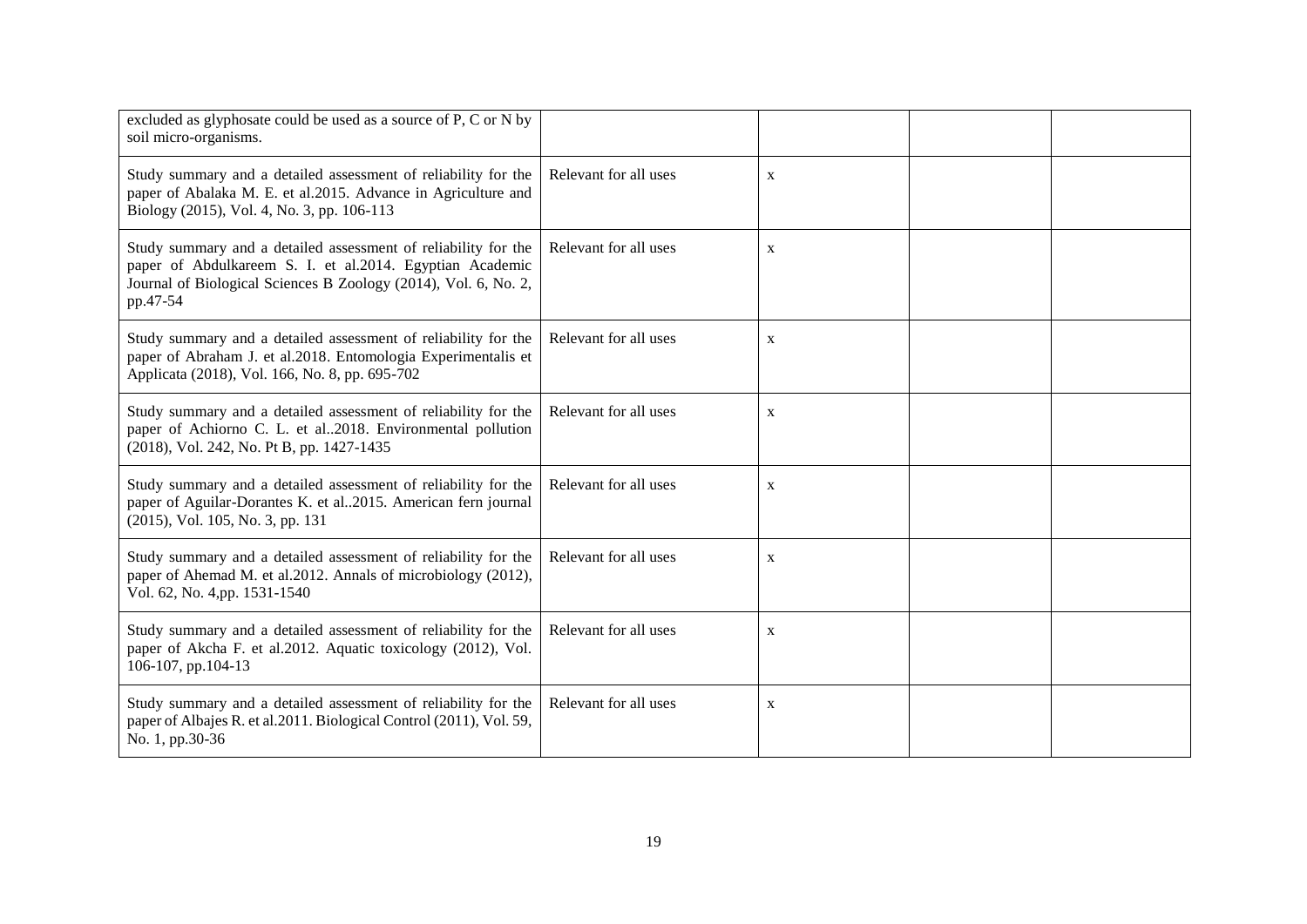| Study summary and a detailed assessment of reliability for the<br>paper of Al-Daikh E. B. et al.2016. Advance in Agriculture and<br>Biology (2016), Vol. 5, No. 1, pp. 14-19                           | Relevant for all uses | $\mathbf X$  |  |
|--------------------------------------------------------------------------------------------------------------------------------------------------------------------------------------------------------|-----------------------|--------------|--|
| Study summary and a detailed assessment of reliability for the<br>paper of Allegrini M. et al2015. The Science of the total<br>environment (2015), Vol. 533, pp. 60-8                                  | Relevant for all uses | $\mathbf X$  |  |
| Study summary and a detailed assessment of reliability for the<br>paper of Allegrini M. et al2019. PloS one (2019), Vol. 14, No.<br>10, pp. e0223600                                                   | Relevant for all uses | $\mathbf X$  |  |
| Study summary and a detailed assessment of reliability for the<br>paper of Allegrini M. et al. 2017. Soil biology & biochemistry<br>(2017), Vol. 105, pp. 206-215                                      | Relevant for all uses | $\mathbf{X}$ |  |
| Study summary and a detailed assessment of reliability for the<br>paper of Allison J. E. et al.2013. Ecotoxicology ((2013), Vol. 22,<br>No. 8, pp. 1289                                                | Relevant for all uses | X            |  |
| Study summary and a detailed assessment of reliability for the<br>paper of Amid C. et al.2018. Environmental science and pollution<br>research international (2018), Vol. 25, No. 14, pp. 13360-13372  | Relevant for all uses | $\mathbf X$  |  |
| Study summary and a detailed assessment of reliability for the<br>paper of Antunes S. C. et al2010, Journal of hazardous materials<br>(2010), Vol. 184, No. 1-3, pp. 215-25                            | Relevant for all uses | $\mathbf X$  |  |
| Study summary and a detailed assessment of reliability for the<br>paper of Baglan H. et al.2018, The Journal of experimental<br>biology (2018), Vol. 221, No. 20, pp 1                                 | Relevant for all uses | $\mathbf X$  |  |
| Study summary and a detailed assessment of reliability for the<br>paper of Banaee M. et al.2019, Comparative biochemistry and<br>physiology. Toxicology & pharmacology (2019), Vol. 222,pp.<br>145-155 | Relevant for all uses | $\mathbf{X}$ |  |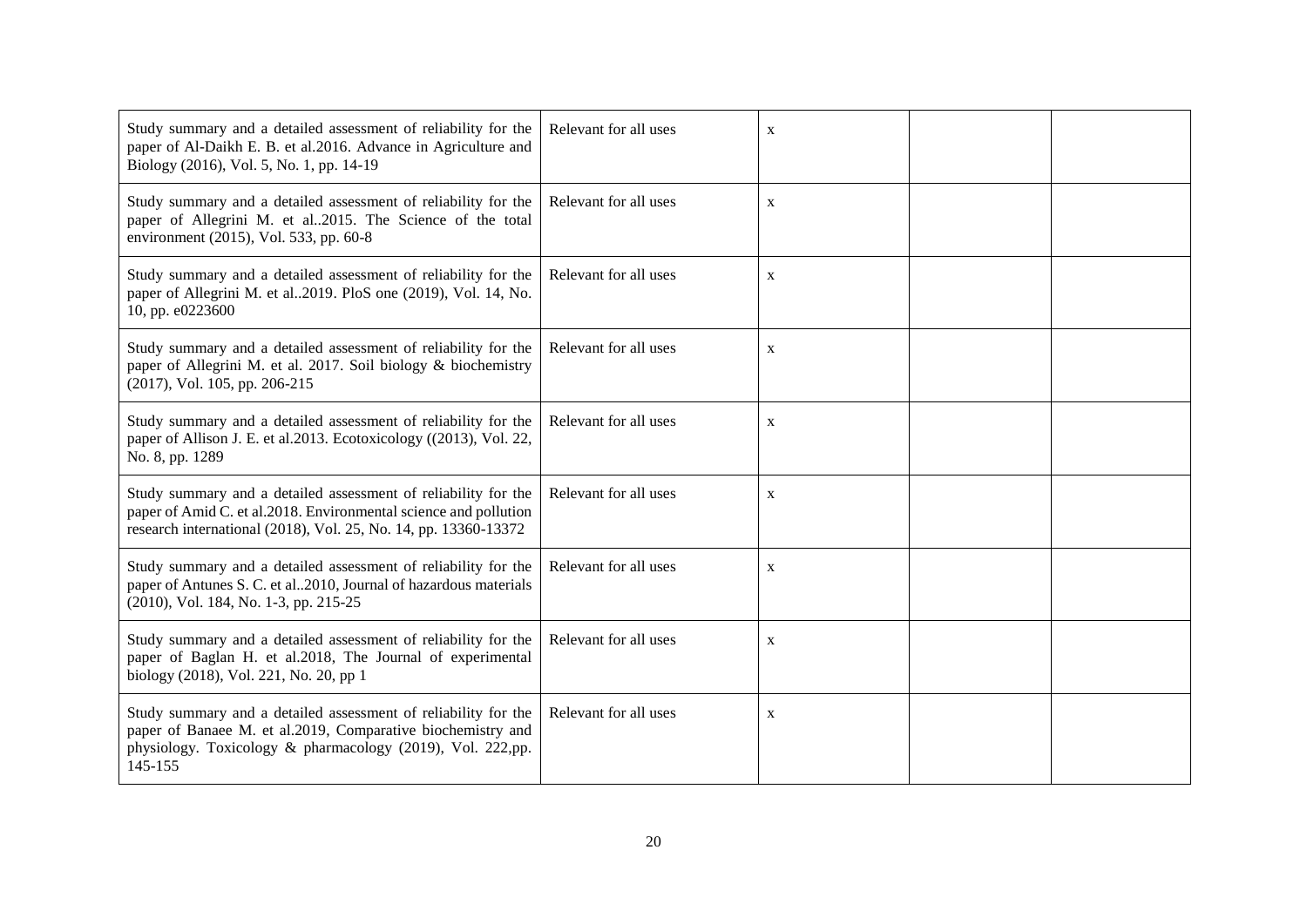| Study summary and a detailed assessment of reliability for the<br>paper of Barbukho O. V. et al2011. Gidrobiologicheskii Zhurnal<br>(2011), Vol. 47, No. 3, pp. 74-79          | Relevant for all uses | $\mathbf X$  |  |
|--------------------------------------------------------------------------------------------------------------------------------------------------------------------------------|-----------------------|--------------|--|
| Study summary and a detailed assessment of reliability for the<br>paper of Barriuso J. et al2011. Microbes and environments<br>(2011), Vol. 26, No. 4, pp. 332                 | Relevant for all uses | X            |  |
| Study summary and a detailed assessment of reliability for the<br>paper of Bortoli P. V. et al.2012. Ecologia Austral (2012), Vol.<br>22, No. 1, pp. 33                        | Relevant for all uses | X            |  |
| Study summary and a detailed assessment of reliability for the<br>paper of Bott S. et al. 2011. Plant and soil (2011), Vol. 342, No.<br>1-2, pp. 249                           | Relevant for all uses | $\mathbf X$  |  |
| Study summary and a detailed assessment of reliability for the<br>paper of Boufleuer E. M. S. et al. 2016. Acta Iguazu (2016), Vol.<br>5, No. 5, pp. 25-33                     | Relevant for all uses | X            |  |
| Study summary and a detailed assessment of reliability for the<br>paper of Boutin C. et al. 2010. Environmental toxicology and<br>chemistry (2010), Vol. 29, No. 2, pp. 327-37 | Relevant for all uses | $\mathbf{X}$ |  |
| Study summary and a detailed assessment of reliability for the<br>paper of Bridi D. et al. 2017. Toxicology (20171), Vol. 392, pp.<br>32-39                                    | Relevant for all uses | $\mathbf X$  |  |
| Study summary and a detailed assessment of reliability for the<br>paper of Bruckner A. et al. 2019. Ecotoxicology and<br>environmental safety (2019), Vol. 174, pp. 506-513    | Relevant for all uses | $\mathbf X$  |  |
| Study summary and a detailed assessment of reliability for the<br>paper of Buch A. C. et al. 2013. Applied soil ecology (2013), Vol.<br>69, pp. 32-38                          | Relevant for all uses | $\mathbf X$  |  |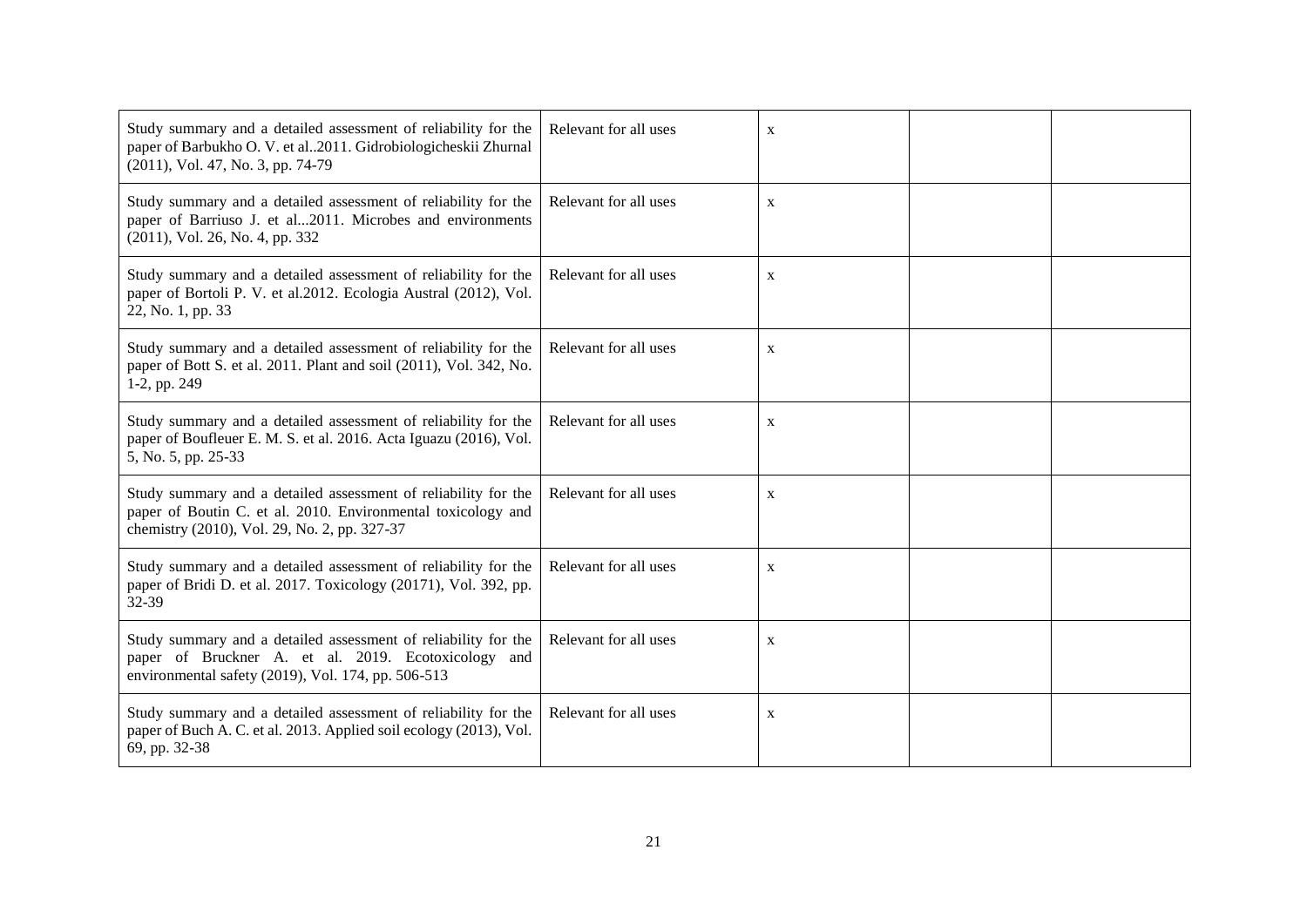| Study summary and a detailed assessment of reliability for the<br>paper of Carmo E. L. et al. 2010. BioControl (2010), Vol. 55, No.<br>4, pp. 455-464                                                                       | Relevant for all uses | $\mathbf X$  |  |
|-----------------------------------------------------------------------------------------------------------------------------------------------------------------------------------------------------------------------------|-----------------------|--------------|--|
| Study summary and a detailed assessment of reliability for the<br>paper of Carvalho L. B. et al. 2016. Planta Daninha (2016), Vol.<br>34, No. 4, pp. 815                                                                    | Relevant for all uses | $\mathbf X$  |  |
| Summary and assessment of relevance and reliability for Castilho<br>A. F. et al.2016. Revista de Ciencias Agrarias / Amazonian<br>Journal of Agricultural and Environmental Sciences (2016), Vol.<br>59, No. 3, pp. 302-309 | Relevant for all uses | $\mathbf{X}$ |  |
| Study summary and a detailed assessment of reliability for the<br>paper of Cavusoglu K. et al. 2011. Tarim Bilimleri Dergisi (2011),<br>Vol. 17, No. 2, pp. 131                                                             | Relevant for all uses | $\mathbf X$  |  |
| Study summary and a detailed assessment of reliability for the<br>paper of Claassens A. et al. 2019. Plant and Soil (2019), Vol. 438,<br>No. 1/2, pp. 393                                                                   | Relevant for all uses | $\mathbf X$  |  |
| Study summary and a detailed assessment of reliability for the<br>paper of Zanuncio C. J. et al. 2018. Ecotoxicology and<br>environmental safety (2018), Vol. 147, pp. 245-250                                              | Relevant for all uses | $\mathbf X$  |  |
| Study summary and a detailed assessment of reliability for the<br>paper of Condrosari P. et al. 2018. International Journal of<br>ChemTech Research (2018), Vol. 11, No. 5, pp. 240-248                                     | Relevant for all uses | $\mathbf X$  |  |
| Study summary and a detailed assessment of reliability for the<br>paper of Cuhra M. et al. 2013. Ecotoxicology (2013), Vol. 22, No.<br>2, pp. 251-62                                                                        | Relevant for all uses | X            |  |
| Study summary and a detailed assessment of reliability for the<br>paper of Currie Z. et al. 2015. Environmental toxicology and<br>chemistry (2015), Vol. 34, No. 5, pp. 1178-84                                             | Relevant for all uses | X            |  |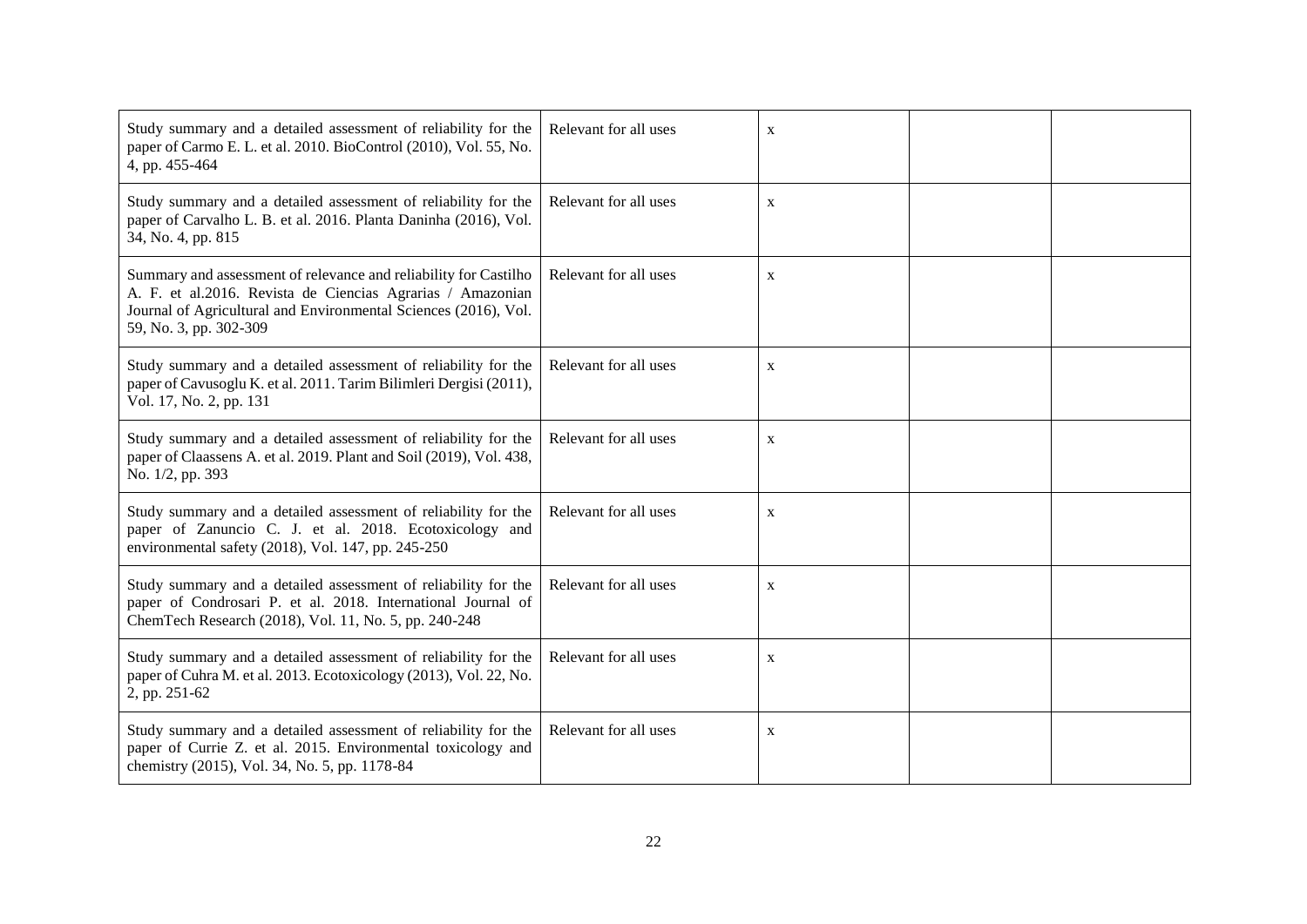| Study summary and a detailed assessment of reliability for the<br>paper of Dabney B. L. et al. 2018. Harmful algae (2018), Vol. 80,<br>pp. 130                                                                                                          | Relevant for all uses | $\mathbf X$ |  |
|---------------------------------------------------------------------------------------------------------------------------------------------------------------------------------------------------------------------------------------------------------|-----------------------|-------------|--|
| Study summary and a detailed assessment of reliability for the<br>paper of Damgaard C. et al. 2014. Journal of environmental<br>science and health. Part. B, Pesticides, food contaminants, and<br>agricultural wastes (2014), Vol. 49, No. 12, pp. 897 | Relevant for all uses | $\mathbf X$ |  |
| Study summary and a detailed assessment of reliability for the<br>paper of de Brito Rodrigues L. et al. 2017. Environmental<br>toxicology and chemistry (2017), Vol. 36, No. 7, pp. 1755-1763                                                           | Relevant for all uses | $\mathbf X$ |  |
| Study summary and a detailed assessment of reliability for the<br>paper of Demetrio P. M. et al. 2014. Bulletin of environmental<br>contamination and toxicology (2014), Vol. 93, No. 3, pp. 268                                                        | Relevant for all uses | $\mathbf X$ |  |
| Study summary and a detailed assessment of reliability for the<br>paper of Dennis P. G. et al. 2018. Scientific Reports (2018), Vol.<br>8, pp. 1                                                                                                        | Relevant for all uses | $\mathbf X$ |  |
| Study summary and a detailed assessment of reliability for the<br>paper of De Stefano L. G. et al. 2018. Ecological indicators<br>(2018), Vol. 85, pp. 575-584                                                                                          | Relevant for all uses | $\mathbf X$ |  |
| Study summary and a detailed assessment of reliability for the<br>paper of Druille M. et al. 2015. Agriculture, ecosystems &<br>environment (2015), Vol. 202, pp. 48-55                                                                                 | Relevant for all uses | $\mathbf X$ |  |
| Study summary and a detailed assessment of reliability for the<br>paper of Druille M. et al. 2013. Applied soil ecology (2013), Vol.<br>72, pp. 143-149                                                                                                 | Relevant for all uses | X           |  |
| Study summary and a detailed assessment of reliability for the<br>paper of Dumitru G. et al. 2019. Revista de Chimie (2019), Vol.<br>70, No. 2, pp. 518-521                                                                                             | Relevant for all uses | X           |  |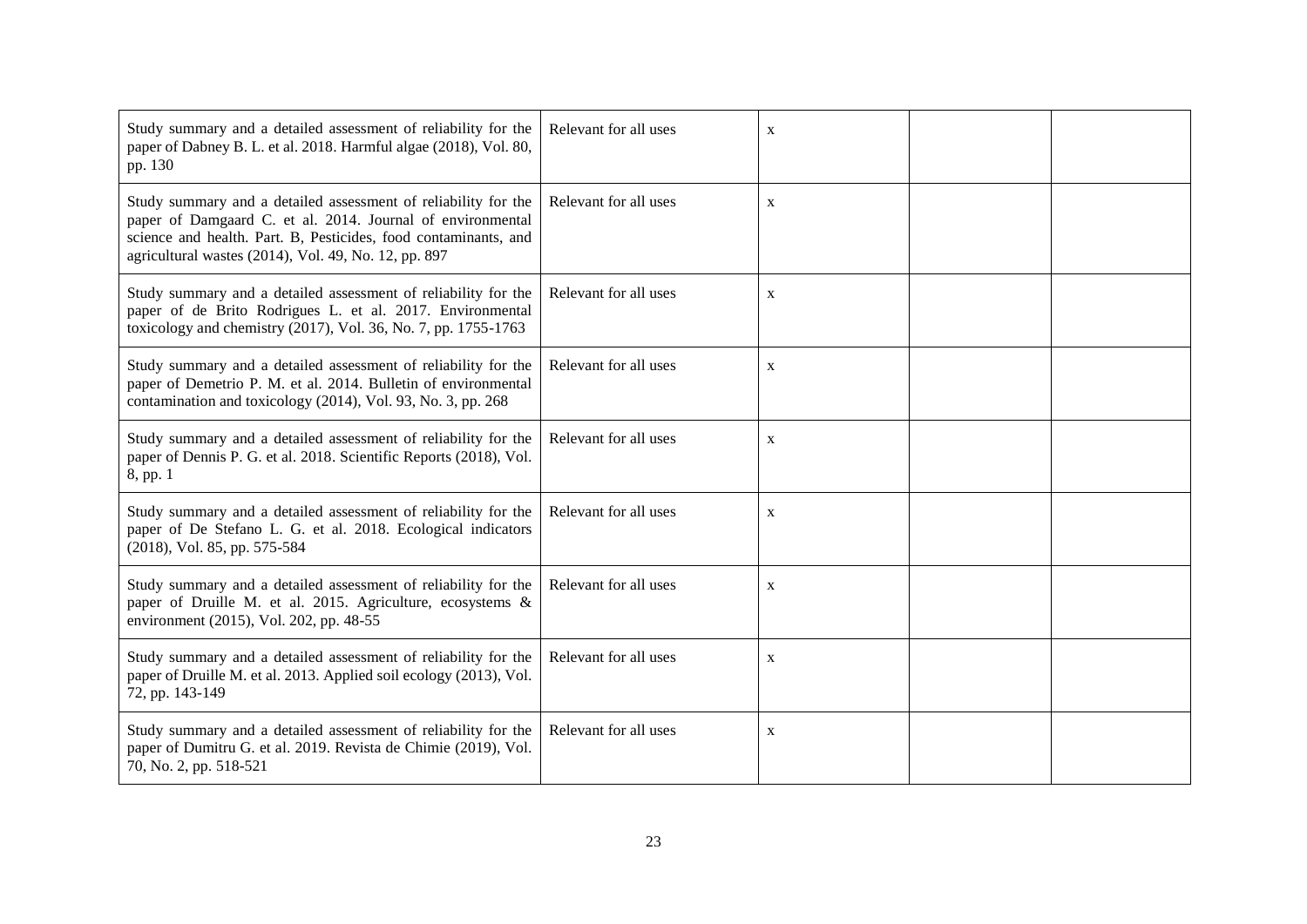| Study summary and a detailed assessment of reliability for the<br>paper of El Sebai O. A. et al. 2012. Academic Journal of<br>Entomology (2012), Vol. 5, No. 1, pp. 1-10                        | Relevant for all uses | X            |  |
|-------------------------------------------------------------------------------------------------------------------------------------------------------------------------------------------------|-----------------------|--------------|--|
| Study summary and a detailed assessment of reliability for the<br>paper of Emmanuel L. D.A. et al. 2015. International Journal of<br>Tea Science (2015), Vol. 11, No.3/4, pp. 16                | Relevant for all uses | X            |  |
| Study summary and a detailed assessment of reliability for the<br>paper of Enemaduku A. M. et al. 2015. Journal of Scientific and<br>Engineering Research (2015), Vol. 2, No. 4, pp. 55-63      | Relevant for all uses | $\mathbf X$  |  |
| Study summary and a detailed assessment of reliability for the<br>paper of Fagundez G. A. et al. 2016. Spanish Journal of<br>Agricultural Research (2016), Vol. 14, No. 1, p. e0301             | Relevant for all uses | $\mathbf X$  |  |
| Study summary and a detailed assessment of reliability for the<br>paper of Falis M. et al. 2014. Acta Veterinaria Brno (2014), Vol.<br>83, No. 2, pp. 95-99                                     | Relevant for all uses | $\mathbf X$  |  |
| Study summary and a detailed assessment of reliability for the<br>paper of Felline S. et al. 2019. Environmental pollution (2019),<br>Vol. 254, No. Pt A, pp. 112977                            | Relevant for all uses | $\mathbf{X}$ |  |
| Study summary and a detailed assessment of reliability for the<br>paper of Ferreira E. A. et al. 2015. Semina: Ciencias Agrarias<br>(2015), Vol. 36, No. 2, pp. 645-655                         | Relevant for all uses | $\mathbf{X}$ |  |
| Study summary and a detailed assessment of reliability for the<br>paper of Frontera J. L. et al. 2014. Open Environmental Sciences<br>$(2014)$ , Vol. 8,pp. 49-53                               | Relevant for all uses | $\mathbf X$  |  |
| Justification that the formulation Glyphos used in the paper of<br>Galin R. R. et al. 2019 contains POEA. Bulletin of experimental<br>biology and medicine (2019), Vol. 167, No. 5, pp. 663-666 | Relevant for all uses | X            |  |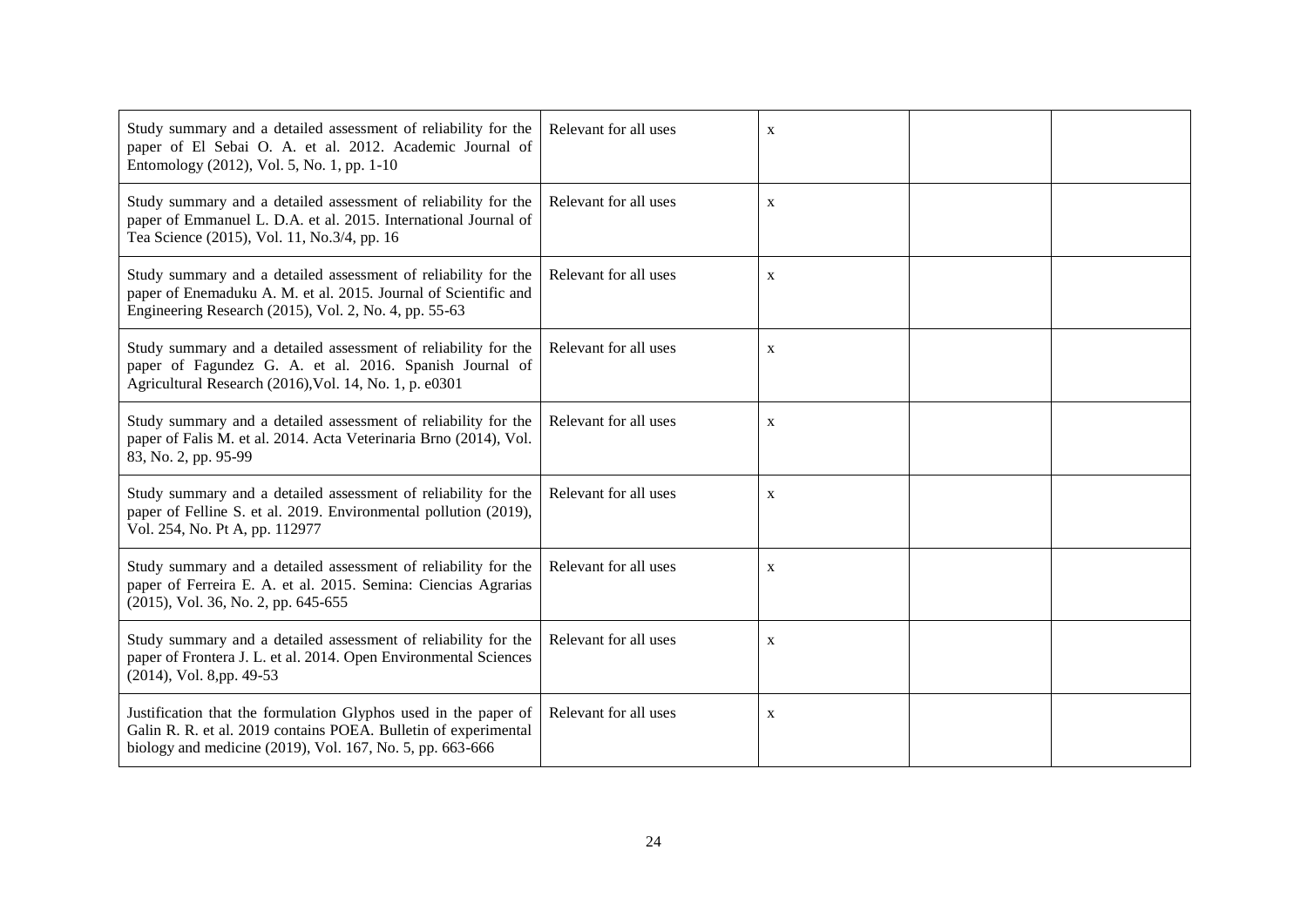| Study summary and a detailed assessment of reliability for the<br>paper of Garcia-Torres T. et al. 2014. Bulletin of environmental<br>contamination and toxicology (2014), Vol. 93, No. 2, pp. 209 | Relevant for all uses | X            |  |
|----------------------------------------------------------------------------------------------------------------------------------------------------------------------------------------------------|-----------------------|--------------|--|
| Summary and an assessment of relevance and reliability for the<br>paper of Ge HuiLin et al., 2014. China Environmental Science<br>(2014), Vol. 34, No. 9, pp. 2413-2419                            | Relevant for all uses | X            |  |
| Summary and an assessment of relevance and reliability of the<br>paper of Gomes M. P. et al. 2017. Environmental pollution<br>(2017), Vol. 220, No. Pt A, pp. 452-459                              | Relevant for all uses | X            |  |
| Summary and an assessment of relevance and reliability of the<br>paper of Gutierrez M. F. et al 2017. Chemosphere (2017), Vol.<br>171, pp. 644-653                                                 | Relevant for all uses | $\mathbf X$  |  |
| Summary and assessment of relevance and reliability for the paper<br>of Hansen L. R. et al. 2016. Aquatic toxicology (2016), Vol. 179,<br>pp. 36                                                   | Relevant for all uses | X            |  |
| Study summary and a detailed assessment of reliability for the<br>paper of Hasan F. et al. 2016. Chemosphere (2016), Vol. 154, pp.<br>398-407                                                      | Relevant for all uses | $\mathbf{X}$ |  |
| Study summary and a detailed assessment of reliability for the<br>paper of Helander M. et al. 2019. Scientific reports (2019), Vol.<br>9, No. 1, pp. 19653                                         | Relevant for all uses | $\mathbf X$  |  |
| Study summary and a detailed assessment of reliability for the<br>paper of Herbert L. T. et al. 2014. The Journal of experimental<br>biology (2014), Vol. 217, No. Pt 19, pp. 3457-64              | Relevant for all uses | $\mathbf X$  |  |
| Study summary and a detailed assessment of reliability for the<br>paper of Hong Y. et al. 2018. Chemosphere (2018), Vol. 210, pp.<br>896-906                                                       | Relevant for all uses | $\mathbf X$  |  |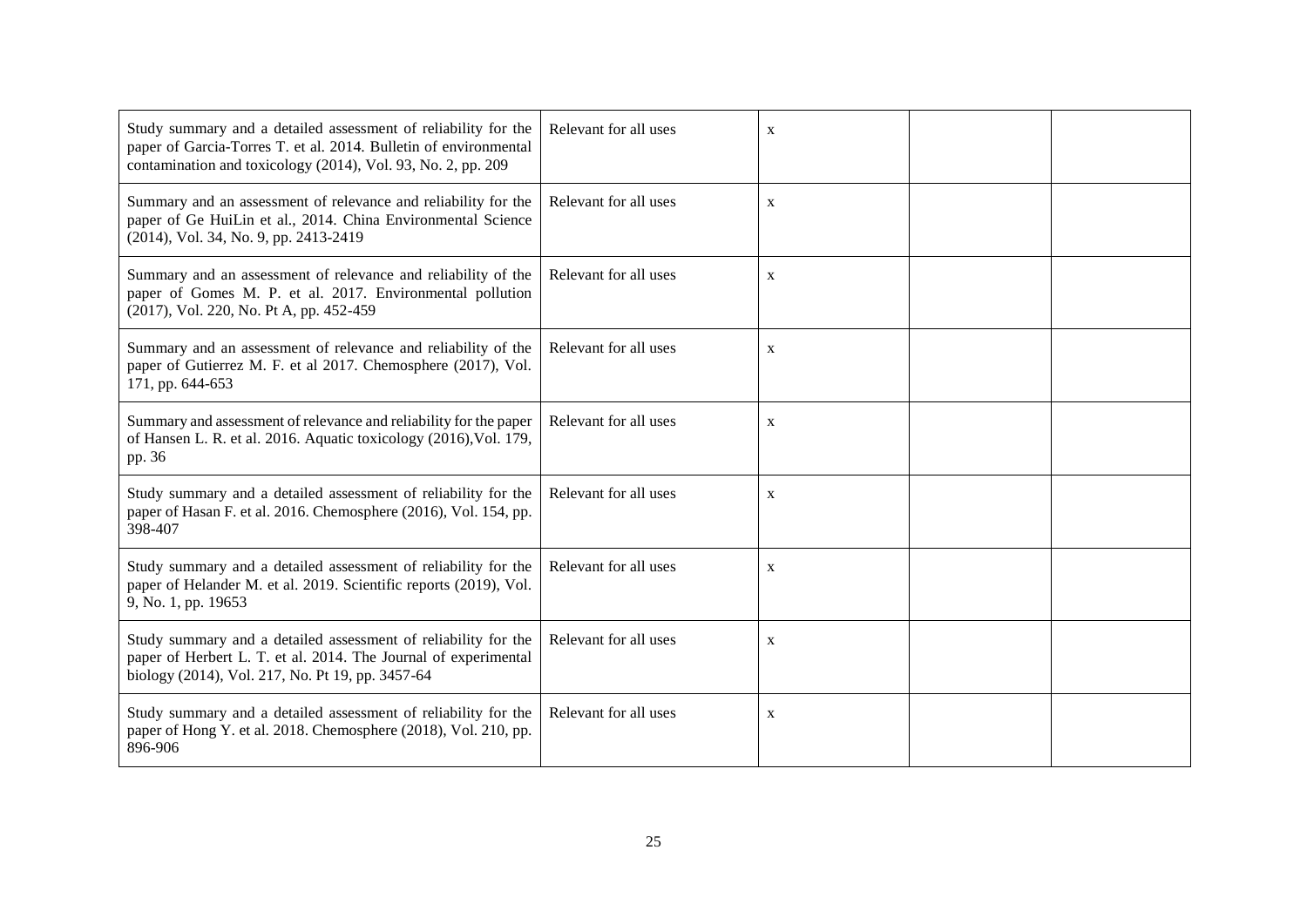| Study summary and a detailed assessment of reliability for the<br>paper of Houssou A. M. et al. 2017. ISJ-Invertebrate Survival<br>Journal (2017), Vol. 14, pp. 140-148                                                     | Relevant for all uses | $\mathbf X$  |  |
|-----------------------------------------------------------------------------------------------------------------------------------------------------------------------------------------------------------------------------|-----------------------|--------------|--|
| Study summary and a detailed assessment of reliability for the<br>paper of Iori S. et al. 2019. Environmental research (2019), Vol.<br>182, pp.108984                                                                       | Relevant for all uses | $\mathbf X$  |  |
| Study summary and a detailed assessment of reliability for the<br>paper of Janben R. et al. 2019. FRONTIERS IN MARINE<br>SCIENCE (2019), Vol. 6, Article 758                                                                | Relevant for all uses | $\mathbf{X}$ |  |
| Study summary together with assessment of relevance and<br>reliability for the paper of Janssens L. et al. 2017. Aquatic<br>toxicology (2017), Vol. 193, pp. 210-216                                                        | Relevant for all uses | X            |  |
| Study summary and a detailed assessment of reliability for the<br>paper of Jaskulski D. et al. 2011. Progress in Plant Protection<br>(2011), Vol. 51, No. 2, pp. 927-931                                                    | Relevant for all uses | X            |  |
| Study summary and a detailed assessment of reliability for the<br>paper of Jenkins M. B. et al. 2017. Pest management science<br>(2017), Vol. 73, No. 1, pp. 78-86                                                          | Relevant for all uses | X            |  |
| Study summary and a detailed assessment of reliability for the<br>paper of Kennedy E. et al. 2012. Fundamental and Applied<br>Limnology (2012), Vol. 180, No. 4, pp. 309                                                    | Relevant for all uses | X            |  |
| Study summary and assessment of relevance and reliability for<br>Kielak E. et al. 2011 or a justification that Roundup Ultra contains<br>POEA. Pesticide biochemistry and physiology (2011), Vol. 99,<br>No. 3, pp. 237-243 | Relevant for all uses | $\mathbf X$  |  |
| Study summary and a detailed assessment of reliability for the<br>paper of Kostopoulou S. et al. 2020. Chemosphere (2020), Vol.<br>239, pp. 124582                                                                          | Relevant for all uses | X            |  |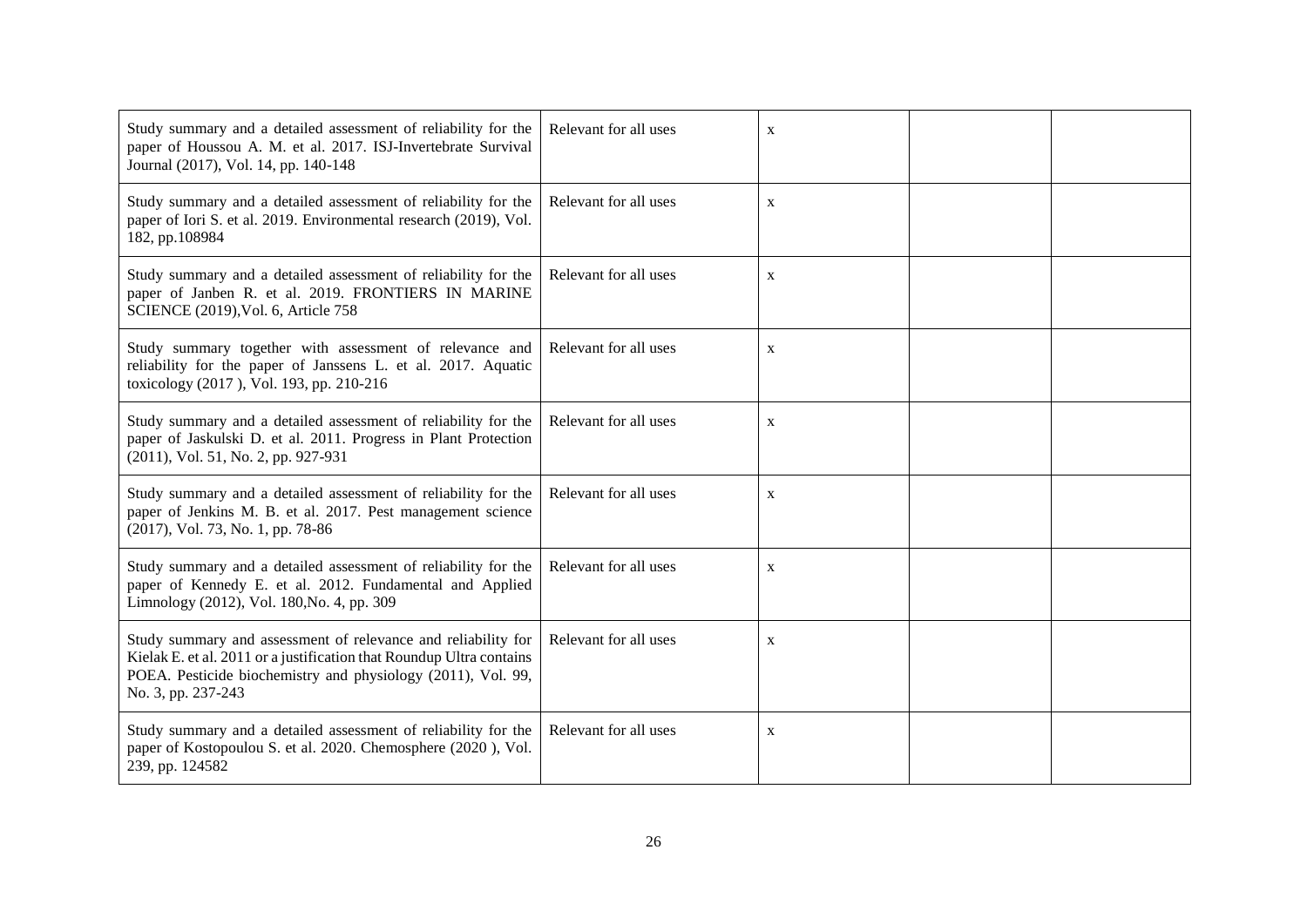| Study summary and a detailed assessment of reliability for the<br>paper of Liao L-H. et al. 2017. Scientific reports (2017), Vol. 7,<br>No. 1, pp. 15924                                                                       | Relevant for all uses | $\mathbf X$ |  |
|--------------------------------------------------------------------------------------------------------------------------------------------------------------------------------------------------------------------------------|-----------------------|-------------|--|
| Study summary and a detailed assessment of reliability for the<br>paper of Lin JingWen et al. 2015. Acta Agriculturae Universitatis<br>Jiangxiensis (2015), Vol. 37, No. 5, pp. 843                                            | Relevant for all uses | $\mathbf X$ |  |
| Summary and assessment of relevance and reliability of the paper<br>of Li P-L. et al. 2015 or justify that the test was indeed performed<br>with a formulation containing POEA. Nongyao (2015), Vol. 54,<br>No. 2, pp. 108-111 | Relevant for all uses | $\mathbf X$ |  |
| Summary and assessment of relevance and reliability of the paper<br>of Li Y. et al. 2019. Toxin Reviews (2019), Ahead of Print,<br>https://doi.org/10.1080/15569543.2019.1621903                                               | Relevant for all uses | $\mathbf X$ |  |
| Summary and assessment of relevance and reliability of the paper<br>of Lipok J. et al. 2010. Ecotoxicology and environmental safety<br>(2010), Vol. 73, No. 7, pp. 1681-8                                                      | Relevant for all uses | X           |  |
| Summary and an assessment of relevance and reliability of the<br>paper of Lopes F. M. et al. 2018. Ecotoxicology and<br>environmental safety (2018), Vol. 162, pp. 201-207                                                     | Relevant for all uses | X           |  |
| Summary and assessment of relevance and reliability for the paper<br>of Lozano V. L. et al. 2018. Ecotoxicology and Environmental<br>Safety (2018), Vol. 148, pp. 1010-1019                                                    | Relevant for all uses | $\mathbf X$ |  |
| Summary and assessment of relevance and reliability for the paper<br>of Magano D. A. et al. 2013. Pesquisa Agropecuaria Gaucha<br>(2013), Vol. 19, No. 1/2, pp. 69-80                                                          | Relevant for all uses | X           |  |
| Study summary and a detailed assessment of reliability for the<br>paper of Alvarez M. et al. 2012. Acta Toxicologica Argentina<br>(2012), Vol. 20, No. 1, pp. 5-13                                                             | Relevant for all uses | X           |  |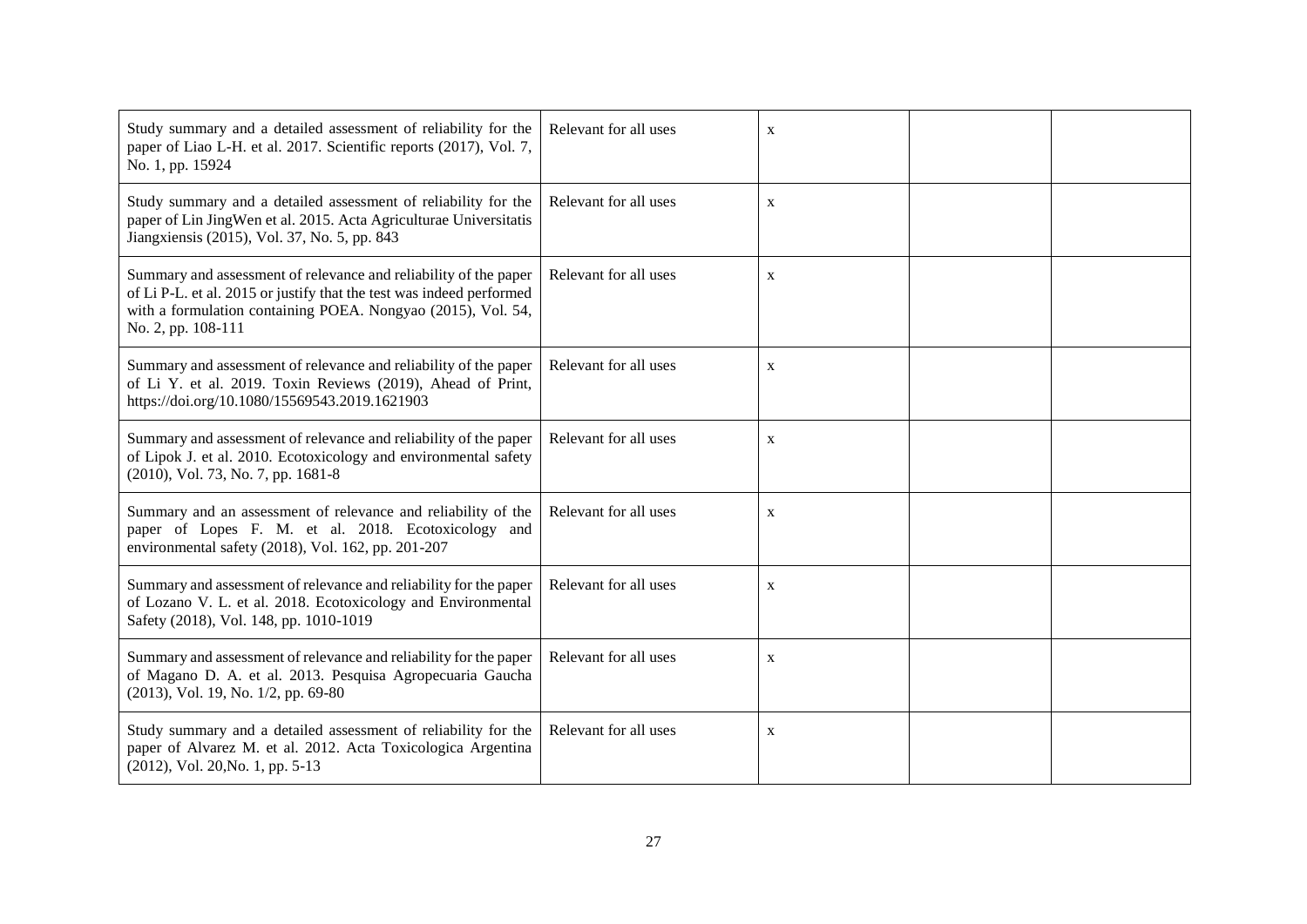| Study summary and a detailed assessment of reliability for the<br>paper of Mateos-Naranjo E. et al. 2013. Chemosphere (2013),<br>Vol. 93, No. 10, pp.2631-8                                                                                                                                              | Relevant for all uses | X            |  |
|----------------------------------------------------------------------------------------------------------------------------------------------------------------------------------------------------------------------------------------------------------------------------------------------------------|-----------------------|--------------|--|
| Justification that Roundup PRO used in Meshkini S. et al. 2019<br>contains POEA. Otherwise relevance of reliability of the paper<br>will have to be assessed. International Journal of Environmental<br>Science and Technology (2019), Vol. 16, No. 11, pp.6847-6856                                     | Relevant for all uses | $\mathbf X$  |  |
| Study summary and a detailed assessment of reliability for the<br>paper of Mottier A. et al. 2015. Marine pollution bulletin (2015),<br>Vol. 95, No. 2, pp. 665-77                                                                                                                                       | Relevant for all uses | X            |  |
| Study summary and a detailed assessment of reliability for the<br>paper of Murussi C. R. et al. 2016. Fish physiology and<br>biochemistry (2016), Vol. 42, No. 2, pp. 445-55                                                                                                                             | Relevant for all uses | X            |  |
| Study summary and a detailed assessment of reliability for the<br>paper of Mysore D. K. et al. 2013. Journal of food science and<br>technology (2013), Vol. 50, No. 6, pp. 1130-6                                                                                                                        | Relevant for all uses | $\mathbf{X}$ |  |
| Study summary and assessment of relevance and reliability of the<br>results related to glyphosate of the paper of Nathan V. K. et al,<br>2020, in particular for indirect effects and biodiversity<br>assessment. Environmental science and pollution research<br>international (2020), Vol. 27,pp. 4468 | Relevant for all uses | $\mathbf X$  |  |
| Study summary and a detailed assessment of reliability for the<br>paper of Niemeyer J. C. et al. 2012. Chemosphere (2018), Vol.<br>198, pp. 154-160                                                                                                                                                      | Relevant for all uses | $\mathbf X$  |  |
| Study summary and a detailed assessment of reliability for the<br>paper of Nocelli R. C. F. et al. 2019. PLANTA DANINHA<br>(2019), Vol. 37, pp. 1                                                                                                                                                        | Relevant for all uses | X            |  |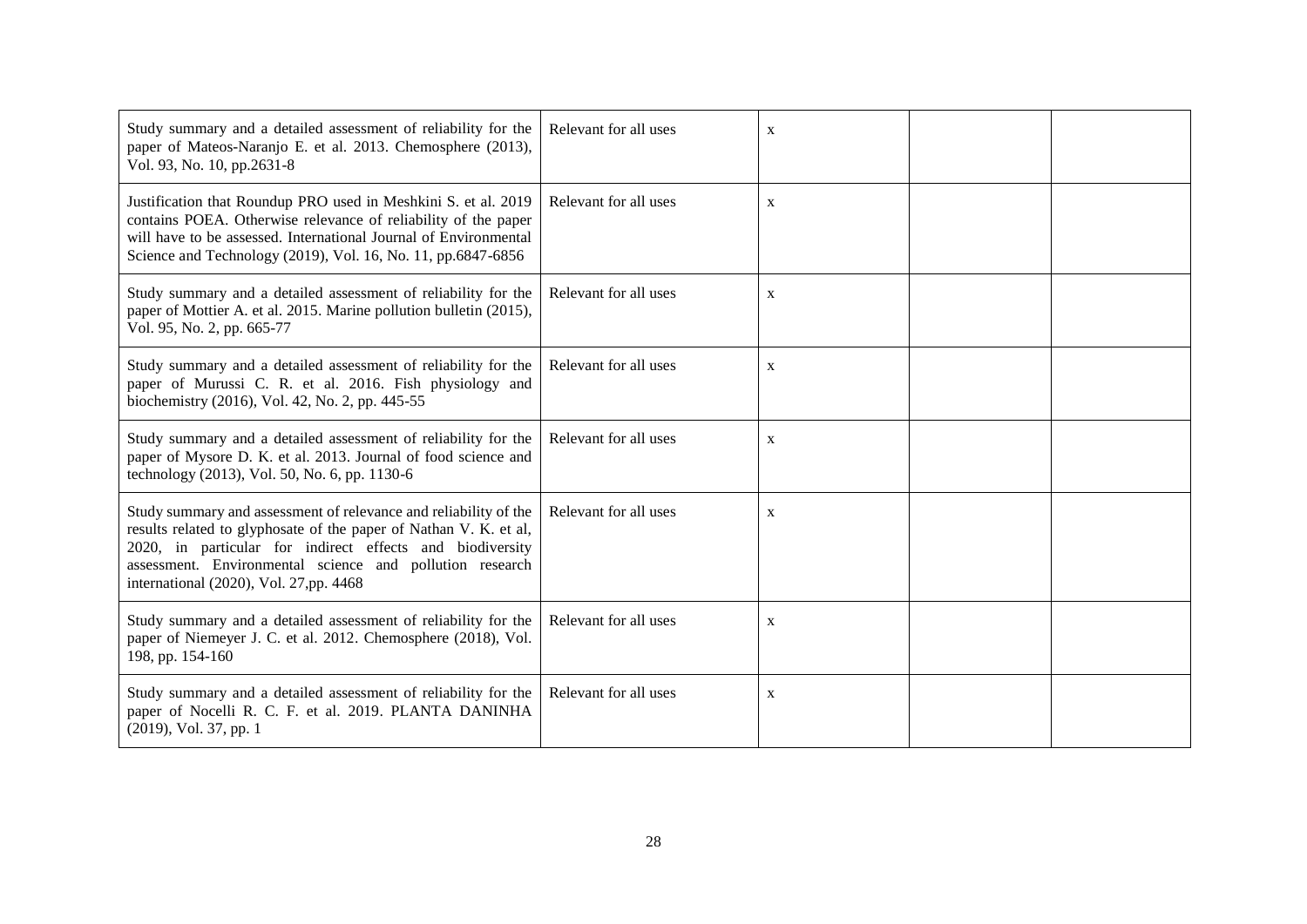| Study together with a summary and a detailed assessment of<br>reliability for the paper of Nunez S. et al. 2015. Biocell (2015),<br>Vol. 39, Suppl.1. Abstract No.: A71.                       | Relevant for all uses | X            |  |
|------------------------------------------------------------------------------------------------------------------------------------------------------------------------------------------------|-----------------------|--------------|--|
| Study summary and a detailed assessment of reliability for the<br>paper of Nwani C. D. et al. 2013. JAPS, Journal of Animal and<br>Plant Sciences (2013), Vol. 23, No. 3, pp. 888-892          | Relevant for all uses | X            |  |
| Study summary and a detailed assessment of reliability for the<br>paper of Nwani C. D. et al. 2010. International Aquatic Research<br>(2010), Vol. 2, No. 2, pp. 105-111                       | Relevant for all uses | X            |  |
| Study summary and a detailed assessment of reliability for the<br>paper of Olszyk D. et al. 2010. Integrated environmental<br>assessment and management (2010), Vol. 6, No. 4, pp. 725-34      | Relevant for all uses | $\mathbf X$  |  |
| Study summary and a detailed assessment of reliability for the<br>paper of Pala A. 2019. Environmental science and pollution<br>research international (2019), Vol. 26, No. 36, pp.36869-36877 | Relevant for all uses | X            |  |
| Summary and assessment of relevance and reliability for use in<br>biodiversity assessment of the paper of Panettieri M. et al. 2013.<br>Soil & tillage research (2013), Vol. 133, pp. 16       | Relevant for all uses | $\mathbf{X}$ |  |
| Study summary and a detailed assessment of reliability for the<br>paper of Pfleeger T. et al. 2010. Environmental Toxicology and<br>Chemistry (2010), Vol. 30, No. 2, pp. 455-468              | Relevant for all uses | $\mathbf X$  |  |
| Study summary and a detailed assessment of reliability for the<br>paper of Piotrowicz- Cieslak A. I. et al. 2010. Polish Journal of<br>Environmental Studies (2010), Vol. 19, No. 1, pp. 123   | Relevant for all uses | $\mathbf X$  |  |
| Study summary and a detailed assessment of reliability for the<br>paper of Pochron S. et al. 2019. Applied soil ecology (2019), Vol.<br>139, pp. 32-39                                         | Relevant for all uses | $\mathbf X$  |  |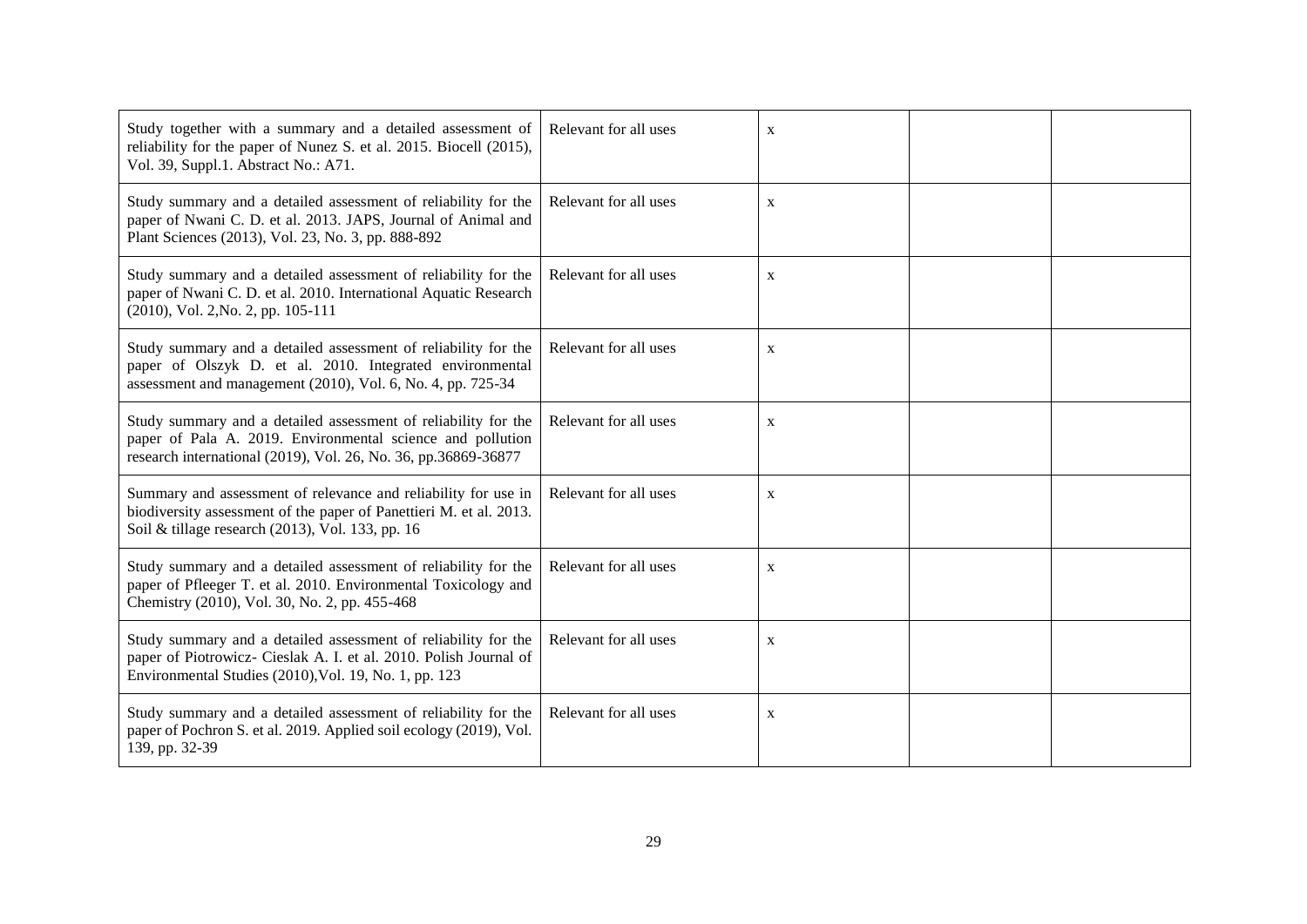| Study summary and a detailed assessment of reliability for the<br>paper of Pochron S. et al. 2020. Chemosphere (2020), Vol.241,<br>pp. 125017                                                 | Relevant for all uses | $\mathbf X$  |  |
|-----------------------------------------------------------------------------------------------------------------------------------------------------------------------------------------------|-----------------------|--------------|--|
| Study summary and a detailed assessment of reliability for the<br>paper of Prevot-D'Alvise N. et al. 2013. Cellular and molecular<br>biology (2013), Vol. 59 Suppl, pp. OL1906                | Relevant for all uses | $\mathbf X$  |  |
| Study summary and a detailed assessment of reliability for the<br>paper of Romano-Armada N. et al. 2019. The Science of the total<br>environment (2019), Vol. 682, pp. 639-649                | Relevant for all uses | $\mathbf{X}$ |  |
| Study summary and a detailed assessment of reliability for the<br>paper of Rondon Neto R.M. et al. 2011. Revista Brasileira de<br>Herbicidas (2011), Vol. 10, No. 2, 103 p                    | Relevant for all uses | X            |  |
| Study summary and a detailed assessment of reliability for the<br>paper of Roy N. M. et al. 2016. Environmental toxicology and<br>pharmacology (2016), Vol. 42, pp. 45-54                     | Relevant for all uses | X            |  |
| Study summary and a detailed assessment of reliability for the<br>paper of Salvio C. et al. 2016. Bulletin of environmental<br>contamination and toxicology (2016), Vol. 96, No. 3, pp. 314-9 | Relevant for all uses | $\mathbf{X}$ |  |
| Study summary and a detailed assessment of reliability for the<br>paper of Samal S. et al. 2019. Journal of Environmental Biology<br>(2019), Vol. 40, No.2, pp. 226                           | Relevant for all uses | X            |  |
| Study summary and a detailed assessment of reliability for the<br>paper of Santos S. A. et al. 2019. PLANTA DANINHA (2019),<br>Vol. 37                                                        | Relevant for all uses | $\mathbf X$  |  |
| Study summary and a detailed assessment of reliability for the<br>paper of Santric L. et al. 2016 Pesticidi i Fitomedicina (2016),<br>Vol. 31, No. 3/4, pp. 121-128                           | Relevant for all uses | $\mathbf X$  |  |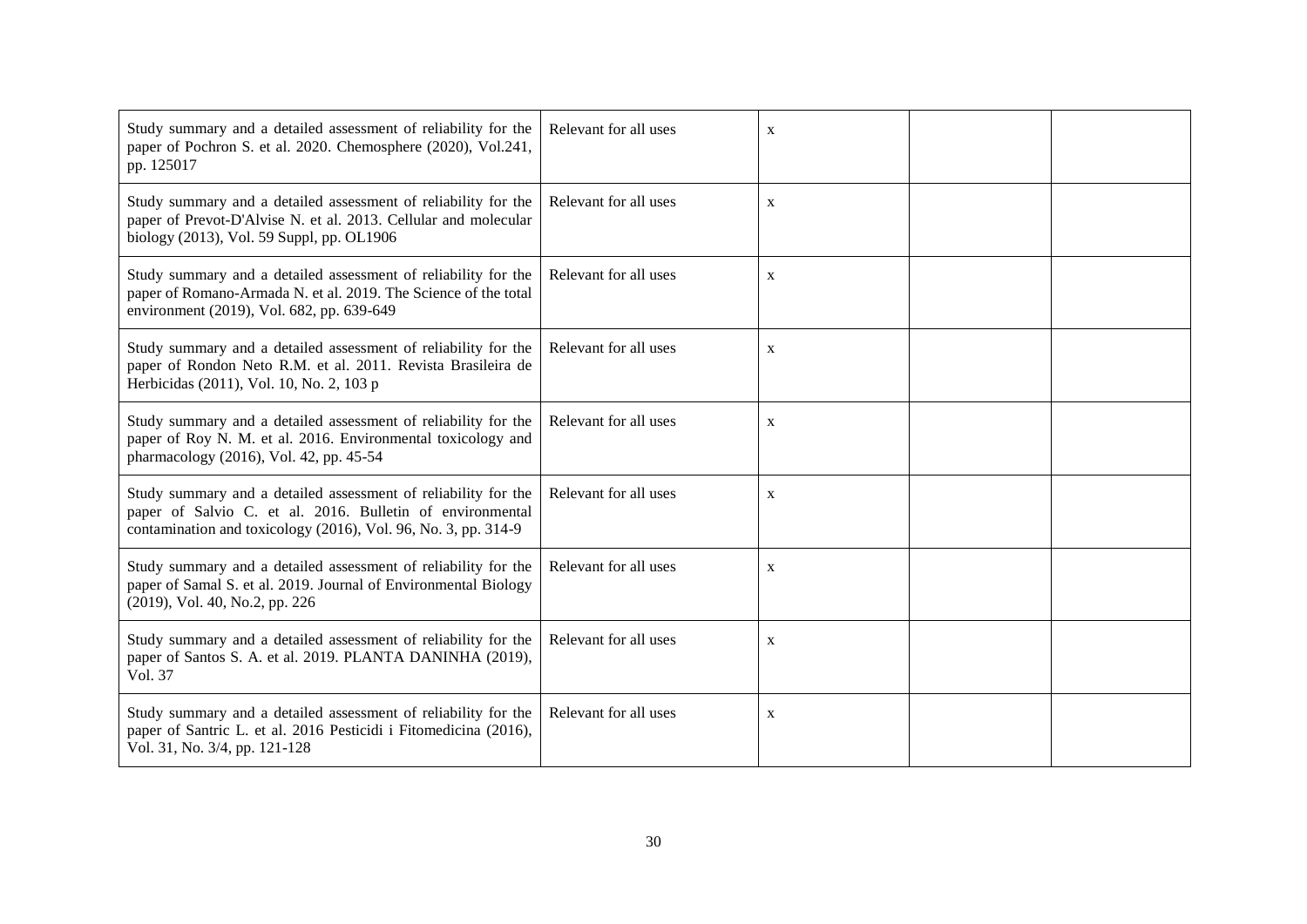| Study summary and a detailed assessment of reliability for the<br>paper of Santric L. et al. 2018. PLANTA DANINHA (2018), Vol.<br>36                                                                 | Relevant for all uses | $\mathbf X$ |  |
|------------------------------------------------------------------------------------------------------------------------------------------------------------------------------------------------------|-----------------------|-------------|--|
| Study summary and a detailed assessment of reliability for the<br>paper of Saunders L. E. et al. 2013. Biology (2013), Vol. 2, No.<br>4, pp. 1488-96                                                 | Relevant for all uses | X           |  |
| Study summary and a detailed assessment of reliability for the<br>paper of Schwan-Stoffel A. V. et al. 2012. Arquivos do Instituto<br>Biologico Sao Paulo (2012), Vol. 79, No. 3, pp. 381            | Relevant for all uses | X           |  |
| Study summary and a detailed assessment of reliability for the<br>paper of Sheehan N. et al. 2018. Bios (2018), Vol. 89, No. 1, pp.<br>$14 - 22$                                                     | Relevant for all uses | $\mathbf X$ |  |
| Study report together with a study summary and a detailed<br>assessment of reliability for the paper of Shimina V. S. et al. 2010.<br>Advances in Plant Sciences (2010), Vol. 23, No. 2, pp. 515-518 | Relevant for all uses | X           |  |
| Study summary and a detailed assessment of reliability for the<br>paper of Shiogiri N. S. et al. 2010. Acta Scientiarum Biological<br>Sciences (2010), Vol. 32, No.3, pp. 285                        | Relevant for all uses | X           |  |
| Justification that the formulation used in the paper of Shiogiri N.<br>S. et al. 2012 contains POEA. Environmental toxicology and<br>pharmacology (2012), Vol. 34, No. 2, pp. 388-396                | Relevant for all uses | $\mathbf X$ |  |
| Study summary and a detailed assessment of reliability for the<br>paper of Sikorski L. et al. 2019. Aquatic Toxicology (2019), Vol.<br>209, pp.70-80                                                 | Relevant for all uses | $\mathbf X$ |  |
| Study summary and a detailed assessment of reliability for the<br>paper of Siddhapara M. R. et al. 2012. Journal of Biological<br>Control (2012), Vol. 26, No. 3, pp. 251                            | Relevant for all uses | $\mathbf X$ |  |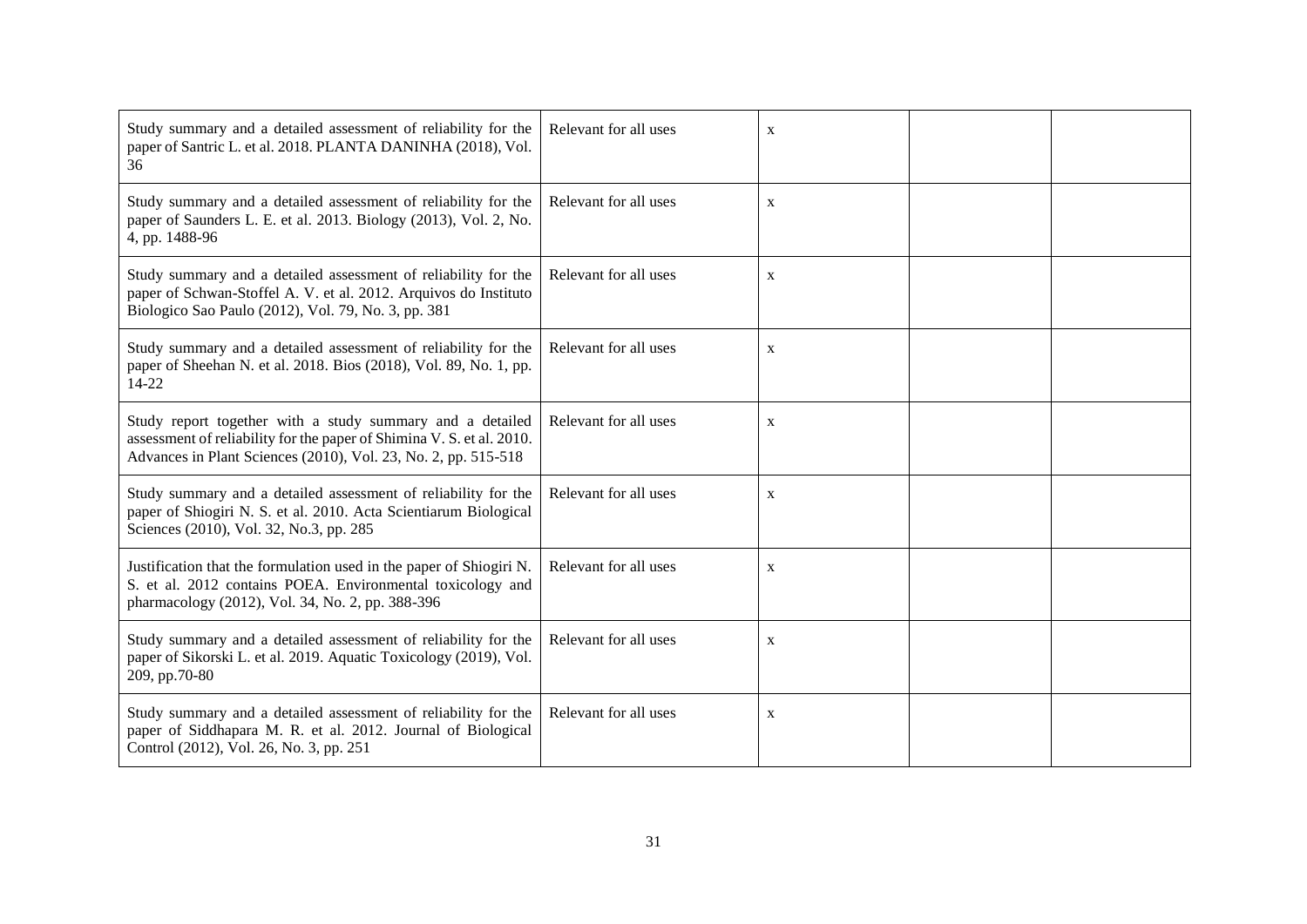| Study summary and a detailed assessment of reliability for the<br>paper of Sihtmaee M. et al. 2013. Applied soil ecology (2013),<br>Vol. 72, pp. 215                                                                                                                                                 | Relevant for all uses | X |  |
|------------------------------------------------------------------------------------------------------------------------------------------------------------------------------------------------------------------------------------------------------------------------------------------------------|-----------------------|---|--|
| Full-text articles, summaries and assessment of relevance and<br>reliability of the papers cited in Siti Hanisah Zahuri et al. 2014<br>that may provide information on effects to ant as non taget<br>species. Borneo Journal of Resource Science and Technology<br>(2014), Vol. 4, No. 1, pp. 28-33 | Relevant for all uses | X |  |
| Study summary and a detailed assessment of reliability for the<br>paper of Smedbol E. et al. 2017. Aquatic toxicology (2017), Vol.<br>192, pp. 265-273                                                                                                                                               | Relevant for all uses | X |  |
| Study summary and a detailed assessment of reliability for the<br>paper of Song H. 2010 (Toxic action of acetamiprid, glyphosate<br>and their combined pollution on Hydra magnipapillata) Anhui<br>Nongye Kexue (2010), Vol. 38, No. 20, pp. 10811                                                   | Relevant for all uses | X |  |
| Study summary and a detailed assessment of reliability for the<br>paper of Song H. et al. 2010 (The Single and Binary-Combined<br>Acute Toxicities of Five Common Pesticides on Hydra<br>Magnipapillata) Journal of Anhui Normal University (Natural<br>Science) (2010), Vol. 33, no. 2, pp. 159     | Relevant for all uses | X |  |
| Study summary and a detailed assessment of reliability for the<br>paper of Sribanjam S. et al. 2018. Bioscience Research (2018),<br>Vol. 15, No. 2, pp. 1251-1260                                                                                                                                    | Relevant for all uses | X |  |
| Summary and assessment of relevance and reliability of the paper<br>of Stenoien C. et al. 2018, particularly regarding the information<br>that could be used for assessment of impact on biodiversity. Insect<br>Science (2018), Vol. 25, No. 4, pp. 528-541                                         | Relevant for all uses | X |  |
| Study summary and a detailed assessment of reliability for the<br>paper of Sun K.-F. et al. 2013 (Ecological risks assessment of<br>organophosphorus pesticides based on response of Scenedesmus                                                                                                     | Relevant for all uses | X |  |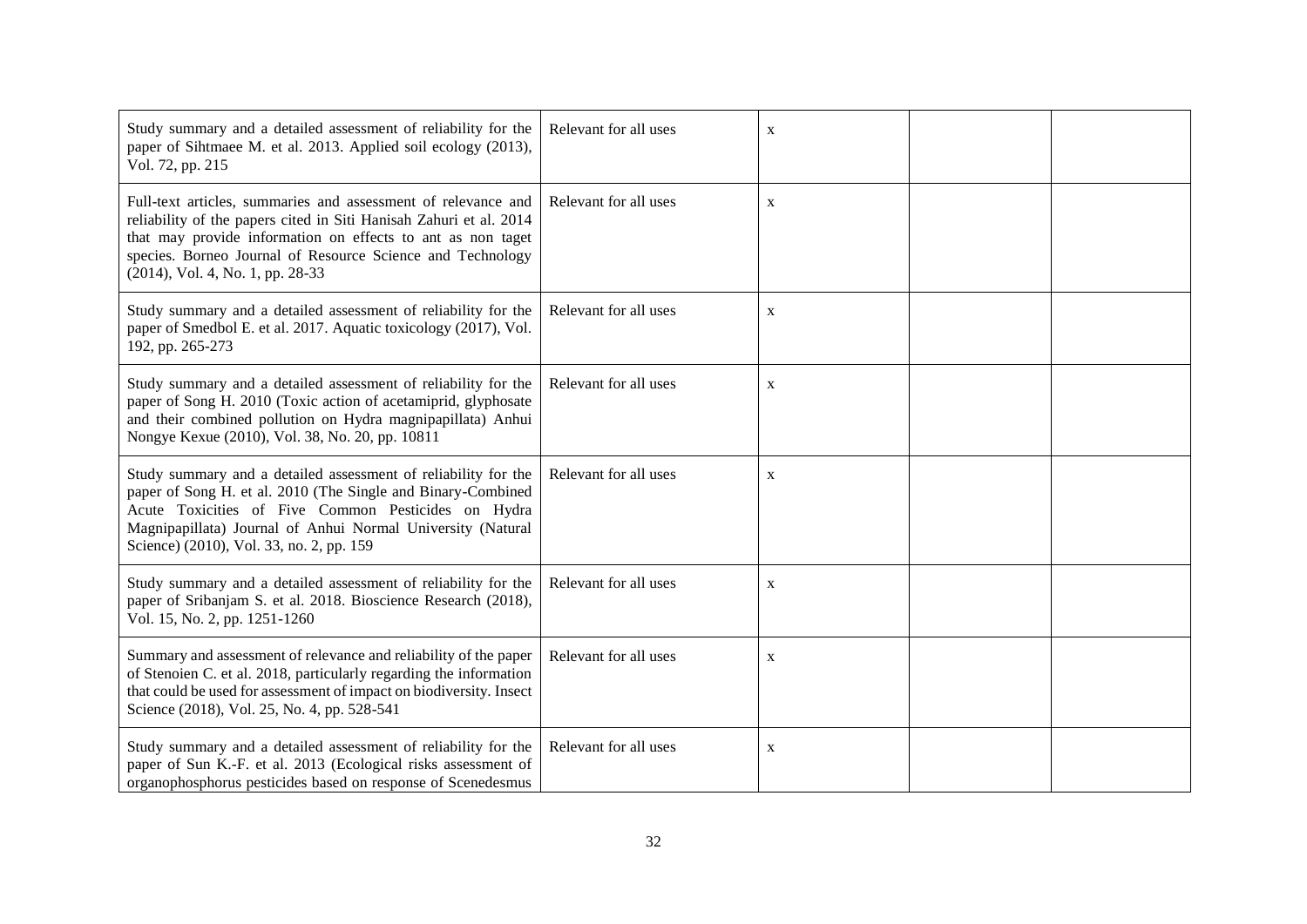| quadricanda) China Environmental Science (2013), Vol. 33, No.<br>5, pp. 868-873                                                                                                                                                                                                        |                       |              |  |
|----------------------------------------------------------------------------------------------------------------------------------------------------------------------------------------------------------------------------------------------------------------------------------------|-----------------------|--------------|--|
| Study summary and a detailed assessment of reliability for the<br>paper of Sun K.-F. et al. 2013 (Ecological risks assessment of<br>organophosphorus pesticides on bloom of Microcystis<br>wesenbergii) International biodeterioration & biodegradation<br>(2013), Vol. 77, pp. 98-105 | Relevant for all uses | $\mathbf X$  |  |
| Study summary and a detailed assessment of reliability for the<br>paper of Tang Y. et al. 2014. Advanced Materials Research<br>(2014), Vol. 838-841, pp. 2417-2426                                                                                                                     | Relevant for all uses | $\mathbf{X}$ |  |
| Study summary and a detailed assessment of reliability for the<br>paper of Tapkir S. D. et al. 2019. Ecotoxicology (2019), Vol. 28,<br>No. 2, pp. 189-200                                                                                                                              | Relevant for all uses | $\mathbf X$  |  |
| Study summary and a detailed assessment of reliability for the<br>paper of Tome H. V. V. et al. 2020. Environmental pollution<br>(2020), Vol. 256, pp. 113420                                                                                                                          | Relevant for all uses | $\mathbf X$  |  |
| Study summary and a detailed assessment of reliability for the<br>paper of Topal A. et al. 2015. Ecotoxicology and environmental<br>safety (2015), Vol. 111, pp. 206-14                                                                                                                | Relevant for all uses | X            |  |
| Study summary and a detailed assessment of reliability for the<br>paper of Udeh G. N. et al. 2014. Journal of Aquatic Sciences<br>(2014), Vol. 29, No. 2, pp. 309-315                                                                                                                  | Relevant for all uses | $\mathbf X$  |  |
| Study summary and a detailed assessment of reliability for the<br>paper of Udeh G. N. et al. 2014. Journal of Aquatic Sciences<br>(2014), Vol. 29, No. 2, pp. 275-283                                                                                                                  | Relevant for all uses | $\mathbf X$  |  |
| Study summary and a detailed assessment of reliability for the<br>paper of Ujszegi J. et al. 2016. Acta Zoologica Academiae<br>Scientiarum Hungaricae (2016), Vol. 62, No. 4, pp. 355-367                                                                                              | Relevant for all uses | X            |  |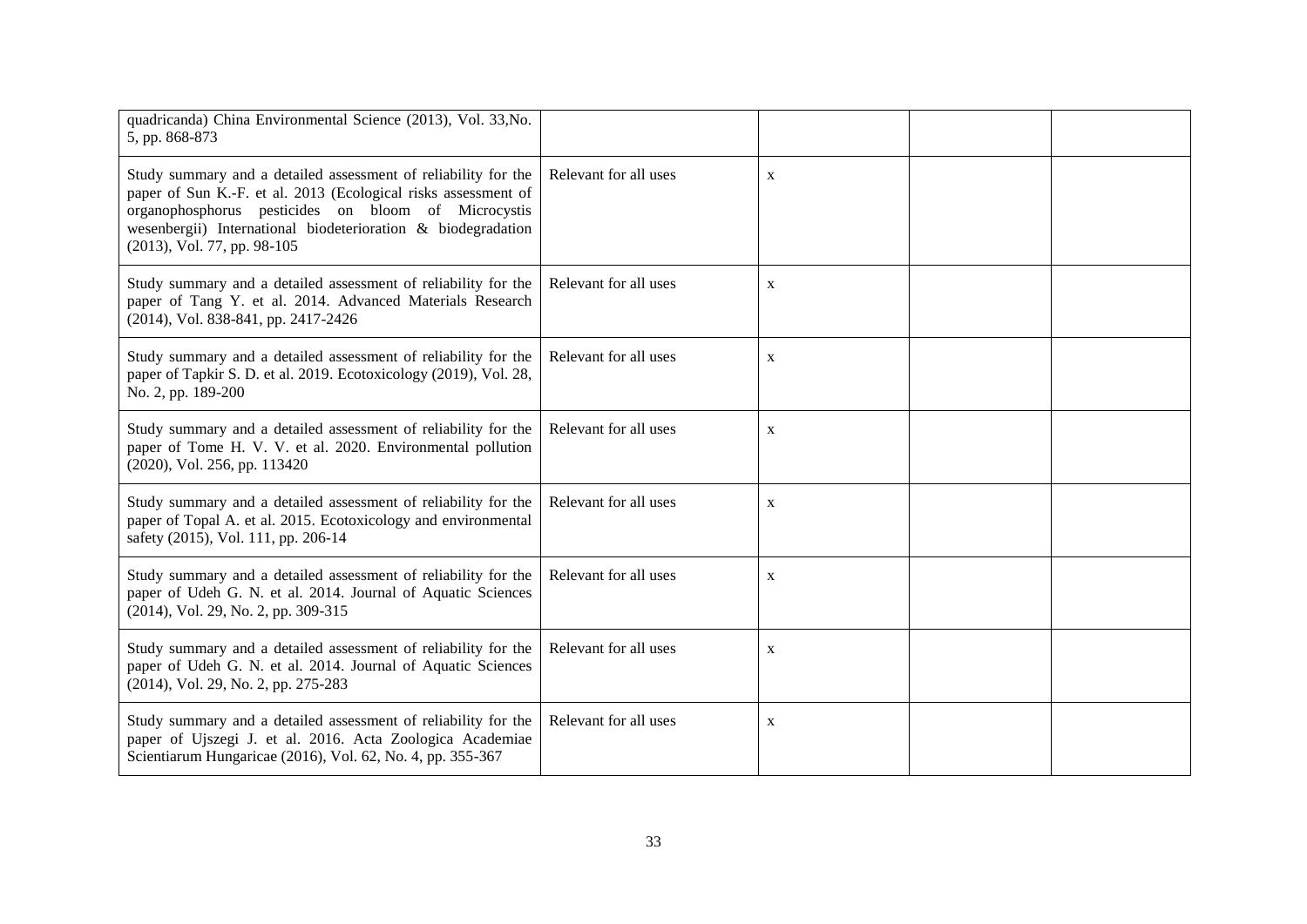| Study summary and a detailed assessment of reliability for the<br>paper of Vajargah M. F. et al. 2018. Environmental Health<br>Engineering and Management Journal (2018), Vol. 5, No. 2,<br>pp.61-66                                                                                                                       | Relevant for all uses | X            |  |
|----------------------------------------------------------------------------------------------------------------------------------------------------------------------------------------------------------------------------------------------------------------------------------------------------------------------------|-----------------------|--------------|--|
| Study summary and a detailed assessment of reliability for the<br>paper of Vannini A. et al. 2016. Chemosphere (2016), Vol. 164,<br>pp. 233-240                                                                                                                                                                            | Relevant for all uses | X            |  |
| Study summary and a detailed assessment of reliability for the<br>paper of Veeraiah K. et al. 2015. International Journal of<br>Bioassays (2015), Vol. 4, No. 7, pp. 4139-4144                                                                                                                                             | Relevant for all uses | X            |  |
| Summary and assessment of relevance and reliability of the paper<br>of Vera M. S. et al. 2012 (Direct and indirect effects of the<br>glyphosate formulation Glifosato Atanor® on freshwater<br>microbial communities) that may be useful for biodiversity<br>assessment. Ecotoxicology (2012), Vol. 21, No. 7, pp. 1805-16 | Relevant for all uses | X            |  |
| Study summary and a detailed assessment of reliability for the<br>paper of Vera-Candioti J. et al. 2013. Ecotoxicology and<br>environmental safety (2013), Vol. 89, pp. 166-73                                                                                                                                             | Relevant for all uses | $\mathbf{X}$ |  |
| Study summary and a detailed assessment of reliability for the<br>paper of Vllasaku I. et al. 2018. International Journal of<br>Pharmaceutical Sciences Review and Research (2018), Vol.<br>48, No. 1, pp. 7/1-7/3                                                                                                         | Relevant for all uses | X            |  |
| Study summary and a detailed assessment of reliability for the<br>paper of Weeks Santos S. et al. 2019. Aquatic toxicology (2019),<br>Vol. 216, pp.105291                                                                                                                                                                  | Relevant for all uses | X            |  |
| Study summary and a detailed assessment of reliability for the<br>paper of Wu L.et al. 2016. Aquatic toxicology (2016), Vol. 178,<br>pp. 72-9                                                                                                                                                                              | Relevant for all uses | X            |  |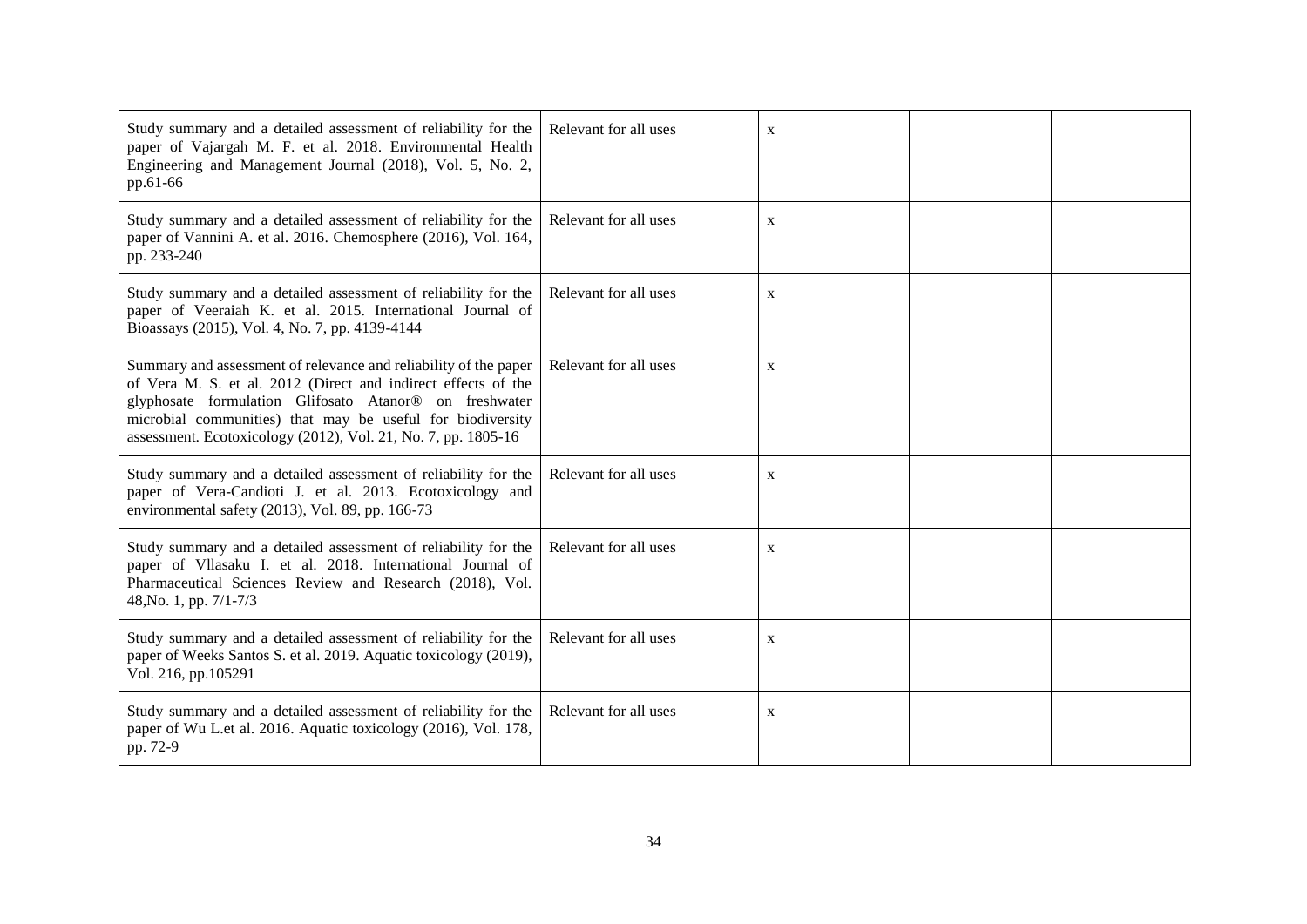| Study summary and a detailed assessment of reliability for the<br>paper of Xu Y-g. et al. 2015. Journal of Agro-Environment<br>Science (2015), Vol. 34, No.11, pp. 2076                                          | Relevant for all uses | $\mathbf{X}$ |  |
|------------------------------------------------------------------------------------------------------------------------------------------------------------------------------------------------------------------|-----------------------|--------------|--|
| Study summary and a detailed assessment of reliability for the<br>paper of Yang Z. et al. 2018. Agricultural Biotechnology (2018),<br>Vol. 7, No.5, pp. 153-155, 158                                             | Relevant for all uses | $\mathbf X$  |  |
| Study summary including detailed assessment of relevance and<br>reliability for the paper of Ye J. et al.2019. Bulletin of<br>environmental contamination and toxicology (2019), Vol. 103,<br>No. 4, pp. 585-589 | Relevant for all uses | X            |  |
| Study summary and a detailed assessment of reliability for the<br>paper of Yousaf S. et al. 2013. Pakistan Journal of Zoology 2013),<br>Vol. 45, No. 4, pp. 1063-1067                                            | Relevant for all uses | $\mathbf X$  |  |
| Study summary and a detailed assessment of reliability for the<br>paper of Zabaloy M. C. et al. 2016. Pest management science<br>(2016), Vol. 72, No. 4, pp. 684-91                                              | Relevant for all uses | $\mathbf X$  |  |
| Study summary and a detailed assessment of reliability for the<br>paper of Zaller J. G. et al. 2018. Environmental science and<br>pollution research international (2018), Vol. 25, No. 23,<br>pp.23215-23226    | Relevant for all uses | $\mathbf X$  |  |
| Study summary and a detailed assessment of reliability for the<br>paper of Zaller J. G. et al. 2014. Scientific reports (2014), Vol. 4,<br>pp. 5634                                                              | Relevant for all uses | X            |  |
| Study summary and a detailed assessment of reliability for the<br>paper of Zhang M. et al. 2018. Biology and fertility of soils<br>(2018), Vol. 54, No. 6, pp. 697-706                                           | Relevant for all uses | X            |  |
| Study summary and a detailed assessment of reliability for the<br>paper of Zhang Q. et al. 2016. Environmental monitoring and<br>assessment (2016), Vol. 188, No. 11, pp. 632                                    | Relevant for all uses | $\mathbf X$  |  |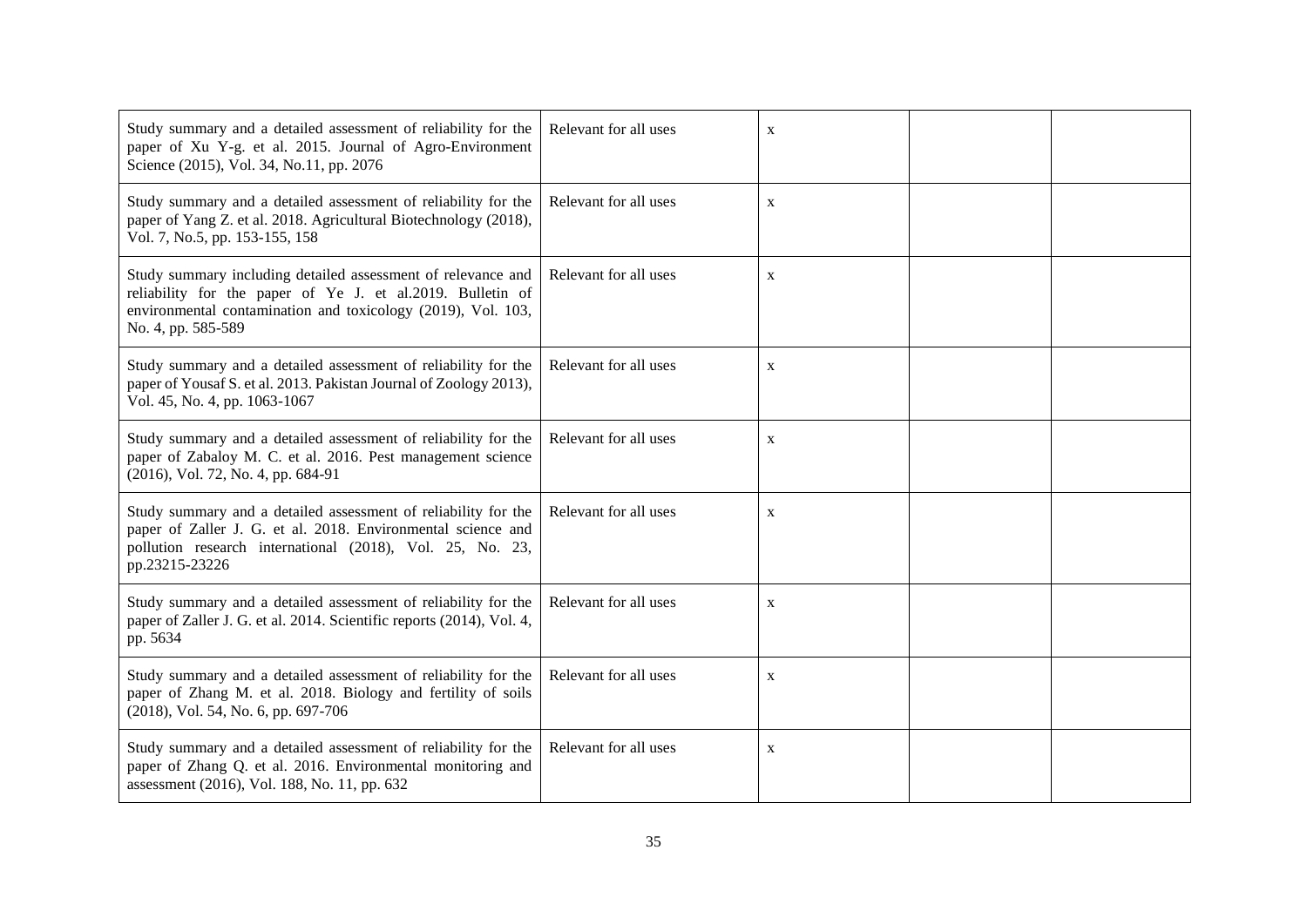| Study summary and a detailed assessment of reliability for the<br>paper of Zhang Q. et al. 2015. Anhui Nongye Kexue (2015), Vol.<br>43, No. 36, pp. 157-159                                                              | Relevant for all uses | $\mathbf X$ |  |
|--------------------------------------------------------------------------------------------------------------------------------------------------------------------------------------------------------------------------|-----------------------|-------------|--|
| Study summary and a detailed assessment of reliability for the<br>paper of Zhu X. et al. 2016. Chemosphere (2016), Vol. 162, pp.<br>243-51                                                                               | Relevant for all uses | $\mathbf X$ |  |
| Study together with a study summary including detailed<br>assessment of relevance and reliability for the paper of Gonzalez<br>D. et al.2019. Ecologia Austral, (2019) Vol. 29, No. 1, pp. 20-27                         | Relevant for all uses | X           |  |
| Study summary including detailed assessment of relevance and<br>reliability for the paper of Guo L. et al.2020. Ying yong sheng tai<br>xue bao = The journal of applied ecology, $(2020)$ Vol. 31, No. 2,<br>pp. 524-532 | Relevant for all uses | $\mathbf X$ |  |
| Study summary including detailed assessment of relevance and<br>reliability for the paper of Faita M. R. et al.2020. Journal of<br>Apicultural Research, (2020) Vol. 59, pp. 332-342                                     | Relevant for all uses | $\mathbf X$ |  |
| Study summary including detailed assessment of relevance and<br>reliability for the paper of Lu T. et al.2020. Environmental<br>pollution, (2020) Vol. 260, Art. No. 114012                                              | Relevant for all uses | $\mathbf X$ |  |
| Study summary and a detailed assessment of reliability for the<br>paper of Pontes J. P. et al. 2020. Journal of Plant Diseases and<br>Protection, (2020) Vol. 127, No. 1, pp. 73-79                                      | Relevant for all uses | $\mathbf X$ |  |
| Study summary and a detailed assessment of reliability for the<br>paper of Solis-Gonzalez G. et al. 2019. TIP Revista Especializada<br>en Ciencias Quimico-Biologicas, (2019) Vol. 22, pp. 1-8                           | Relevant for all uses | X           |  |
| Study summary including detailed assessment of relevance and<br>reliability for the paper of Vazquez D. E. et al.2020.<br>Environmental pollution, (2020) Vol. 261, Art. No. 114148                                      | Relevant for all uses | X           |  |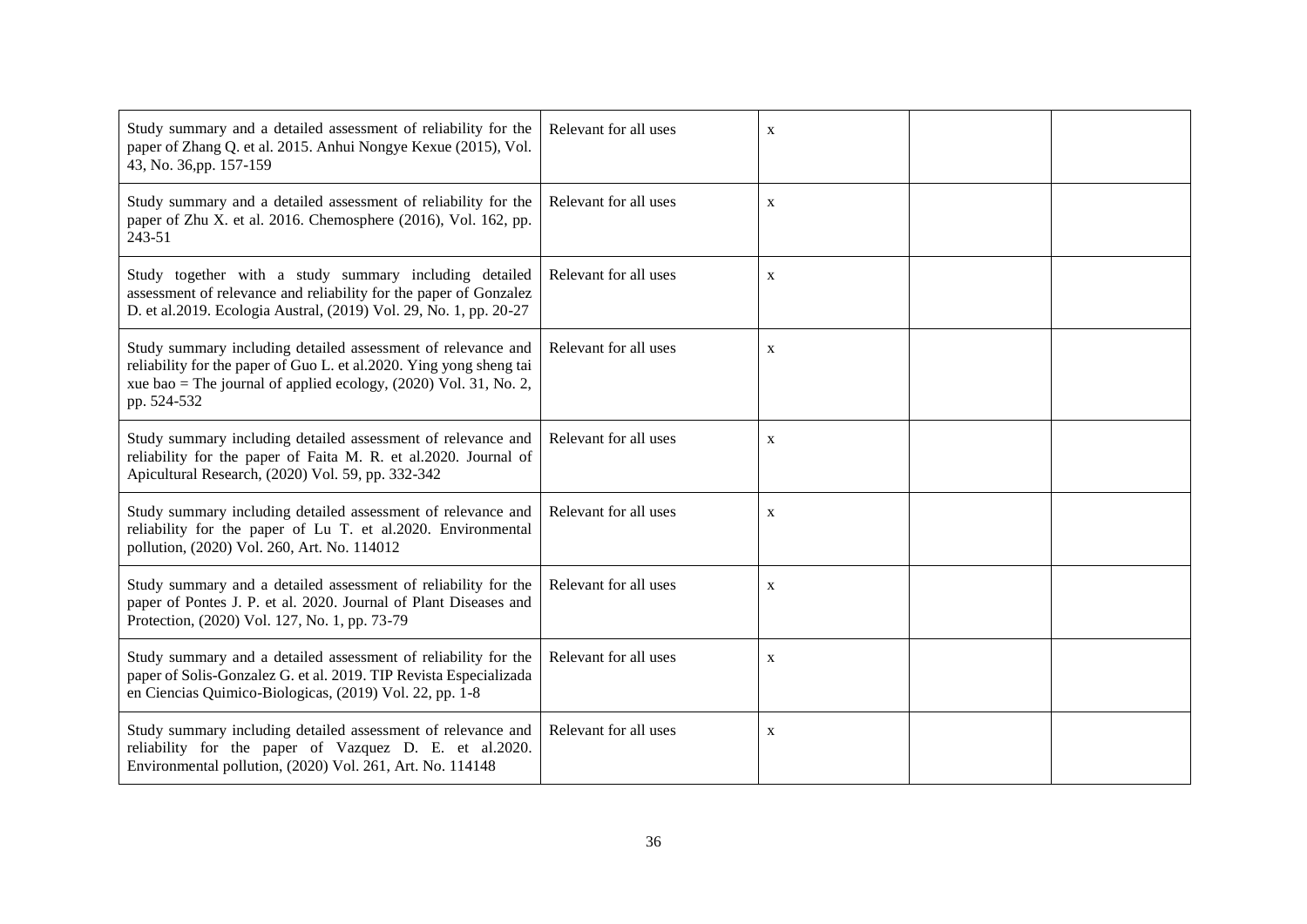| Study summary including detailed assessment of relevance and<br>reliability of the paper of Villar S. et al. 2019. Current Topics in<br>Toxicology, (2019) Vol. 15, pp. 133-139                                                                                                                                                   | Relevant for all uses | $\mathbf{X}$ |  |
|-----------------------------------------------------------------------------------------------------------------------------------------------------------------------------------------------------------------------------------------------------------------------------------------------------------------------------------|-----------------------|--------------|--|
| Study summary including detailed assessment of relevance and<br>reliability of the paper of Ye J. et al. 2019. Bulletin of<br>environmental contamination and toxicology (2019) Vol. 103,<br>No. 4, pp. 585-589                                                                                                                   | Relevant for all uses | $\mathbf X$  |  |
| Study report and study summary for Quassinti L. et al.2015.<br>Pesticide Biochemistry and Physiology, Vol. 93, pp. 91-95                                                                                                                                                                                                          | Relevant for all uses | $\mathbf X$  |  |
| Study report and study summary for Fanton et al 2020,<br>Ecotoxicology and environmental safety, (2020 Jun 15) Vol. 196,<br>pp. 110501. Electronic Publication Date: 2 Apr 2020 Journal<br>code: 7805381. E-ISSN: 1090-2414. L-ISSN: 0147-6513.                                                                                   | Relevant for all uses | $\mathbf{X}$ |  |
| Study report and study summary for Garcia-Ruiz et al 2020. Insect<br>science, (2020 May 27). Electronic Publication Date: 27 May<br>2020 Journal code: 101266965. E-ISSN: 1744-7917. L-ISSN:<br>1672-9609.                                                                                                                        | Relevant for all uses | $\mathbf X$  |  |
| Study report and study summary for Huaraca Luis F et al 2020,<br>Journal of environmental science and health. Part. B, Pesticides,<br>food contaminants, and agricultural wastes, (2020) Vol. 55, No.<br>7, pp. 646-654. Electronic Publication Date: 20 May 2020 Journal<br>code: 7607167. E-ISSN: 1532-4109. L-ISSN: 0360-1234. | Relevant for all uses | $\mathbf X$  |  |
| Study report and study summary for Juginu, M. S.; Sujila, T.<br>2019, International Journal of Advanced Research, (2019) Vol. 7,<br>No. 10, pp. 907-914. CODEN: IJARND. ISSN: 2320-5407.                                                                                                                                          | Relevant for all uses | $\mathbf X$  |  |
| Study report and study summary for Khan Sajida et al , 2020,<br>Chemosphere, (2020 Jun 11) Vol. 258, pp. 127350. Electronic<br>Publication Date: 11 Jun 2020 Journal code: 0320657. E-ISSN:<br>1879-1298. L-ISSN: 0045-6535.                                                                                                      | Relevant for all uses | $\mathbf X$  |  |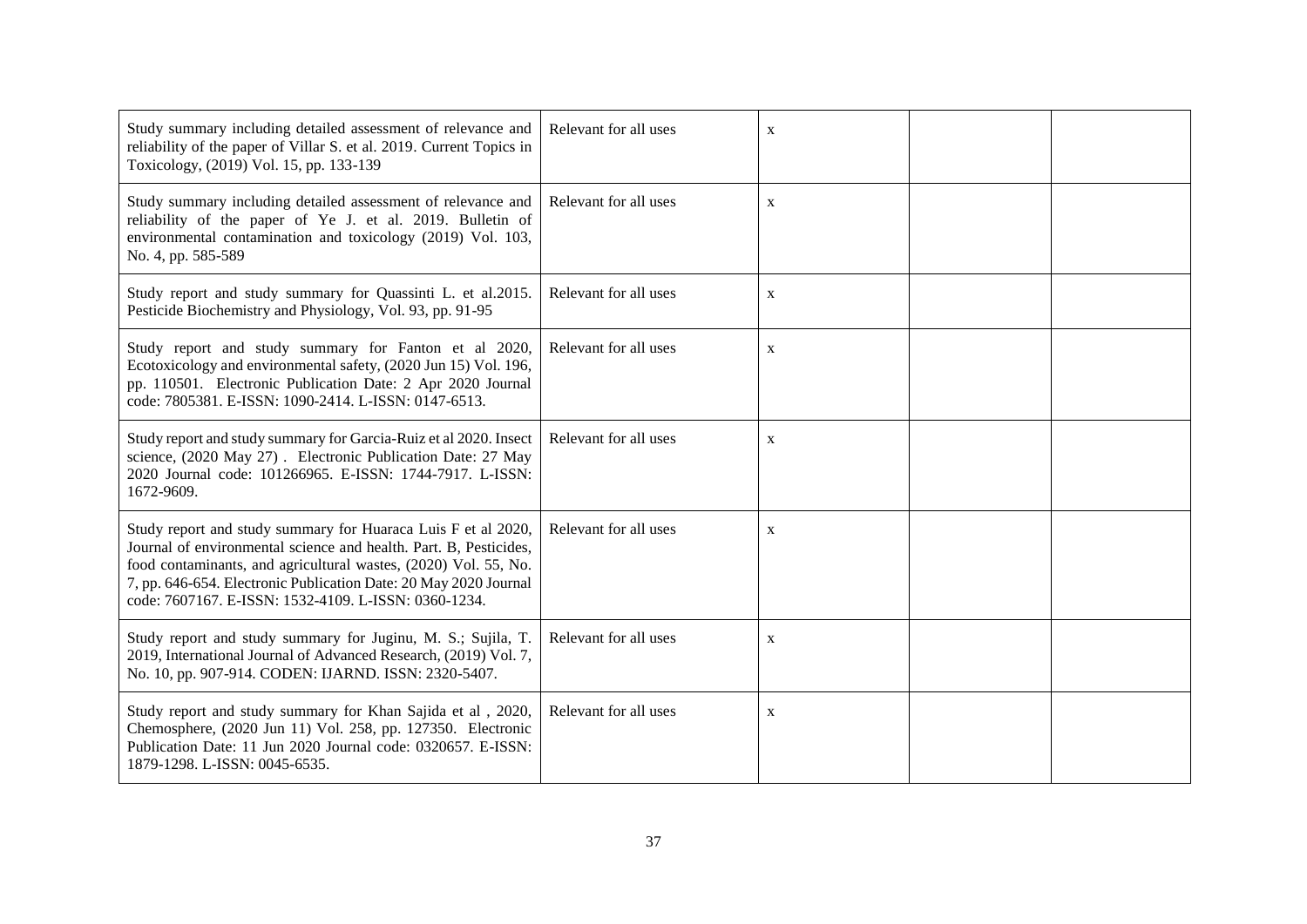| Study report and study summary for Lanzarin et al 2020,<br>Chemosphere, (2020 Aug) Vol. 253, pp. 126636. Electronic<br>Publication Date: 1 Apr 2020 Journal code: 0320657. E-ISSN:<br>1879-1298. L-ISSN: 0045-6535.                                                                                                 | Relevant for all uses | X           |  |
|---------------------------------------------------------------------------------------------------------------------------------------------------------------------------------------------------------------------------------------------------------------------------------------------------------------------|-----------------------|-------------|--|
| Study report and study summary for Maderthaner et al, 2020,<br>Environmental science and pollution research international, (2020)<br>May) Vol. 27, No. 14, pp. 17280-17289. Electronic Publication<br>Date: 9 Mar 2020 Journal code: 9441769. E-ISSN: 1614-7499. L-<br>ISSN: 0944-1344. Report No.: PMC-PMC7192858. | Relevant for all uses | X           |  |
| Study report and study summary for Matozzo et al, 2020, Journal<br>of Marine Science and Engineering, Vol. 8, No. 6, 20200101 E-<br>ISSN: 2077-1312 DOI: 10.3390/jmse8060399 Published by:<br>MDPI AG, Basel                                                                                                        | Relevant for all uses | $\mathbf X$ |  |
| Study report and study summary for Nuutinen, et al 2020,<br>European journal of soil biology (2020), Volume 96 ISSN: 1164-<br>5563 Published by: Elsevier Masson SAS Source Note: 2020 Jan.,<br>Feb., v. 96                                                                                                         | Relevant for all uses | X           |  |
| Study report and study summary for Sabio et al 2020, Aquatic<br>toxicology (Amsterdam, Netherlands), (2020 May) Vol. 222, pp.<br>105463. Electronic Publication Date: 3 Mar 2020 Journal code:<br>8500246. E-ISSN: 1879-1514. L-ISSN: 0166-445X.                                                                    | Relevant for all uses | $\mathbf X$ |  |
| Study report and study summary for Vazquez et al, 2020,<br>Scientific reports, (2020 Jun 29) Vol. 10, No. 1, pp. 10516.<br>Electronic Publication Date: 29 Jun 2020 Journal code:<br>101563288. E-ISSN: 2045-2322. L-ISSN: 2045-2322. Report<br>No.: PMC-PMC7324403.                                                | Relevant for all uses | X           |  |
| Study report and study summary for Whitlock, J. R. et al, 2020,<br>INTEGRATIVE AND COMPARATIVE BIOLOGY, (2020)<br>MAR 2020) Vol. 60, pp. E444-E444. ISSN: 1540-7063.                                                                                                                                                | Relevant for all uses | $\mathbf X$ |  |
| Study report and study summary for Xiang et al, 2020,<br>Environmental science and pollution research international, (2020)                                                                                                                                                                                         | Relevant for all uses | $\mathbf X$ |  |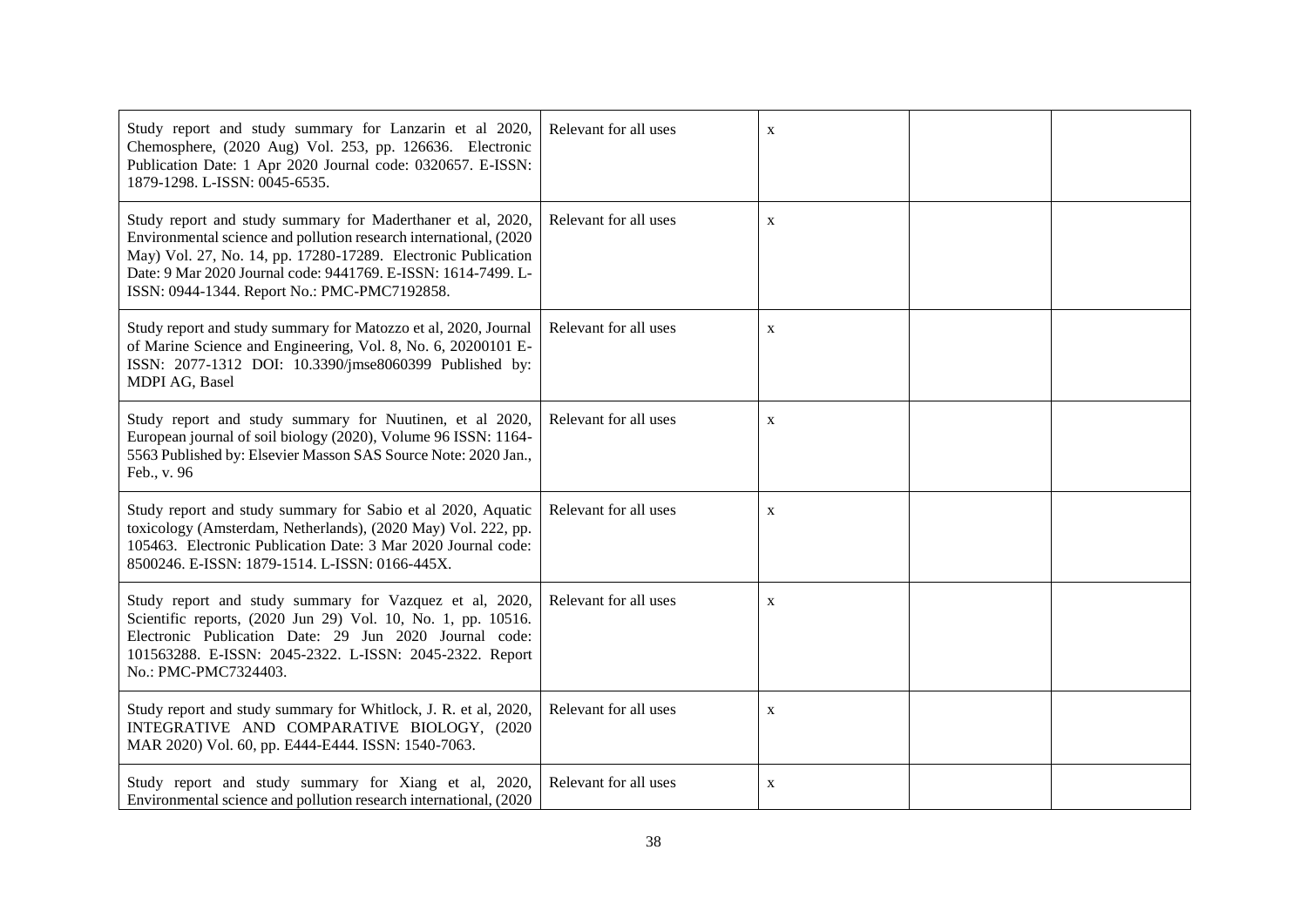| Jun) Vol. 27, No. 17, pp. 21939-21952. Electronic Publication<br>Date: 13 Apr 2020 Journal code: 9441769. E-ISSN: 1614-7499.<br>L-ISSN: 0944-1344.                                                                                       |                       |              |  |
|------------------------------------------------------------------------------------------------------------------------------------------------------------------------------------------------------------------------------------------|-----------------------|--------------|--|
| Study report and study summary for Ximenes et al, 2020, Soil &<br>Sediment Contamination, (2020) Vol. 29, No. 5, pp. 545-556.<br>CODEN: SSCOC6. ISSN: 1532-0383.                                                                         | Relevant for all uses | X            |  |
| Study report and study summary for Benamu M. A. et al., 2010,<br>Chemosphere, (2010) Vol. 78, No. 7, pp. 871 6.                                                                                                                          | Relevant for all uses | X            |  |
| Study report and study summary for Pleasants et al, 2013, Insect<br>conservation and diversity (2013), Volume 6, Number 2, pp. 135-<br>144 ISSN: 1752-458X Published by: Blackwell Publishing Ltd<br>Source Note: 2013 Mar., v. 6, no. 2 | Relevant for all uses | $\mathbf X$  |  |
| Study report and study summary for Boutin et al, 2014,<br>Environmental pollution (2014), Vol. 185, pp. 295-306                                                                                                                          | Relevant for all uses | $\mathbf X$  |  |
| Study report and study summary for Carpenter D et al, 2020,<br>Toxicol Chem 39(6):1244-1256. doi: 10.1002/etc.4712.                                                                                                                      | Relevant for all uses | $\mathbf{X}$ |  |
| Study report and study summary for Cederlund H. 2017, Environ<br>Toxicol Chem. Nov;36(11):2879-2886. doi: 10.1002/etc.3925.                                                                                                              | Relevant for all uses | $\mathbf X$  |  |
| Study report and study summary for Damgaard C et al, 2014,<br>Journal of Environmental Science and Health, Part B, 49:12, 897-<br>908, DOI: 10.1080/03601234.2014.951571                                                                 | Relevant for all uses | X            |  |
| Study report and study summary for Dupont et al, 2018,<br>Agriculture, Ecosystems & Environment Volume 262, Pages 76-<br>82                                                                                                              | Relevant for all uses | $\mathbf X$  |  |
| Study report and study summary for Schmitz J et al, 2014, Agric.<br>Ecosyst. Environ. 189, 82-91. doi:10.1016/j.agee.2014.03.007                                                                                                         | Relevant for all uses | $\mathbf X$  |  |